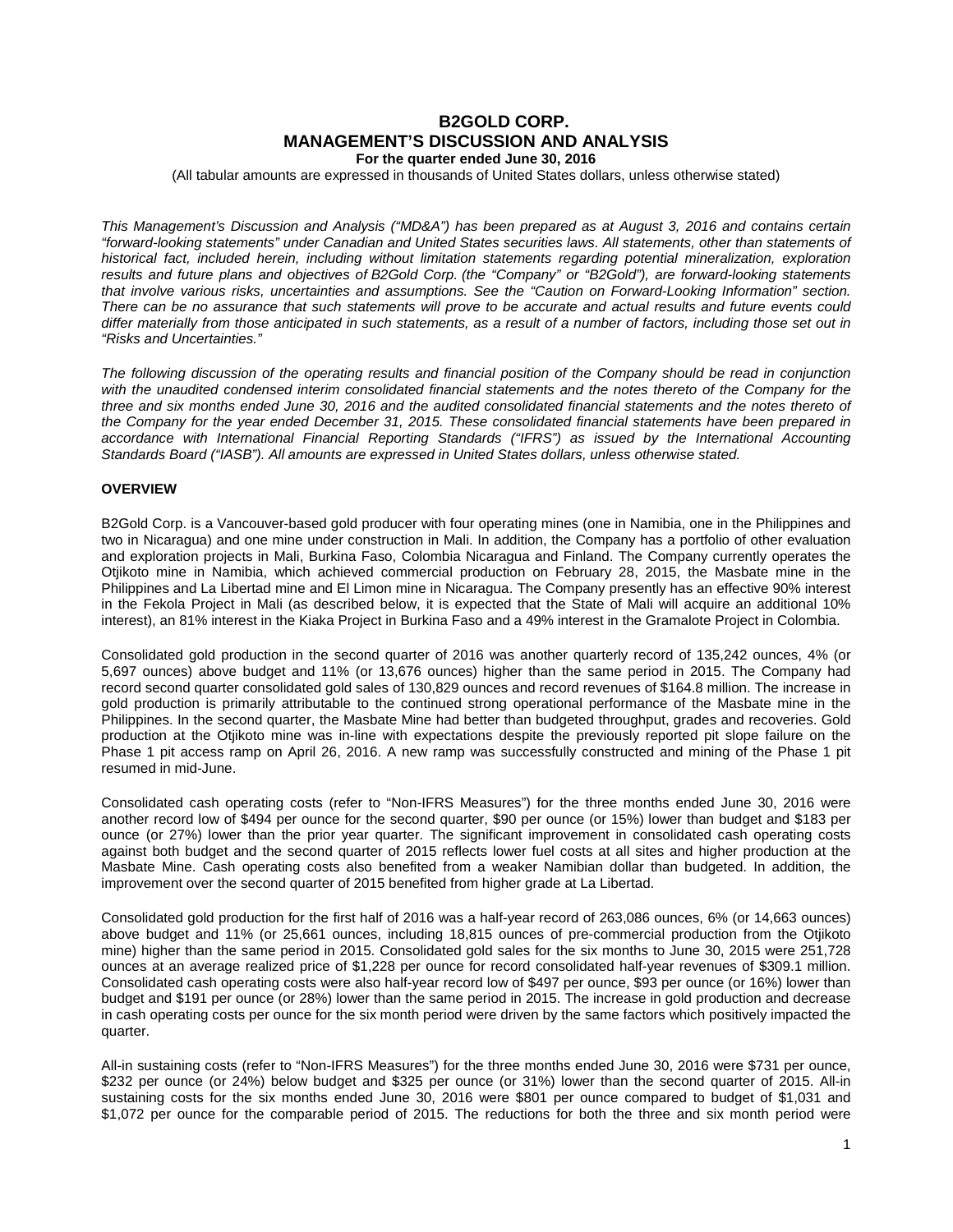primarily driven by the same factors impacting the reduction in cash operating costs per ounce as well as lower than budgeted capital expenditures at several mine sites due to the timing of land purchases, prestripping and underground development activity. Capital expenditures on the Fekola project in the first half of 2016 totaled \$97.4 million versus a construction budget of \$106.3 million. Expenditures on the Fekola project to date were \$226.8 million including \$37.9 million of preconstruction expenditures compared with a budget to date of \$221.4 million. The variance was mainly due to the timing of payments for some key pieces of equipment. The project remains on schedule and on budget.

For the second quarter of 2016, the Company generated a net loss of \$11.8 million (negative \$0.01 per share) compared to a net loss of \$22.8 million (negative \$0.02 per share) in the second quarter of 2015. Adjusted net income (refer to "Non-IFRS Measures") was \$29.0 million (\$0.03 per share) compared to an adjusted net loss of \$1.4 million (\$0.00 per share) in the second quarter of 2015. For the six months ended June 30, 2016, the Company generated a net loss of \$5.2 million (negative \$0.00 per share) compared to a net loss of \$16.4 million (negative \$0.02 per share) in the comparable period of 2015. Adjusted net income (refer to "*Non-IFRS Measures"*) for the first half of 2016 was \$47.8 million (\$0.05 per share) compared to \$9.5 million (\$0.01 per share) in the first half of 2015.

In March 2016, the Company entered into a series of Prepaid Sales transactions totalling \$120 million with its revolving credit facility bank syndicate. The Prepaid Sales transactions, in the form of metal sales forward contracts, allow the Company to deliver pre-determined volumes of gold on agreed future delivery dates in exchange for an upfront cash prepayment. Proceeds from the Prepaid Sales totalled \$120 million and significantly increased the Company's cash flows from operating activities in the first quarter. In addition, higher realized gold prices and better operating cost performance from the Company's mines continue to increase operating cash flows, resulting in consolidated cash flows from operating activities of \$67.6 million and \$239.2 million for the three and six month periods respectively.

As at June 30, 2016, the Company remained in a strong financial position with working capital of \$105.9 million (December 31, 2015 - \$104.7 million) including unrestricted cash and cash equivalents of \$99.8 million (December 31, 2015 - \$85.1 million). In addition, the Company has \$175 million of undrawn capacity on its revolving credit facility (December 31, 2015 - \$125 million) and commitments, subject to satisfaction of certain conditions precedent, to enter into a Euro equivalent of \$80.9 million term Equipment Facility with Caterpillar Financial SARL. The Company believes that this liquidity coupled with continued strong operating cash flows from its existing mine operations, will provide adequate resources both to maintain operations and fund the construction of the Fekola Project through completion (forecast to be late 2017) based on current assumptions, including the completion of the term Equipment Facility and current gold prices.

On June 29, 2016, the Company announced positive exploration drill results at the new Toega prospects near the Kiaka deposit. These indicate the presence of new, potentially higher-grade gold zones. Preliminary internal studies indicate that combining the potential higher-grade ore from the Toega zones with ore from the lower-grade Kiaka deposit could have a positive effect on the economics of the project. The Company has increased the exploration budget for the areas around the Kiaka deposit by \$3 million to a total of \$5.6 million on the strength of these results. The additional funds will be used to further explore and conduct infill drilling at the new higher-grade gold zones along with completing detailed metallurgical sampling and testing and base line permitting work.

The Company continues to evaluate its timeline for updating the Kiaka feasibility study. An updated study will include key items such as optimizing the plant throughput rate, new cost estimates based on current economic conditions, alternative sources of electrical power and exploration success near Kiaka. During the second quarter of 2016, the Company approved an additional budget of \$7.5 million for updated feasibility study work to be undertaken during the remainder of 2016. The Company is currently targeting mid-2017 for completion of the updated Kiaka study, subject to further delineation of the size of the deposit.

Also on June 29, 2016, the Company announced an exploration update for its Fekola project. The Fekola property also has excellent exploration potential. During the first quarter of 2016, the Company increased its 2016 exploration budget for Mali by \$4.5 million from \$6.9 million to \$11.4 million. B2Gold is approximately half-way through a 98,500 metre diamond, reverse circulation, auger and aircore drill program to follow up on the successful 2015 program.

On August 2, 2016, the Company decided to proceed with the expansion of the mill at the Fekola project and approved an \$18 million expansion budget for additional items including a pebble crusher and one additional generator. With this additional capital investment the Fekola mill expansion is expected to be completed in late 2017 and commissioned in conjunction with the main plant commissioning. This mill capacity increase from 4 million tonnes per year to 5 million tonnes per year could potentially increase annual production by up to 20% (subject to mine planning), surpassing initial projections of approximately 350,000 ounces of gold per year.

B2Gold is projecting another record year for gold production in 2016. Consolidated gold production in 2016 is expected to be in the range of 510,000 to 550,000 ounces and is scheduled to be weighted to the second half of the year, mainly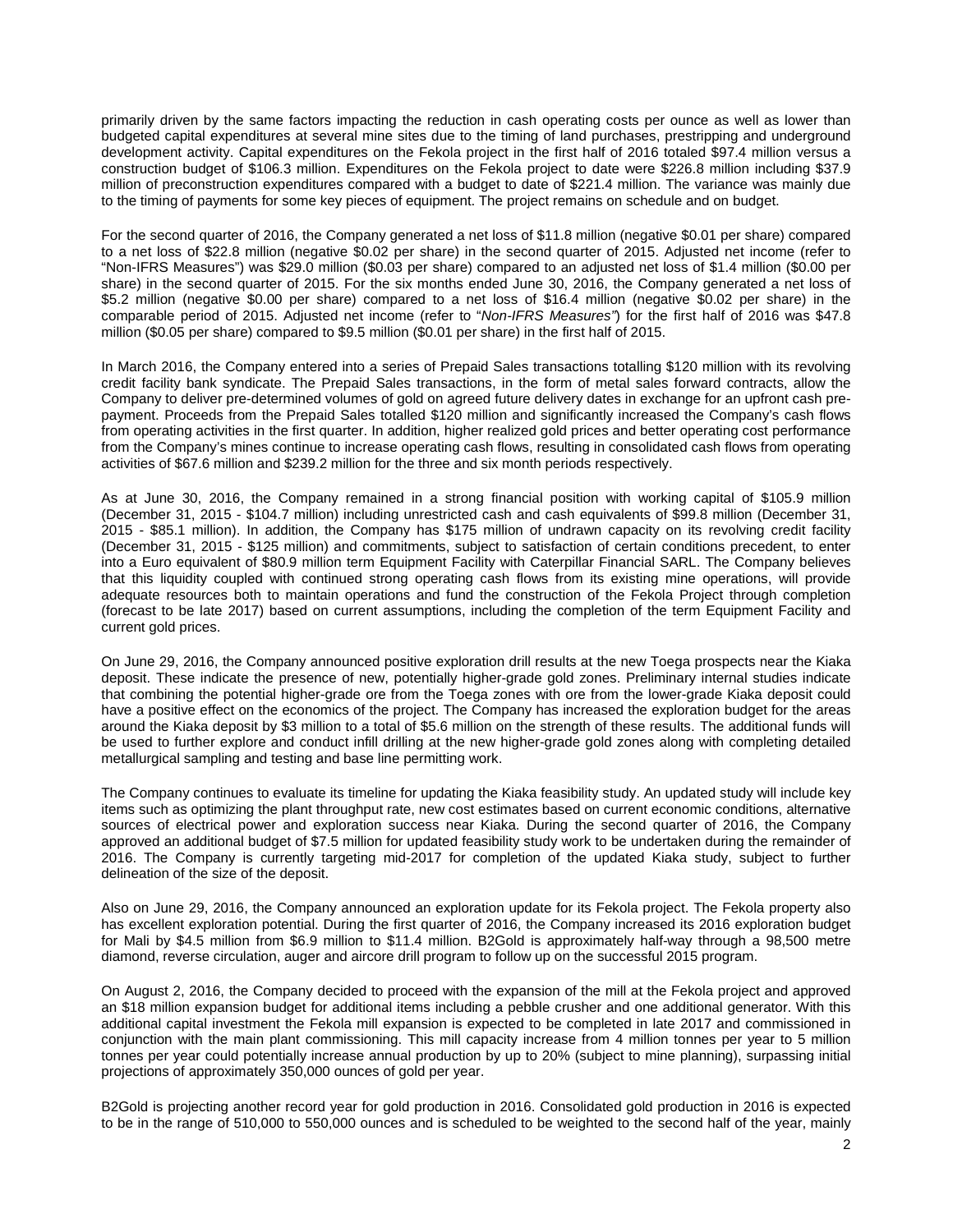due to higher forecast grades at the Otjikoto, Libertad and Limon mines (as discussed in the "Review of mining operations and development projects" section below). Following the improvements against budget realized in the Company's consolidated operating cash costs per ounce over the six months to June 2016, consolidated cash operating costs for fiscal 2016 are expected to be at the lower end of the Company's guidance range of \$560 to \$595 per ounce. The Company's consolidated all-in sustaining costs for fiscal 2016 are also expected to be at the lower end of the Company's guidance range of \$895 to \$925 per ounce.

# **REVIEW OF FINANCIAL RESULTS**

#### *Selected Quarterly Financial and Operating Results*

|                                                                                       | Three months ended June 30<br>(unaudited) |           |          | Six months ended June 30<br>(unaudited) |
|---------------------------------------------------------------------------------------|-------------------------------------------|-----------|----------|-----------------------------------------|
|                                                                                       | 2016                                      | 2015      | 2016     | 2015                                    |
| Gold revenue <sup>(2)</sup> (\$ in thousands)                                         | 164,803                                   | 136,506   | 309,055  | 275,398                                 |
| Gold sold, excluding Otijkoto pre-commercial production results<br>(ounces)           | 130,829                                   | 114,423   | 251,728  | 229,222                                 |
| Average realized gold price <sup>(2)</sup> (\$/ounce)                                 | 1,260                                     | 1,193     | 1,228    | 1,201                                   |
| Gold sold, total including Otjikoto pre-commercial production<br>results (ounces)     | 130,829                                   | 114,423   | 251,728  | 247,688                                 |
| Gold produced, excluding Otjikoto pre-commercial production<br>results (ounces)       | 135,242                                   | 121,566   | 263,086  | 218,610                                 |
| Gold produced, total including Otjikoto pre-commercial<br>production results (ounces) | 135,242                                   | 121,566   | 263,086  | 237,425                                 |
| Cash operating costs <sup>(1)(2)</sup> (\$/ounce gold)                                | 494                                       | 677       | 497      | 688                                     |
| Total cash costs $(1)(2)$ (\$/ounce gold)                                             | 535                                       | 725       | 540      | 737                                     |
| All-in sustaining costs <sup>(1)(2)</sup> (\$/ounce gold)                             | 731                                       | 1,056     | 801      | 1,072                                   |
| Adjusted net income (loss) $(1)(2)$ (\$ in thousands)                                 | 28,977                                    | (1, 391)  | 47,849   | 9,517                                   |
| Adjusted earnings (loss) per share $(1)(2)(3)$ – basic (\$)                           | 0.03                                      | (0.00)    | 0.05     | 0.01                                    |
| Net loss (\$ in thousands)                                                            | (11, 806)                                 | (22, 784) | (5, 155) | (16, 443)                               |
| Loss per share – basic and diluted <sup>(3)</sup> (\$/share)                          | (0.01)                                    | (0.02)    | (0.00)   | (0.02)                                  |
| Cash flows from operating activities $(4)$ (\$ in thousands)                          | 67,604                                    | 34,315    | 239,157  | 92,978                                  |

*(1) A cautionary note regarding non-IFRS measures is included in the section titled "Non-IFRS Measures."* 

*(2) The results for the six months end June 30, 2015 include the results from the Otjikoto mine from March 1, 2015.*

*(3) Attributable to the shareholders of the Company.*

*(4) Cash flows from operating activities for the six months ended June 30, 2016 include \$120 million in proceeds from the Prepaid Sales transactions.*

#### *Second quarter 2016 and 2015*

#### *Revenue*

Consolidated gold revenue in the second quarter of 2016 was a quarterly record of \$164.8 million on record sales of 130,829 ounces at an average price of \$1,260 per ounce compared to \$136.5 million on sales of 114,423 ounces at an average price of \$1,193 per ounce in the second quarter of 2015. The 21% increase in gold revenue was mainly attributable to an approximately 14% increase in gold sales volume combined with a 6% increase in the average realized gold price.

In the second quarter of 2016, the Masbate Mine accounted for \$70.7 million (Q2 2015 - \$41.2 million) of gold revenue from the sale of 56,300 ounces (Q2 2015 – 34,600 ounces), the Otjikoto Mine accounted for \$41.2 million (Q2 2015 - \$44.6 million) of gold revenue from the sale of 32,929 ounces (Q2 2015 – 37,249 ounces), the Libertad Mine accounted for \$40.0 million (Q2 2015 - \$31.7 million) of gold revenue from the sale of 31,500 ounces (Q2 2015 – 26,574 ounces)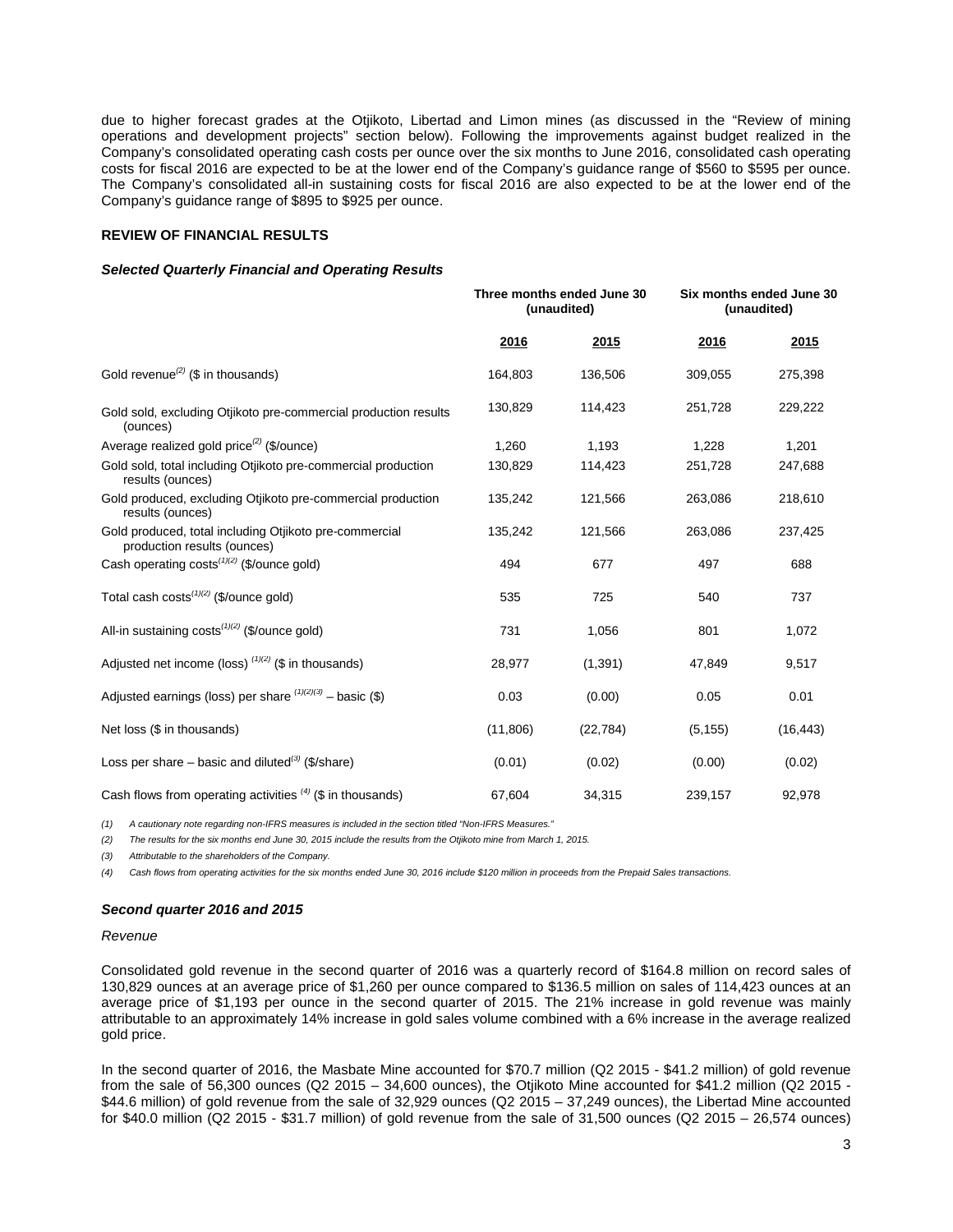while \$12.8 million (Q2 2015 - \$19.1 million) was contributed by the Limon Mine from the sale of 10,100 ounces (Q2 2015 – 16,000 ounces).

### *Production and operating costs*

Consolidated gold production in the second quarter of 2016 was another quarterly record of 135,242 ounces, 5,697 ounces (or 4%) greater than budget and 13,676 ounces (or 11%) greater than the same period last year. The increased gold production was primarily attributable to the continued strong operating performance of the Company's Masbate mine which recorded its second highest quarter ever of production since mining operations commenced. In addition, gold production at the Otjikoto mine was in-line with expectations despite the previously reported pit slope failure on the Phase 1 pit access ramp on April 26, 2016. A new ramp was successfully constructed and mining of the Phase 1 pit resumed in mid-June.

In the second quarter of 2016, consolidated cash operating costs (refer to "*Non-IFRS Measures"*) were a record low of \$494 per ounce, \$90 per ounce (or 15%) below budget and \$183 per ounce (or 27%) below the second quarter of 2015. The improvement in consolidated cash operating costs against both budget and prior year reflects lower fuel costs at all sites and higher production at the Masbate mine. Cash operating costs also benefited from a weaker Namibian dollar than budgeted. In addition, the improvement over the second quarter of 2015 benefited from higher grade at La Libertad. Refer to "Review of mining operations and development projects" for mine specific details.

All-in sustaining costs (refer to "*Non-IFRS Measures"*) for the second quarter of 2016 were \$731 per ounce, \$232 per ounce (or 24%) below budget and \$325 per ounce (or 31%) lower than the second quarter of 2015. The reductions were driven by the same factors impacting the reduction in cash operating costs per ounce as well as lower than budgeted capital expenditures at several mine sites during the quarter due to the timing of prestripping and underground development activity.

#### *Depreciation and depletion*

Depreciation and depletion expense, included in total cost of sales, was \$38.9 million in the second quarter of 2016 compared to \$35.0 million in the same period in 2015. The increase in depreciation expense was mainly due to a 14% increase in the gold ounces sold. The depreciation charge per ounce of gold sold was \$298 per ounce compared to \$306 per ounce for the same period in 2015.

#### *Other*

General and administrative costs ("G&A") costs relate mainly to the Company's head office in Vancouver, the Managua and Santo Domingo offices in Nicaragua, the Makati office in the Philippines, the Windhoek office in Namibia and the Company's other offshore subsidiaries. G&A decreased in the second quarter of 2016 compared to the comparable period in the prior year by approximately \$2.2 million to \$8.2 million. The decrease is primarily a result of a weaker Canadian dollar, cost saving measures including \$0.8 million as a result of the closure of the former Papillon office in Australia and a \$0.6 million reduction in travel expenses.

The Company's results for the second quarter of 2016 included a non-cash mark-to-market loss of \$37.4 million on the convertible senior subordinated notes compared to a loss of \$8.4 million in the second quarter of 2015. The convertible notes are measured at fair value on each financial reporting period-end date with changes flowing through the statement of operations. At June 30, 2016 the convertible notes were trading at 99.3% of par value compared with 85.1% at March 31, 2016. The increase in the note value is driven by the change in the underlying stock price which increased to C\$3.24 at June 30, 2016 from C\$2.16 at March 31, 2016.

The Company reported \$2.9 million (net of capitalized interest) in interest and financing expense during the second quarter of 2016 as compared with \$8.3 million in the second quarter of 2015. The decrease in interest expense was due to two non-recurring non-cash finance expenses totalling \$5.5 million included in the 2015 balance. These related to the write-off of deferred financing fees of \$3.0 million for the Company's previous revolving credit facility ("RCF") upon repayment of that facility and finance fees of \$2.5 million incurred upon novation of certain gold forward contracts with the lenders associated the previous RCF (see "Liquidity" section below). Interest expense (net of capitalized interest) relating to the convertible senior subordinated notes was recorded as part of the overall change in fair value of the notes in the statement of operations. During the three months ended June 30, 2016, the Company capitalized interest costs on its borrowings attributable to funds spent on the Fekola project in the amount of \$2.1 million (Q2 2015 - nil).

During the quarter, the Company elected not to continue with the Pampa Paciencia and Cerro Barco projects in Chile. As a result, the company wrote-off expenditures totalling \$3.7 million related to these projects during the period.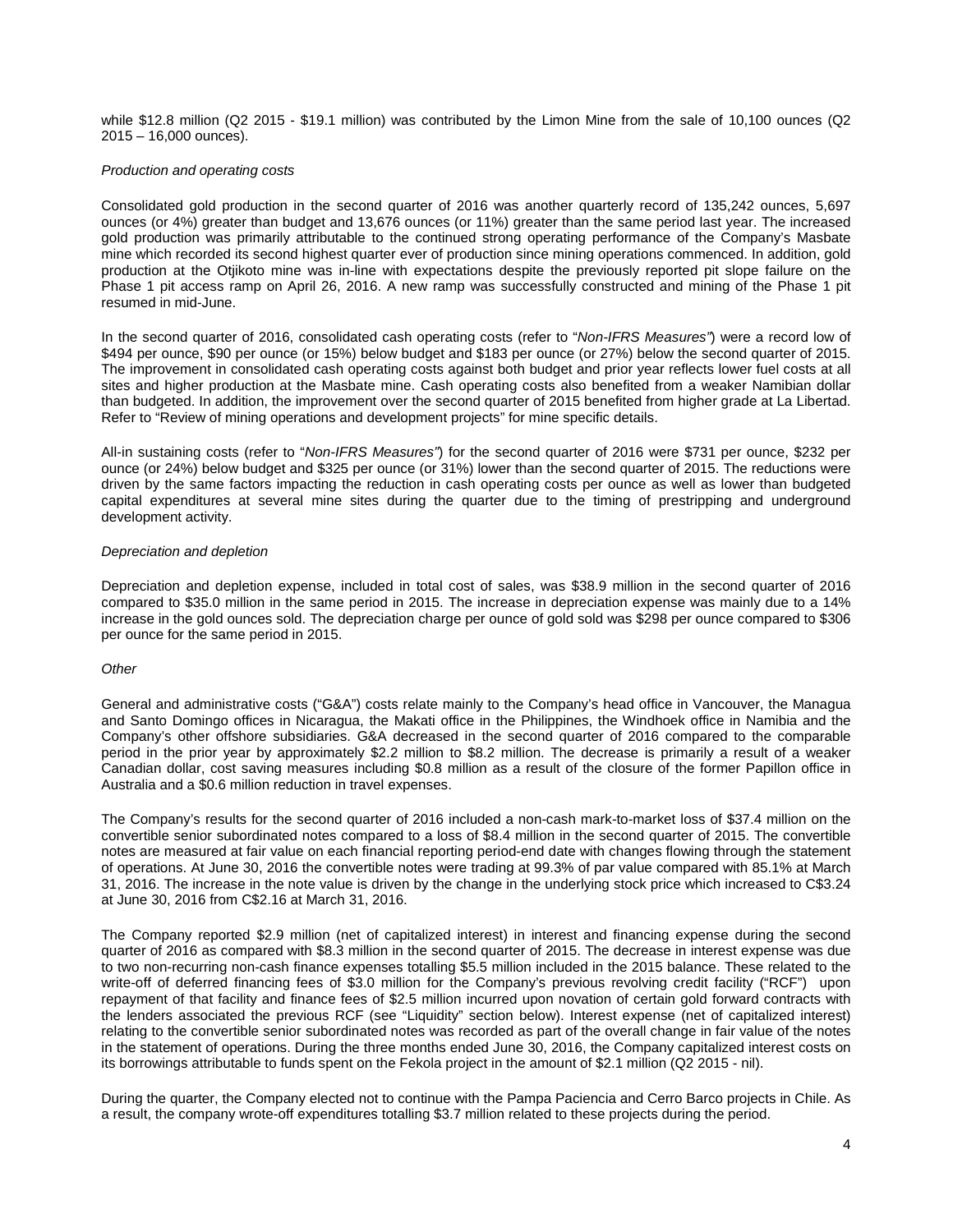For the three months ended June 30, 2016, the Company recorded \$0.7 million (2015 - \$5.7 million) of unrealized losses on derivative instruments. The net unrealized loss was comprised of an unrealized loss of \$48 million on gold derivative instruments, an unrealized loss of \$0.7 million on interest rate swaps offset by an unrealized gain of \$4.8 million on the Company's forward fuel price contracts. For the three months ended June 30, 2016, the Company recorded a realized loss of \$3.8 million (2015 - \$2.0 million) on derivative instruments, comprised of a realized loss of \$2.4 million on gold derivative instruments and a realized loss of \$1.4 million on the Company's forward fuel price contracts. The gold derivative instruments were a requirement of the Company's previous RCF agreement, entered into in April 2013. Following the completion of the current RCF in 2015, these contracts are now marked-to-market each reporting period through the statement of operations.

The Company recorded a net current income tax expense of \$4.0 million in the second quarter of 2016 compared to an expense of \$1.7 million in the second quarter of 2015. The increase in the current income tax expense is the result of higher gold revenues as well as increased withholding taxes related to the Company's activities in Mali and Namibia.

For the second quarter of 2016, the Company generated a net loss of \$11.8 million (negative \$0.01 per share) compared to a net loss of \$22.8 million (negative \$0.02 per share) in the second quarter of 2015. Adjusted net income (refer to "Non-IFRS Measures") was \$29.0 million (\$0.03 per share) compared to an adjusted net loss of \$1.4 million (\$0.00 per share) in the second quarter of 2015. Adjusted net income in the second quarter of 2016 primarily excluded non-cash mark-to-market losses of \$37.4 million relating to the overall change in fair value of the Company's convertible senior subordinated notes, write-off of mineral properties of \$3.9 million mostly relating to the Company's interest the Pampa Paciencia and Cerro Barco projects in Chile, share-based payments of \$2.1 million, unrealized losses on derivative instruments of \$0.7 million and a deferred income tax recovery of \$3.4 million.

Cash flow from operating activities almost doubled to \$67.6 million (\$0.07 per share) in the second quarter of 2016 from \$34.3 million (\$0.04 per share) in the second quarter of 2015. This increase was mainly due to a \$28.3 million increase in revenue and a \$10.0 million reduction in production costs.

As at June 30, 2016, the Company remained in a strong financial position with working capital of \$105.9 million (December 31, 2015 - \$104.7 million) including unrestricted cash and cash equivalents of \$99.8 million (December 31, 2015 - \$85.1 million). In addition, the Company has \$175 million of undrawn capacity on its revolving credit facility (December 31, 2015 - \$125 million) and commitments, subject to satisfaction of certain conditions precedent, to enter into a Euro equivalent of \$80.9 million term Equipment Facility with Caterpillar Financial SARL. The Company believes that this liquidity coupled with continued strong operating cash flows from its existing mine operations, will provide adequate resources both to maintain operations and fund the construction of the Fekola Project through completion (forecast to be late 2017) based on current assumptions, including the completion of the term Equipment Facility and current gold prices.

# *Year-to-date results*

#### *Revenue*

Consolidated gold revenue for the six months ended June 30, 2016 was a half-year record \$309.1 million on sales of 251,728 ounces at an average price of \$1,228 per ounce compared to \$275.4 million on sales of 229,222 ounces at an average price of \$1,201 per ounce (or \$298.5 million on sales of 247,688 ounces including \$23.1 million on sale of 18,466 ounces of pre-commercial sales from Otjikoto) in the six months ended June 30, 2015.

For the six months ended June 30, 2016, the Otjikoto mine accounted for \$86.4 million (2015 - \$60.7 million, excluding \$23.1 million of pre-commercial production sales) of gold revenue from the sale of 71,128 ounces (2015 – 50,932 ounces excluding 18,466 ounces of pre-commercial production sales). The Masbate mine accounted for \$123.8 million (2015 - \$109.6 million) of gold revenue from the sale of 100,600 ounces (2015 – 91,100 ounces), the Libertad mine accounted for \$73.2 million (2015 - \$69.2 million) of gold revenue from the sale of 59,200 ounces (2015 – 57,390 ounces) while \$25.6 million (2015 - \$35.8 million) was contributed by the Limon mine from the sale of 20,800 ounces (2015 – 29,800 ounces).

# *Production and operating costs*

Consolidated gold production for the six months ended June 30, 2016 was a half-year record 263,086 ounces, an increase of 25,661 (or 11%) over the same period in 2015 (including 18,815 ounces of pre-commercial production from Otjikoto) and 14,663 ounces (or 6%) greater than budget. The increased gold production was primarily attributable to the continued strong operating performance of the Company's Masbate mine. The Otjikoto and Libertad mines were close to budget while the Limon mine continued to be slightly behind budget due to temporary delays in accessing higher grade areas of Santa Pancha during the first quarter and a plant maintenance shut-down in April 2016.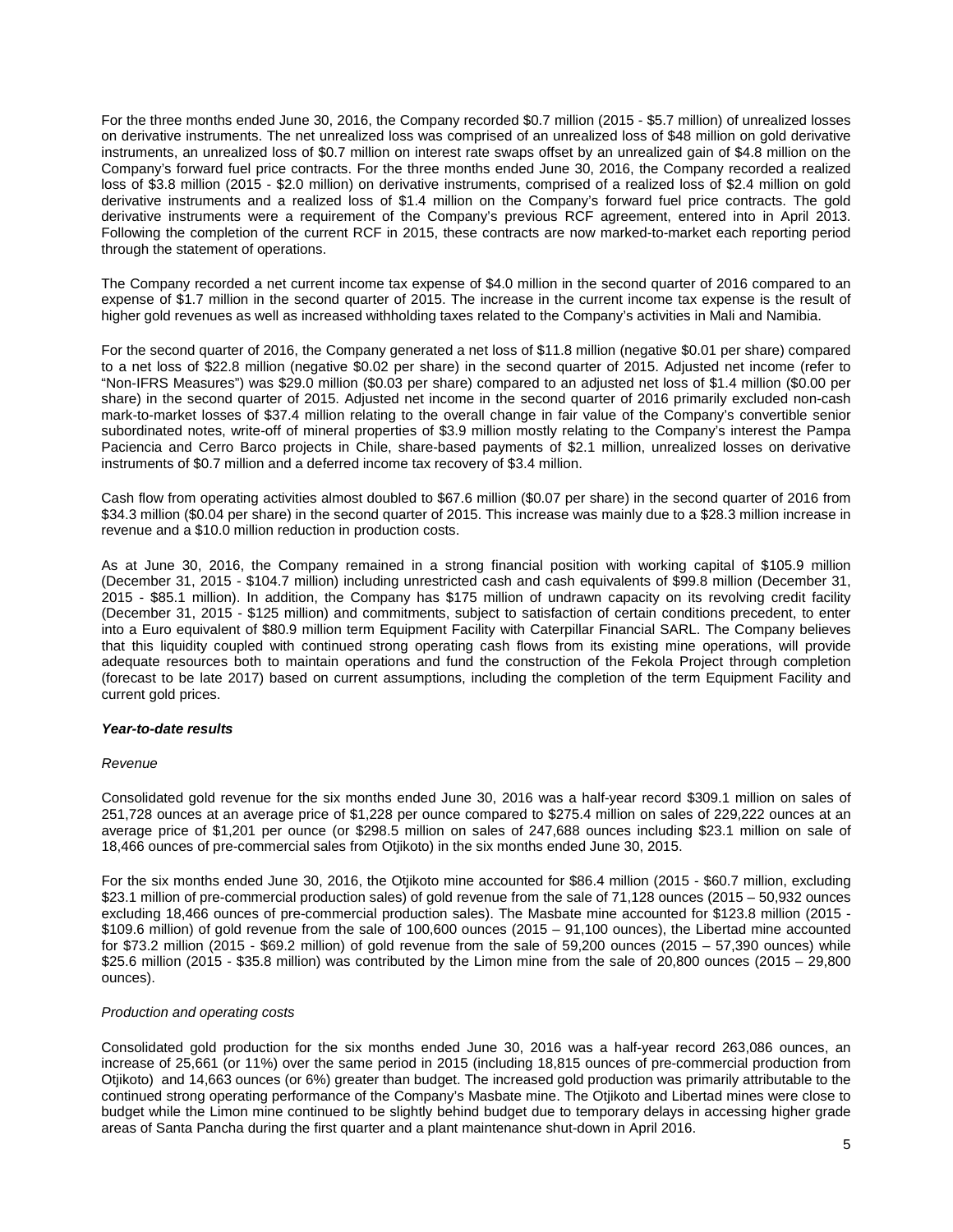In the first half of 2016, consolidated cash operating costs (refer to "Non-IFRS Measures") were a record half-year low of \$497 per ounce, \$93 per ounce (or 16%) lower than budget and \$191 per ounce (or 28%) lower than the first half of 2015. The favourable variances lower fuel costs at all sites, reflect the continued strong operating performance of the Company's Masbate mine in the Philippines and a weaker US dollar / Namibian dollar exchange rate. Refer to "Review of mining operations and development projects" for mine specific details.

All-in sustaining costs (refer to "Non-IFRS Measures") for the six months ended June 30, 2016 were \$801 per ounce compared to budget of \$1,031 and \$1,072 per ounce for the comparable period of 2015. The reductions were driven by the same factors impacting the reduction in cash operating costs per ounce as well as lower than budgeted capital expenditures at several mine sites due to the timing of land purchases and prestripping activity.

#### *Depreciation and depletion*

Depreciation and depletion expense, included in total cost of sales, was \$73.3 million for the six months ended June 30, 2016 compared to \$67.8 million in the same period in 2015. The increase in depreciation expense was partially due to a 10% increase in the gold ounces sold (excluding 18,466 ounces of pre-commercial production sales at Otjikoto). The depreciation charge fell slightly to \$291 per ounce of gold sold in the first half of 2016 from \$296 per ounce of gold sold in the first half of 2015.

### *Other*

For the six months ended June 30, 2016, G&A decreased \$4.4 million to \$15.7 million. The decrease primarily relates to a \$1.5 million reduction in head office costs driven by a weaker Canadian dollar and lower travel expenses, a \$1.4 million reduction in bonuses paid in 2016 compared to 2015 and a \$0.8 million cost reduction due to closure of the former Papillon office in Australia during the first half of 2015.

The Company's results for the first half of 2016 included a non-cash loss of \$43.4 million on the convertible senior subordinated notes compared to a loss of \$6.7 million in the comparable period of 2015. The convertible notes are measured at fair value on each financial reporting period-end date with changes flowing through the statement of operations. At June 30, 2016 the convertible notes were trading at 99.3% of par value compared with 83.2% at December 31, 2015. The increase in the note value is driven by the change in the underlying stock price which has increased to C\$3.24 at June 30, 2016 from C\$1.40 at December 31, 2015.

The Company's results for the six months ended June 30, 2015 also included a gain of \$2.2 million resulting from the sale of the Bellavista property in January 2015 for consideration of \$1 million in cash and a 2% net smelter returns royalty on the sale of minerals produced from the Bellavista project valued at \$nil.

The Company reported \$5.9 million (net of capitalized interest) in interest and financing expense during the six months ended June 30, 2016 compared with \$10.0 million in the comparable period of 2015. For the six months ended June 30, 2015, interest and financing expense included two non-recurring non-cash finance expenses totalling \$5.5 million; (i) the write-off of deferred financing fees of \$3.0 million relating to the Company's previous RCF upon repayment of that facility and (ii) finance fees of \$2.5 million incurred upon novation of certain gold forward contracts with the lenders associated the previous RCF. This was offset by an increase in interest expense during the first half of 2016 due to slightly higher debt levels, relating mainly to the current revolving credit facility and equipment loans.

During the first half of 2016, the Company elected not to continue with the Pampa Paciencia and Cerro Barco projects in Chile. As a result, the company wrote-off expenditures totalling \$3.7 million related to these projects during the period.

For the six months ended June 30, 2016, the Company recorded \$10.1 million of unrealized losses on derivative instruments compared to an unrealized loss of \$5.8 million for the comparable period of 2015. The net unrealized loss of \$10.1 million was comprised of an unrealized loss of \$16.0 million on gold derivative instruments and an unrealised loss of \$0.7 million on the Company's interest rate swaps offset by an unrealized gain of \$6.6 million on the Company's forward fuel price contracts. For the six months ended June 30, 2016, the Company recorded a realized loss of \$9.2 million (2015 - \$2.5 million) on derivative instruments, comprised of a realized loss of \$5.7 million on gold derivative instruments and a realized loss of \$3.5 million on the Company's forward fuel price contracts. The gold derivative instruments were a requirement of the Company's previous revolving credit facility agreement, entered into in April 2013. Following the completion of the current revolving credit facility in the second quarter of 2015, these contracts are now marked-to-market each reporting period through the statement of operations.

The Company recorded a net current income tax expense of \$8.3 million in the first half of 2016 compared to a recovery of \$0.6 million in the first half of 2015. The increase in the current income tax expense is the result of higher gold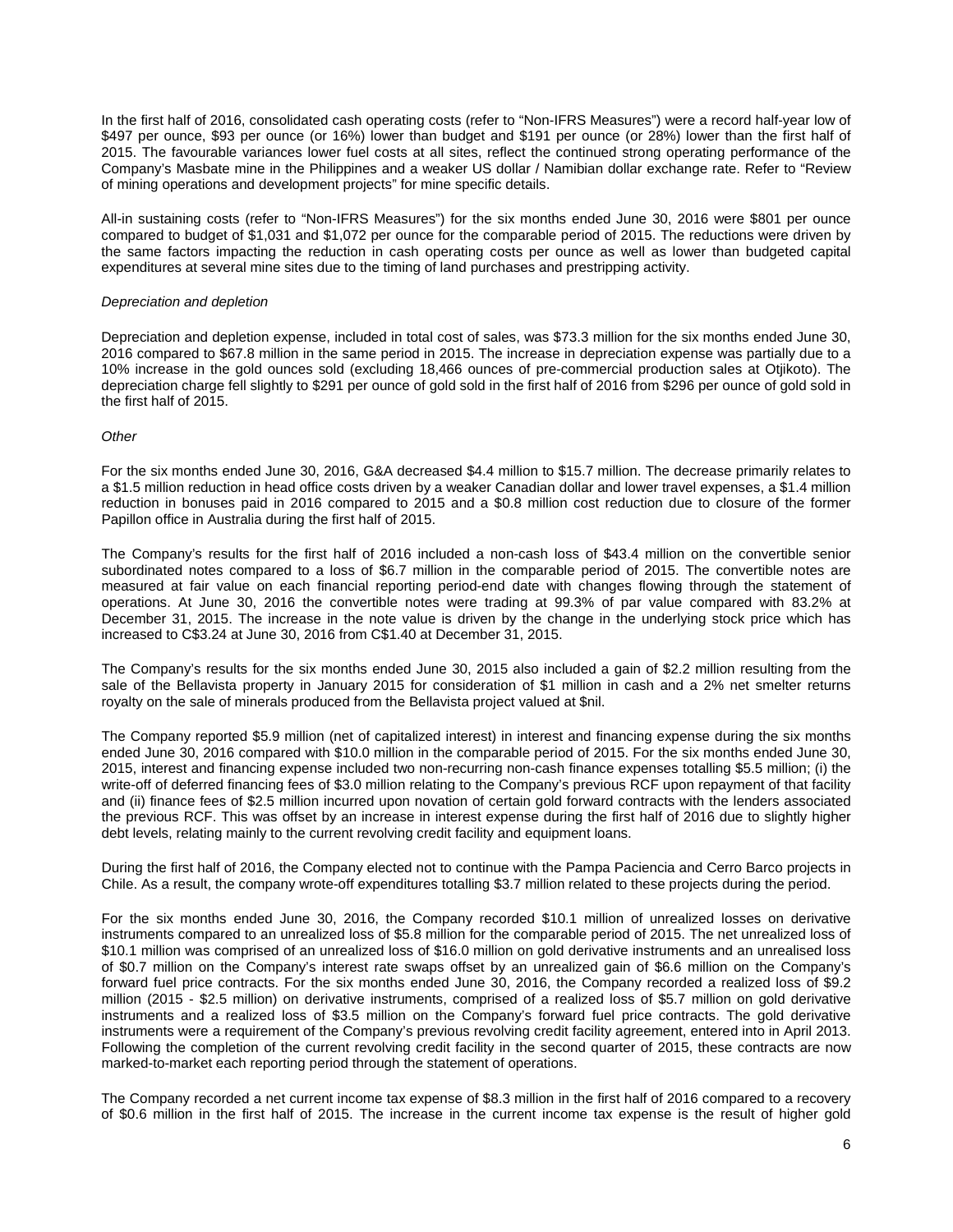revenues as well as increased withholding taxes related to the Company's activities in Mali and Namibia. The net recovery amount in the prior period was a result of a number of factors including lower gold revenues at La Libertad and a reversal of tax provisions previously accrued for tax assessments, which were settled in the first half of 2015.

For the six months ended June 30, 2016, the Company generated a net loss of \$5.2 million (negative \$0.00 per share) compared to a net loss of \$16.4 million (negative \$0.02 per share) in the comparable period of 2015. Adjusted net income (refer to "*Non-IFRS Measures"*) for the first half of 2016 was \$47.8 million (\$0.05 per share) compared to \$9.5 million (\$0.01 per share) in the first half of 2015. Adjusted net income in the first half of 2016 primarily excluded a noncash mark-to-market loss of \$43.4 million relating to the overall change in fair value of the Company's convertible senior subordinated notes, share-based payments of \$7.5 million, unrealized losses on derivative instruments of \$10.1 million, deferred income tax recovery of \$12.0 million and write-off of mineral properties of \$3.9 million mostly relating to the Company's interest in the Pampa Paciencia and Cerro Barco projects in Chile.

In March 2016, the Company entered into a series of Prepaid Sales transactions totalling \$120 million with its revolving credit facility bank syndicate. The Prepaid Sales transactions, in the form of metal sales forward contracts, allow the Company to deliver pre-determined volumes of gold on agreed future delivery dates in exchange for an upfront cash prepayment. The Prepaid Sales transactions have a term of 33 months commencing March 2016, and settlement will be in the form of physical deliveries of approximately 103,300 ounces of unallocated gold from any of the Company's mines in 24 equal monthly instalments during 2017 and 2018.

Cash flow from operating activities was \$239.2 million (\$0.26 per share) for the six months ended June 30, 2016 compared to \$93.0 million (\$0.10 per share) in comparative period of 2015, an increase of \$146.2 million. This increase was mainly due to \$120 million of proceeds received from the Prepaid Sales transactions, a \$33.7 million increase in revenue and a \$26.1 million reduction in production costs partially offset by a \$25.9 million negative change in non-cash working capital and an \$8.9 million increase in income tax expense during the period. The main change in working capital related to a \$16.5 million increase in inventory due to higher bullion inventory balances at the Masbate and La Libertad mines, a higher stockpile balance at Masbate and an \$8.5 million reduction in accounts payable due to the timing of payments at the Fekola project.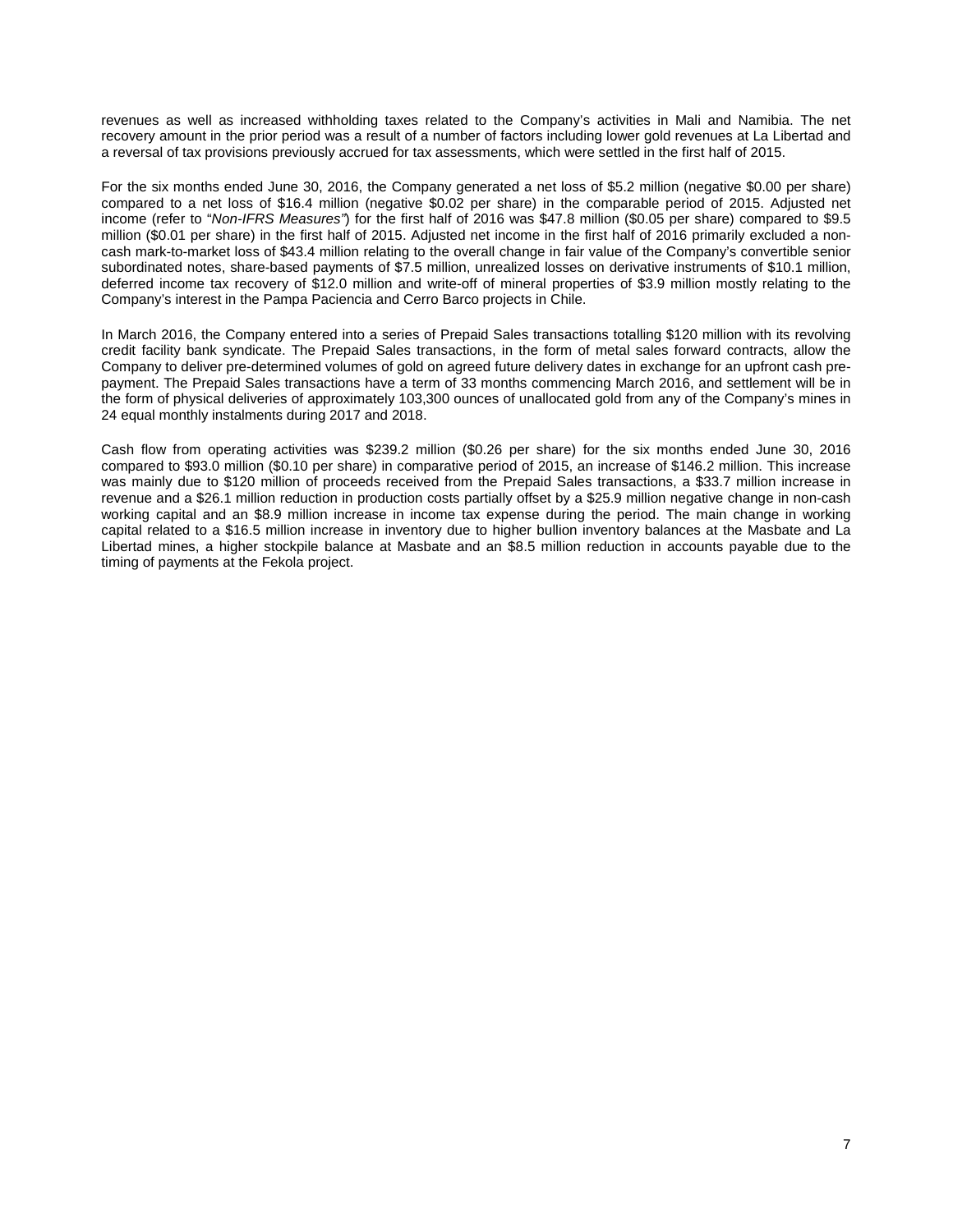# **REVIEW OF MINING OPERATIONS AND DEVELOPMENT PROJECTS**

### *Otjikoto Mine - Namibia*

|                                                        | Three months ended June 30<br>(unaudited) |         | Six months ended June 30<br>(unaudited) |           |                     |  | <b>Four months</b><br>ended<br>June $30^{(3)}$ |
|--------------------------------------------------------|-------------------------------------------|---------|-----------------------------------------|-----------|---------------------|--|------------------------------------------------|
|                                                        | 2016                                      | 2015    | 2016                                    | 2015      | (unaudited)<br>2015 |  |                                                |
| Gold revenue (\$ in thousands)                         | 41,240                                    | 44,559  | 86,419                                  | 83,840    | 60,746              |  |                                                |
| Gold sold (ounces)                                     | 32,929                                    | 37,249  | 71,128                                  | 69,398    | 50,932              |  |                                                |
| Average realized gold price (\$/ ounce)                | 1,252                                     | 1,196   | 1,215                                   | 1,208     | 1,193               |  |                                                |
| Tonnes of ore milled                                   | 890,704                                   | 711,462 | 1,713,306                               | 1,368,000 | 949,174             |  |                                                |
| Grade (grams/tonne)                                    | 1.29                                      | 1.63    | 1.31                                    | 1.58      | 1.64                |  |                                                |
| Recovery (%)                                           | 98.0                                      | 98.7    | 97.8                                    | 98.0      | 98.7                |  |                                                |
| Gold production (ounces)                               | 36,172                                    | 36,963  | 71,875                                  | 68,097    | 49,282              |  |                                                |
| Cash operating costs <sup>(1)</sup> (\$/ ounce)        | 386                                       | 485     | 384                                     | N/A       | 483                 |  |                                                |
| Total cash costs <sup>(1)</sup> (\$/ ounce)            | 420                                       | 522     | 420                                     | N/A       | 520                 |  |                                                |
| All-in sustaining costs <sup>(1)</sup> (\$/ounce gold) | 570                                       | 611     | 702                                     | N/A       | 615                 |  |                                                |
| Capital expenditures <sup>(2)</sup> (\$ in thousands)  | 7,618                                     | 6,007   | 26,326                                  | 19,533    | N/A                 |  |                                                |
| Exploration <sup>(2)</sup> (\$ in thousands)           | 845                                       | 1,166   | 1,434                                   | 1,968     | N/A                 |  |                                                |

*(1) A cautionary note regarding non-IFRS measures is included in the section titled "Non-IFRS Measures."*

*(2) Capital expenditures and exploration are presented on a quarterly basis only.*

*(3) Post-commercial production.*

The Otjikoto mine in Namibia produced 36,172 ounces of gold in the second quarter of 2016, comparable to budget (of 37,426 ounces) and 36,963 ounces produced in the second quarter of 2015. Gold production was largely unaffected despite the previously reported pit slope failure on the Phase 1 pit access ramp on April 26, 2016.

Following the slope failure, a recovery plan to regain access to the Phase 1 pit was developed. The plan called for a temporary new access ramp to be established by mid-June to be utilized until the Phase 1 pit becomes depleted, expected in November 2016. The new ramp was successfully constructed and mining of the Phase 1 pit resumed in mid-June. During the construction of the new ramp, mill feed had been mainly sourced from the medium-grade ore stockpile and supplemented with high-grade ore extracted from the Phase 2 pit (as part of the Phase 2 pre-stripping activities).

With the successful completion of the plant expansion project in the third quarter of 2015, the budgeted annual throughput rate for 2016 was increased from 2.5 million tonnes per year to 3.3 million tonnes per year. For the second quarter of 2016, the Otjikoto mill achieved record quarterly throughput of 890,704 tonnes, 8% above budget of 821,184 tonnes and 25% higher than the second quarter of 2015 of 711,462 tonnes. The average mill recoveries for the second quarter of 2016 were 98.0%, compared to a budget of 97.0% and recoveries during the same period of the previous year of 98.7%. The average gold grade processed was 1.29 g /t compared to a budget of 1.43 g /t and 1.63 g /t in the prioryear quarter. Gold grades were negatively impacted in the quarter by the ramp failure which had restricted access to the high-grade ore at the Phase 1 pit. However, gold production remained largely unaffected as higher mill throughput and recoveries offset the lower grades.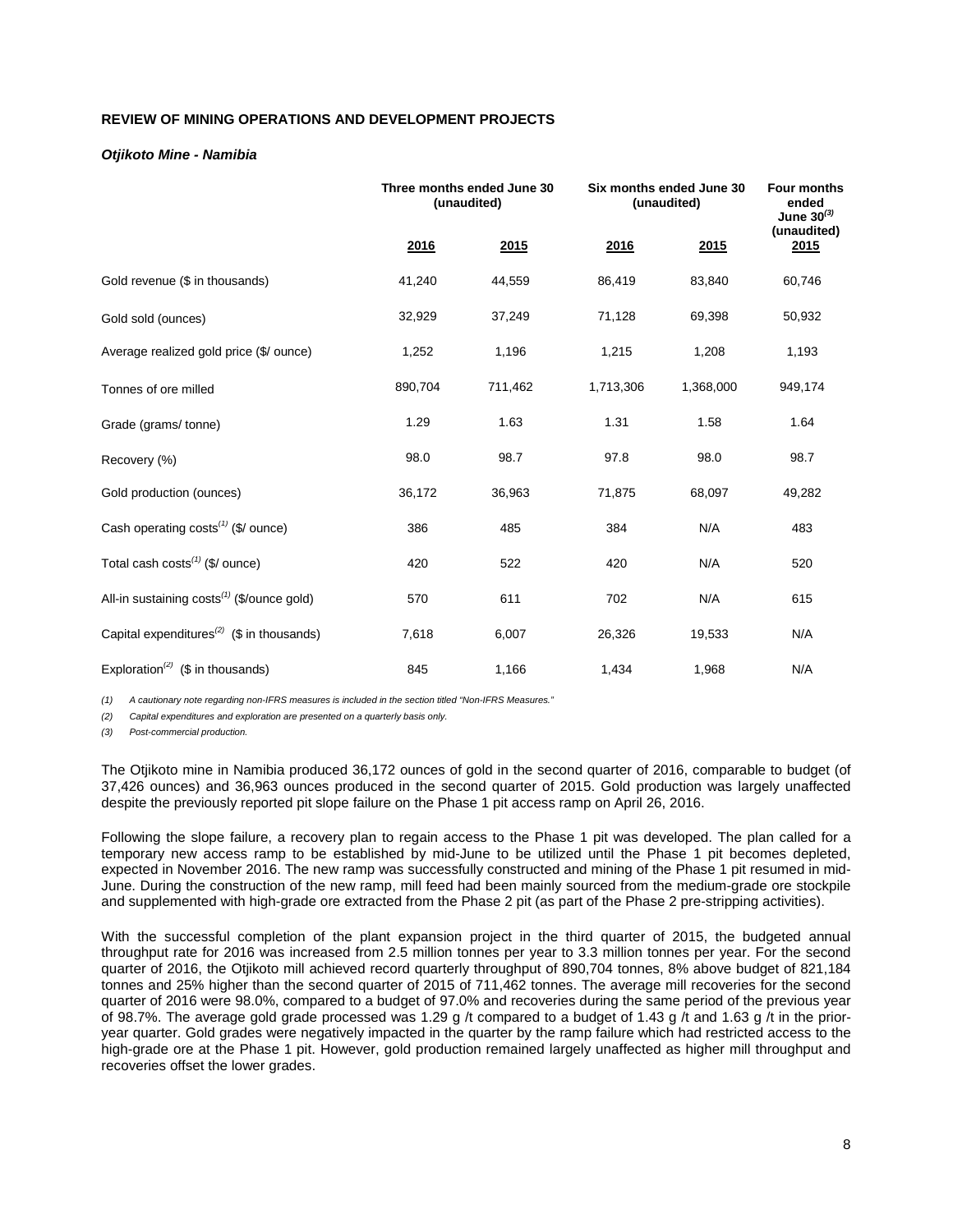During the first half of 2016, the Otjikoto mine produced 71,875 ounces of gold, approximately in-line with budget (of 73,079 ounces) and 6% higher compared to 68,097 ounces (including 18,815 ounces of pre-commercial production) produced in the first half of 2015.

Otjikoto's cash operating costs for the second quarter of 2016 were \$386 per ounce which was \$63 per ounce (or 14%) lower than budget and \$99 per ounce (or 20%) lower than the prior-year quarter. The reduction in costs per ounce against both budget and the prior-year quarter is mainly attributable to lower fuel prices, operating cost reductions and a weaker Namibian dollar/US dollar foreign exchange rate. Mining and processing costs were positively impacted by diesel and gasoline prices which were 10% lower than budget and HFO prices which were 16% lower than budget. Cash operating costs in US dollars were also positively impacted by a 10% weaker Namibian dollar/US dollar foreign exchange rate than budgeted. These cost reductions were partially offset by higher mining costs arising from the procurement of mining equipment spares not being evenly spread throughout the year

Otjikoto's cash operating costs (refer to "*Non-IFRS Measures"*) for the six months ended June 30, 2016 were \$384 per ounce which was \$84 per ounce (or 18%) lower than budget and \$99 per ounce (or 20%) lower than the first half of 2015. The reduction in costs per ounce against both budget and the prior-year is mainly attributable to lower fuel prices, operating cost reductions and a weaker Namibian dollar/US dollar foreign exchange rate.

All-in sustaining costs (refer to "*Non-IFRS Measures"*) for the quarter ended June 30, 2016 were \$570 per ounce compared to a budget of \$795 per ounce and \$611 per ounce in the prior year quarter. All-in sustaining costs in the quarter reflect the reduction in cash operating costs noted above as well as lower than budgeted capital expenditures due to timing differences between the first and second quarter. All-in sustaining costs for the first half of 2016 (refer to "*Non-IFRS Measures"*) were \$702 per ounce compared to a budget of \$819 per ounce and \$615 per ounce in the first six months of 2015. All-in sustaining costs in the period reflect the reduction in cash operating costs noted above.

Capital expenditures in the second quarter of 2016 totalled \$7.6 million and included prestripping costs of \$4.0 million and mobile equipment costs of \$3.3 million. Net capital expenditures for the six months ended June 30, 2016 totalled \$26.3 million and included prestripping costs of \$9.4 million and mobile equipment costs of \$16.1 million.

With access to the higher grade Phase 1 pit being re-established for the second half of 2016 and the positive mill throughput/recoveries, there is no impact to the Otjikoto mine's 2016 annual guidance of 160,000 to 170,000 ounces of gold production at cash operating costs of \$400 to \$440 per ounce. Gold production at Otjikoto is weighted to the second half of the year, due to higher anticipated grades as the Phase 1 pit is completed. The high-grade Wolfshag open pit, scheduled to enter production towards the end of the fourth quarter of 2016, is expected to increase production in 2017 and beyond. A new life of mine plan, based on the new grade model and geotechnical data including mining from the open-pit component of the Wolfshag deposit, is expected to be completed in the fourth quarter of 2016. Following the results of an internal scoping study, a detailed engineering study of Wolfshag underground mining will commence in the third quarter of 2016, with results to be delivered in 2017.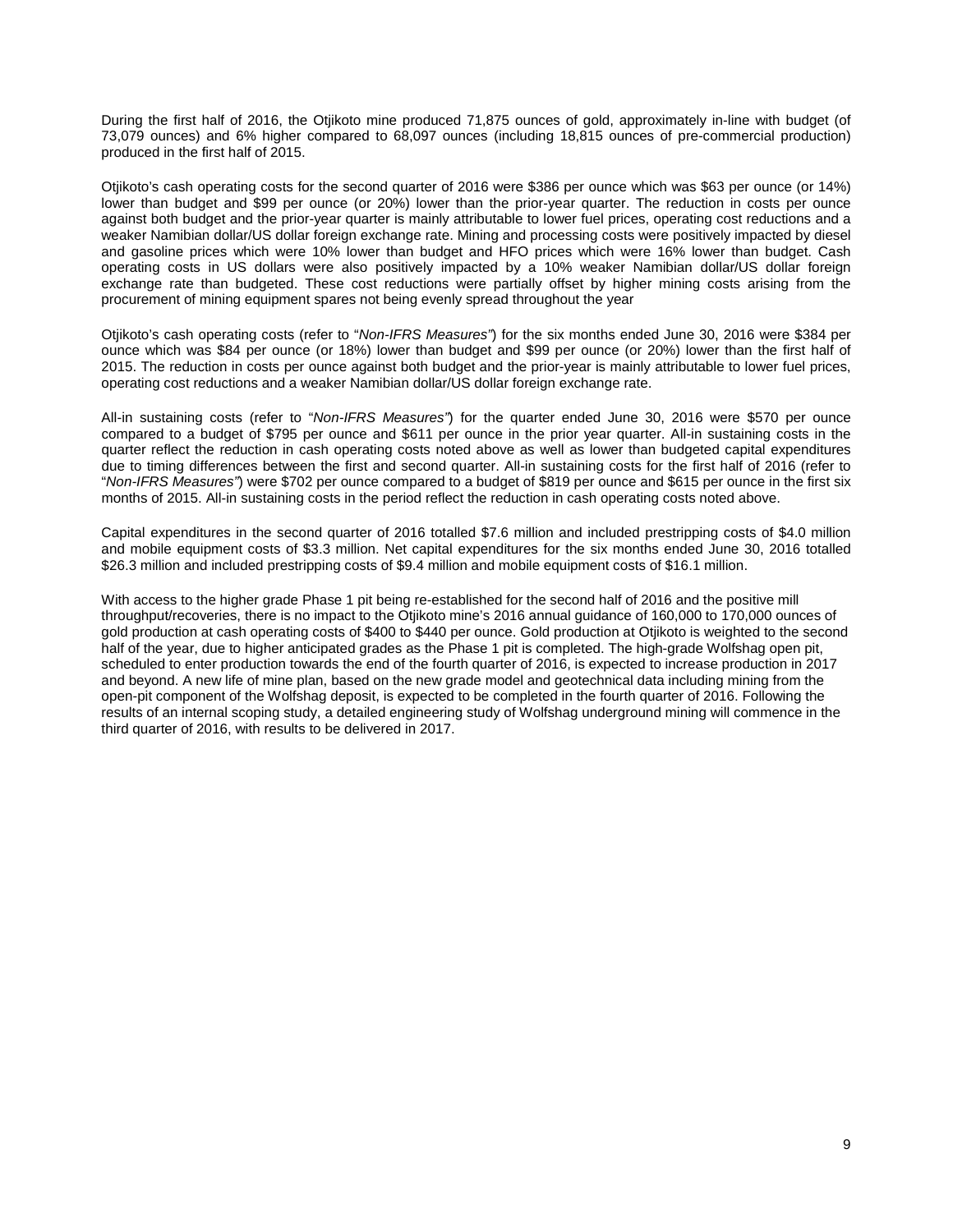### *Masbate Mine – Philippines*

|                                                        |           | Three months ended<br>June 30<br>(unaudited) |           | Six months ended<br>June 30<br>(unaudited) |
|--------------------------------------------------------|-----------|----------------------------------------------|-----------|--------------------------------------------|
|                                                        | 2016      | 2015                                         | 2016      | 2015                                       |
| Gold revenue (\$ in thousands)                         | 70,748    | 41,180                                       | 123,849   | 109,628                                    |
| Gold sold (ounces)                                     | 56,300    | 34,600                                       | 100,600   | 91,100                                     |
| Average realized gold price (\$/ ounce)                | 1,257     | 1,190                                        | 1,231     | 1,203                                      |
| Tonnes of ore milled                                   | 1,699,705 | 1,768,928                                    | 3,485,596 | 3,525,162                                  |
| Grade (grams/tonne)                                    | 1.40      | 0.96                                         | 1.33      | 1.00                                       |
| Recovery (%)                                           | 75.0      | 75.8                                         | 74.0      | 77.2                                       |
| Gold production (ounces)                               | 57,188    | 41,236                                       | 109,915   | 87,477                                     |
| Cash operating $costs^{(1)}$ (\$/ ounce gold)          | 396       | 782                                          | 425       | 725                                        |
| Total cash $costs^{(1)}$ (\$/ ounce gold)              | 443       | 844                                          | 476       | 786                                        |
| All-in sustaining costs <sup>(1)</sup> (\$/ounce gold) | 556       | 1,199                                        | 595       | 1,029                                      |
| Capital expenditures (\$ in thousands)                 | 8,836     | 11,940                                       | 17,350    | 16,066                                     |
| Exploration (\$ in thousands)                          | 1,212     | 1,179                                        | 1,678     | 2,382                                      |

*(1) A cautionary note regarding non-IFRS measures is included in the section titled "Non-IFRS Measures."* 

The Masbate mine in the Philippines continued its very strong operational performance into the second quarter of 2016, producing 57,188 ounces of gold (the second highest quarterly production ever for the mine), 12,159 ounces (or 27%) above budget and 15,952 ounces (or 39%) higher than the second quarter of 2015. Gold production improved against budget mainly due to better grades from the Main Vein pit combined with higher throughput and recoveries driven by higher than budgeted oxide ore from the Colorado pit. Mill throughput for the second quarter of 2016 was 1,699,705 tonnes compared to a budget of 1,652,085 tonnes and 1,768,928 tonnes in the second quarter of 2015. The average gold grade processed was 1.40 g/t compared to a budgeted grade of 1.19 g/t and second quarter 2015 grades of 0.96 g/t. Mill recoveries averaged 75.0% which was better than budgeted recoveries of 71.3% and slightly below the second quarter of 2015 of 75.8%. Recoveries in the second quarter of 2016 were better than budget as the Company processed 31% oxide material and 69% sulfide/transitional material in the quarter versus a budget of 17% and 83%, respectively. The Company expects to mine a similar ratio of oxide ore (33%) and sulfide/transitional ore (67%) against a budget of 22% oxide ore and 78% sulfide/transitional ore in the third quarter of 2016. The trend of higher than budgeted grades from the Main Vein pit is also expected to continue into the third quarter.

Year-to-date, gold production at the Masbate mine was 109,915 ounces, significantly above budget by 19,403 ounces (or 21%) and 22,438 ounces (or 26%) higher than the first half of 2015.

Masbate's cash operating costs (refer to "*Non-IFRS Measures"*) in the second quarter of 2016 were a record low \$396 per ounce, \$198 per ounce (or 33%) lower than budget and \$386 per ounce (or 49%) lower than in the prior-year quarter. Cash operating cash costs per ounce in the second quarter of 2016 benefitted from higher throughput, recoveries and grade as a result of a greater ratio of oxide material (31% versus a budget of 17%) combined with lower fuel and energy costs. Heavy fuel oil purchases were \$0.27 per litre compared to a budget of \$0.34 per litre, resulting in power costs of \$0.098 per kWh versus a budget of \$0.105 per kWh. In addition, the power consumption rate was 21.6 kWh per tonne total power compared to a budget of 27.8 kWh per tonne. This is again a result of the greater ratio of oxide material processed during the quarter. Diesel costs were \$0.41 per litre compared to a budget of \$0.50 per litre for the quarter.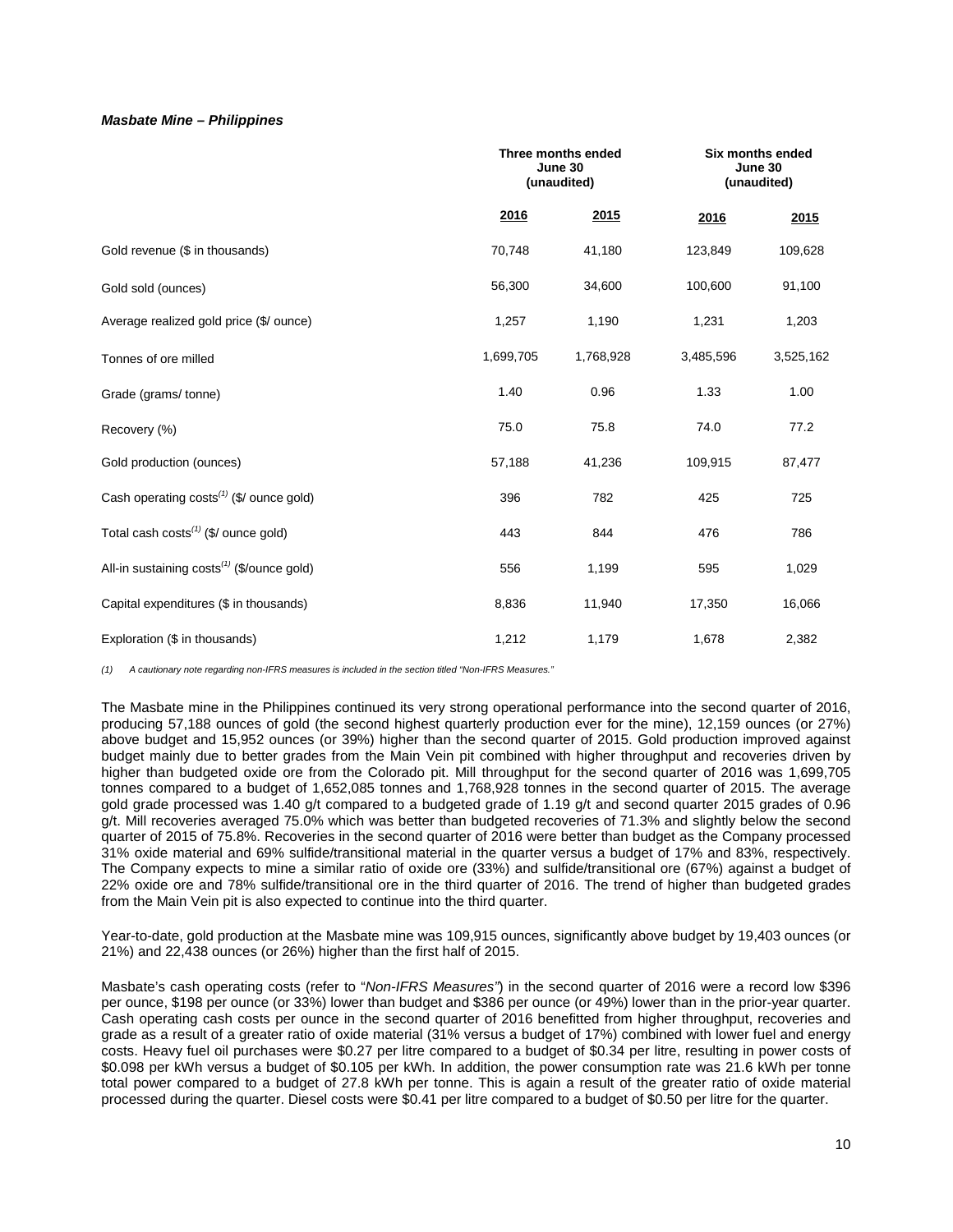Masbate's cash operating costs (refer to "*Non-IFRS Measures"*) for the six months ended June 30, 2016 were a record low \$425 per ounce, a reduction of \$167 per ounce (or 28%) from budget and \$300 per ounce (or 41%) lower than in the prior-year. Cost improvements for the six month period were driven by higher throughput, higher recoveries, higher grade and lower fuel and energy costs.

All-in sustaining costs (refer to "*Non-IFRS Measures"*) for the quarter ended June 30, 2016 were \$556 per ounce compared to a budget of \$837 per ounce and \$1,199 per ounce in the prior year quarter. All-in sustaining costs in the quarter reflect the reduction in cash operating costs noted above as well as lower than budgeted prestripping costs. All-in sustaining costs (refer to "*Non-IFRS Measures"*) for the first half of 2016 were \$595 per ounce compared to a budget of \$855 per ounce and \$1,029 per ounce in the first half of 2015. The low all-in sustaining costs are a result of the lower production costs per ounce outlined above and lower than budgeted prestripping costs during the year-to-date.

Capital expenditures in the second quarter of 2016 totalled \$8.8 million which consisted mainly of \$5.3 million for the plant expansion and \$1.7 million in mobile equipment purchases. Year-to-date capital expenditures totalled \$17.4 million, consisting mainly of \$9.7 million for the plant expansion, \$2.1 million in mobile equipment purchases and \$1.7 million in prestripping.

The Company is in the process of completing a process plant upgrade at the Masbate mine. The work will be completed in phases and is expected to be fully commissioned and in production by the end of the third quarter of 2016. Process plant upgrades consisting of additional leaching/adsorption tankage and an oxygenation system were brought online at the end of June. Further upgrades in progress include a carbon harvest screen, carbon regeneration kiln, and added tailings pumps. The purpose of the plant upgrade is to continue to promote improved gold recovery and maintain throughput.

For full-year 2016, the Masbate mine's gold production is expected to meet or exceed the high end of its production guidance range of 175,000 to 185,000 ounces of gold while cash operating costs are expected to be below or at the lower end of its cost guidance range of \$620 to \$660 per ounce.

On March 31, 2016, the extension of the Masbate mine's income tax holiday was approved for an additional year to June 2017.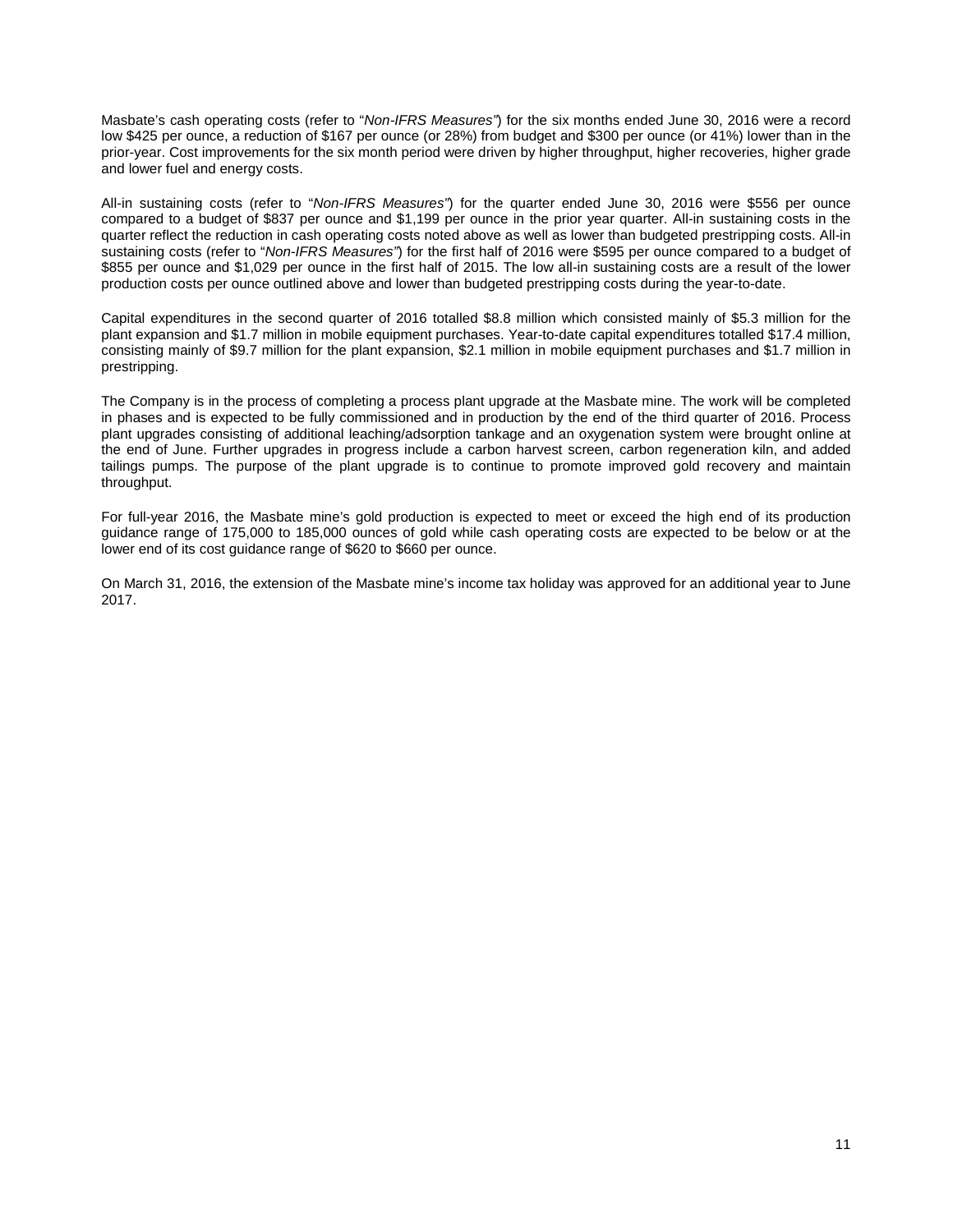### *La Libertad Mine - Nicaragua*

|                                                  |         | Three months ended<br>June 30<br>(unaudited) |           | Six months ended<br>June 30<br>(unaudited) |
|--------------------------------------------------|---------|----------------------------------------------|-----------|--------------------------------------------|
|                                                  | 2016    | 2015                                         | 2016      | 2015                                       |
| Gold revenue (\$ in thousands)                   | 40,018  | 31,703                                       | 73,211    | 69,238                                     |
| Gold sold (ounces)                               | 31,500  | 26,574                                       | 59,200    | 57,390                                     |
| Average realized gold price (\$/ ounce)          | 1,270   | 1,193                                        | 1,237     | 1,206                                      |
| Tonnes of ore milled                             | 579,756 | 573,807                                      | 1,156,243 | 1,141,813                                  |
| Grade (grams/tonne)                              | 1,75    | 1.60                                         | 1.71      | 1.53                                       |
| Recovery (%)                                     | 94.8    | 94.5                                         | 94.7      | 94.2                                       |
| Gold production (ounces)                         | 30,807  | 27,681                                       | 60,005    | 53,007                                     |
| Cash operating $costs^{(1)}$ (\$/ ounce gold)    | 717     | 813                                          | 672       | 826                                        |
| Total cash costs <sup>(1)</sup> (\$/ ounce gold) | 744     | 839                                          | 697       | 853                                        |
| All-in sustaining costs(1) (\$/ounce gold)       | 942     | 1,120                                        | 991       | 1,164                                      |
| Capital expenditures (\$ in thousands)           | 2,920   | 5,343                                        | 11,700    | 11,482                                     |
| Exploration (\$ in thousands)                    | 1,003   | 1,146                                        | 1,729     | 2,195                                      |

*(1) A cautionary note regarding non-IFRS measures is included in the section titled "Non-IFRS Measures."* 

In the second quarter of 2016, La Libertad mine in Nicaragua produced 30,807 ounces of gold, approximately 7% (or 2,423 ounces) below budget. Mining from the higher grade Jabalí Antenna pit was scheduled to commence in the second quarter of 2016. However, the Company has experienced additional delays in relocation and permitting activities. As a result, average process grades for the quarter were lower than anticipated (1.75 g/t compared to budget of 1.90 g/t). The Company now anticipates that the Jabalí Antenna pit will enter the production stream in late 2016, upon completion of the resettlement activities and receipt of remaining mining permits. Gold production in the second quarter of 2016 was 11% (or 3,126 ounces) higher than the second quarter of 2015. During the second quarter of 2016, La Libertad had better grade than the same period in 2015, mainly due to the processing of higher grades from the Jabalí Central pit and Mojon underground. The mill continues to operate well processing 579,756 tonnes (Q2 2015 – 573,807 tonnes) with gold recoveries averaging 94.8% (Q2 2015 – 94.5%). Both throughput and recoveries were as budgeted.

In the first half of 2016, La Libertad mine produced 60,005 ounces of gold, slightly above budget (of 59,214 ounces) and 13% higher compared to 53,007 ounces produced in the first half of 2015.

La Libertad's cash operating costs (refer to "*Non-IFRS Measures"*) in the second quarter of 2016 were \$717 per ounce, \$28 per ounce (or 4%) higher than budget but \$96 per ounce (or 12%) lower than in the second quarter 2015. Cash operating costs per ounce were slightly higher than budget due to lower than budgeted processed grade as detailed above. Cash operating costs per ounce were lower than the second quarter of 2015 due to higher grade and higher throughput augmented by lower energy costs and consumption. For the first half of 2016, La Libertad's cash operating costs (refer to "*Non-IFRS Measures"*) were \$672 per ounce, \$26 per ounce (or 4%) lower than budget and \$154 per ounce (or 19%) lower than the first half of 2015. Consistent with cash operating costs for the quarter, the year-to-date cash operating costs per ounce were lower due to reductions in fuel costs and energy consumption.

All-in sustaining costs (refer to "*Non-IFRS Measures"*) for the quarter ended June 30, 2016 were \$942 per ounce compared to a budget of \$1,075 per ounce and \$1,120 per ounce in the prior year quarter. All-in sustaining costs (refer to "*Non-IFRS Measures"*) for the first half of 2016 were \$991 per ounce compared to a budget of \$1,295 per ounce and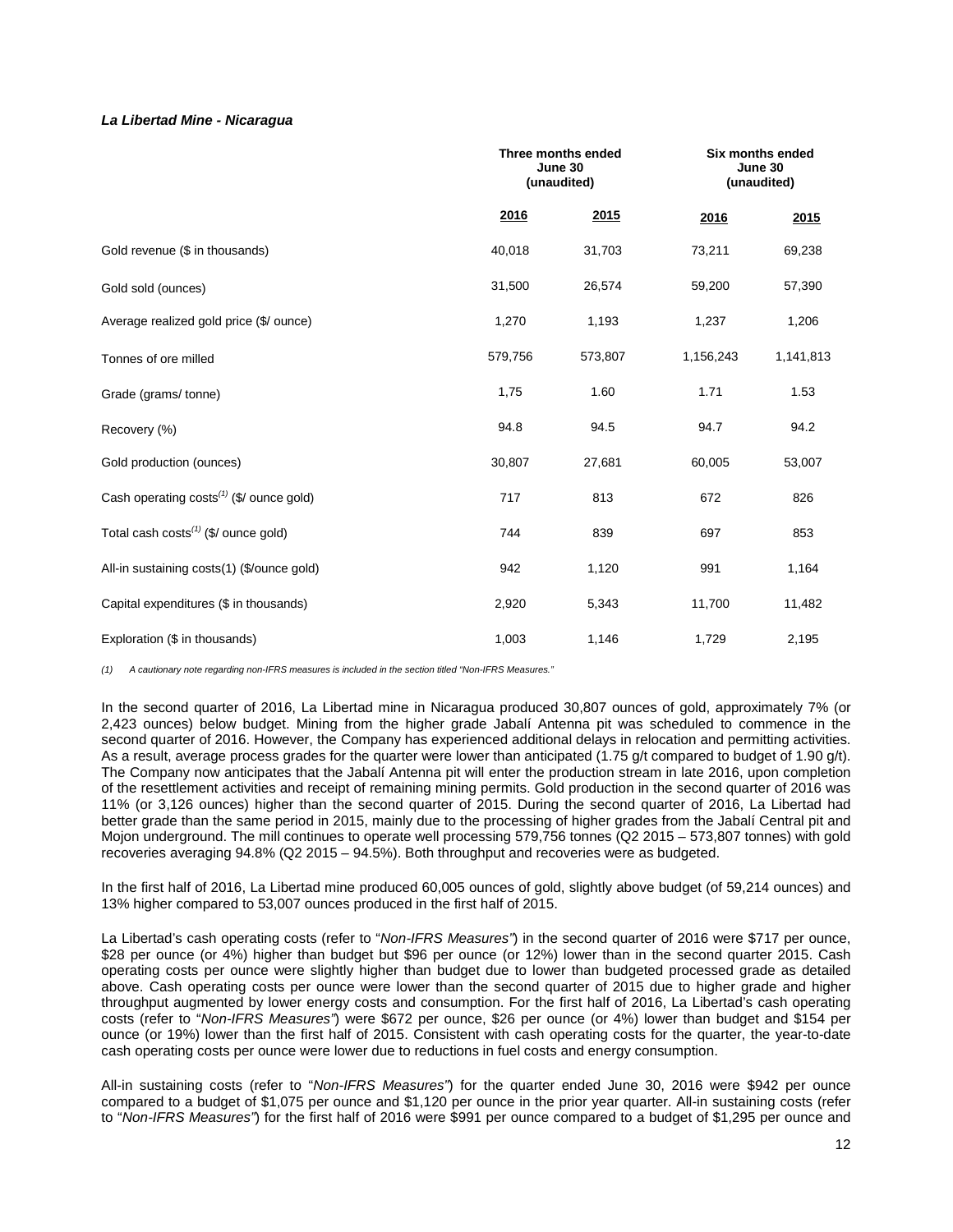\$1,164 per ounce in the prior year. All-in sustaining costs for both the quarter and the year-to-date reflect lower than budgeted prestripping costs in Jabali Central and lower capital expenditures due to delays in accessing the Jabali Antenna zone.

Capital expenditures in the second quarter of 2016 totalled \$2.9 million consisting primarily of La Esperanza Tailings Dam expansion costs of \$1.6 million, prestripping of \$0.5 million and \$0.4 million for a new pump station and treatment plant. Year-to-date capital expenditures totalled \$11.7 million, consisting primarily of La Esperanza Tailings Dam expansion costs of \$5.1 million, prestripping of \$2.8 million, land purchases of \$2.6 million and \$1.0 million for a new pump station and treatment plant.

By modifying the 2016 mine schedule to mine additional material from Jabalí Central and Mojon underground, the Company expects that any 2016 production shortfalls arising from delays in accessing ore at the Jabalí Antenna pit can be offset. Therefore, La Libertad still expects to meet its 2016 guidance of between 125,000 to 135,000 ounces of gold in 2016 at cash operating costs of approximately \$650 to \$680 per ounce. Gold production at La Libertad is expected to be weighted towards the second half of the year, due to higher forecast processed grades. Under the 2016 modified mine plan, La Libertad's mill feed in the second half of the year is forecast to contain a higher percentage of high-grade ore from Jabalí Central and Mojon underground (replacing low-grade spent ore) versus the first half of the year.

On May 5, 2016, the Company received the 2015 Award for Social Responsibility in Nicaragua related to its work on the resettlement project to date. The award recognizes the Company's commitment to social development projects that benefit the local communities in which it operates.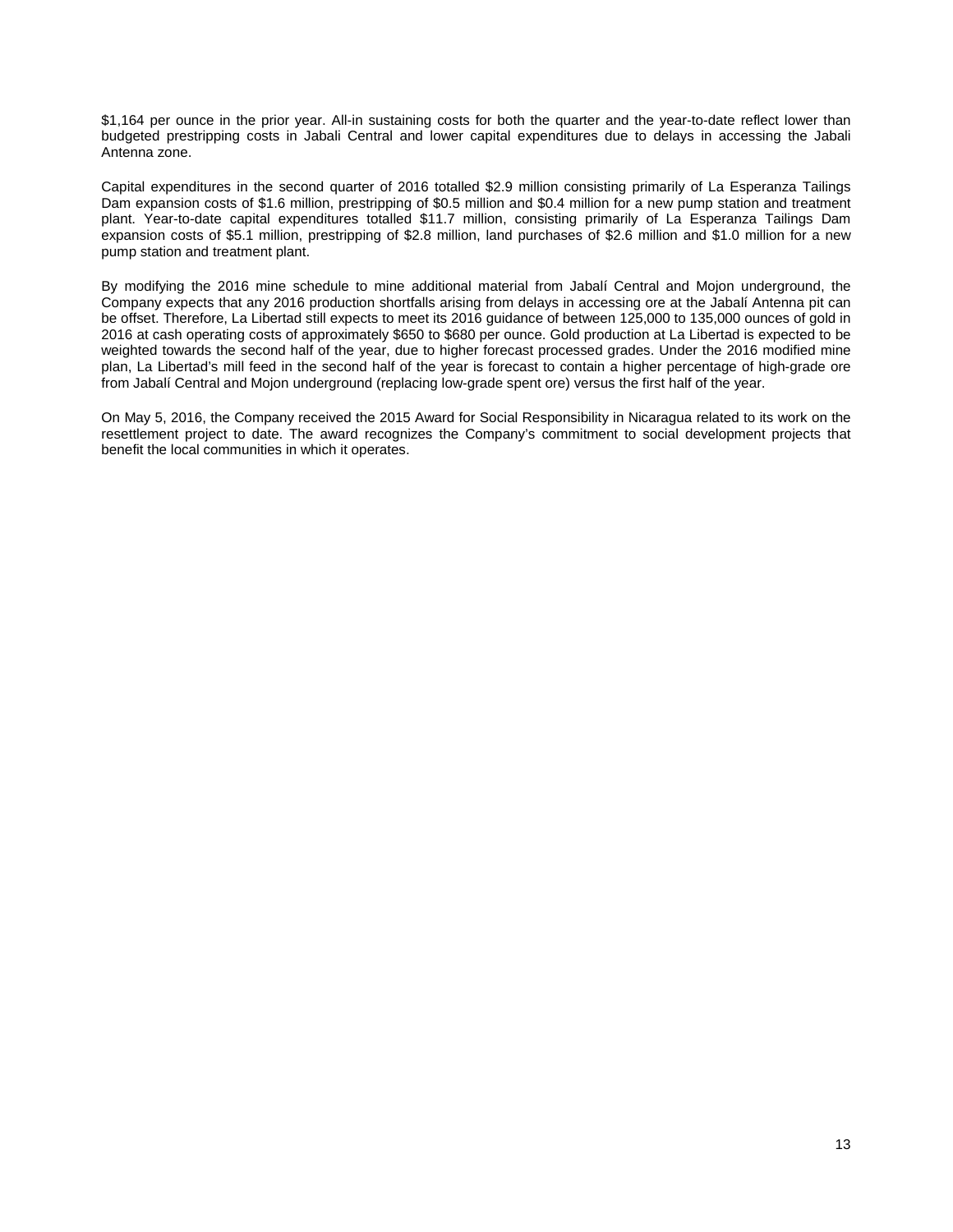# *Limon Mine – Nicaragua*

|                                                 |        | Three months ended<br>June 30<br>(unaudited) |         | Six months ended<br>June 30<br>(unaudited) |
|-------------------------------------------------|--------|----------------------------------------------|---------|--------------------------------------------|
|                                                 | 2016   | 2015                                         | 2016    | 2015                                       |
| Gold revenue (\$ in thousands)                  | 12,797 | 19,064                                       | 25,576  | 35,787                                     |
| Gold sold (ounces)                              | 10,100 | 16,000                                       | 20,800  | 29,800                                     |
| Average realized gold price (\$/ ounce)         | 1,267  | 1,192                                        | 1,230   | 1,201                                      |
| Tonnes of ore milled                            | 99,947 | 125,079                                      | 216,428 | 247,757                                    |
| Grade (grams/tonne)                             | 3.65   | 4.13                                         | 3.26    | 3.84                                       |
| Recovery (%)                                    | 94.5   | 94.4                                         | 94.1    | 94.3                                       |
| Gold production (ounces)                        | 11,075 | 15,686                                       | 21,291  | 28,844                                     |
| Cash operating costs <sup>(1)</sup> (\$/ ounce) | 733    | 615                                          | 753     | 671                                        |
| Total cash $costs^{(1)}$ (\$/ ounce)            | 811    | 685                                          | 835     | 746                                        |
| All-in sustaining costs(1) (\$/ounce gold)      | 1,121  | 1,179                                        | 1,124   | 1,259                                      |
| Capital expenditures (\$ in thousands)          | 1,581  | 5,807                                        | 2,961   | 11,204                                     |
| Exploration (\$ in thousands)                   | 859    | 1,091                                        | 1,367   | 1,938                                      |

*(1) A cautionary note regarding non-IFRS measures is included in the section titled "Non-IFRS Measures."*

El Limon open-pit and underground mine in Nicaragua produced 11,075 ounces of gold in the second quarter of 2016, 2,785 ounces below budget and 4,611 ounces lower than the same quarter last year. Gold production was lower than budget due to 20% lower than planned mill throughput (99,947 tonnes compared to budget of 126,477 tonnes). The reduced throughput partly reflects the timing for downtime (13 days) related to a SAG ring gear change-out which had been originally planned for the first quarter of 2016 but was deferred to the second quarter. The mill restart was successfully completed on April 24. Fleet haulage equipment availability during the quarter also temporarily affected the quantity of ore available for process during May and June but has now been rectified. The average mill recoveries for the second quarter of 2016 were 94.5%, compared to a budget of 93.5% and recoveries during the same period of the previous year of 94.4%. The average gold grade processed was 3.65 g /t compared to a budget of 3.65 g /t and 4.13 g /t in the prior-year quarter. Gold production at El Limon in the second quarter of 2015 reflected higher processed grades and throughput.

For the first half of 2016, El Limon mine produced 21,291 ounces of gold, 4,327 ounces below budget and 7,553 ounces lower than the first six months of 2015.

Limon's cash operating costs (refer to "*Non-IFRS Measures"*) in the second quarter of 2016 were \$733 per ounce, \$66 per ounce (or 10%) higher than budget and \$118 per ounce (or 19%) higher than in the prior-year quarter. Cash operating costs per ounce were higher than budget and the prior-year quarter due to the mill downtime outlined above. This was partially offset by lower operating costs due to lower use of processing consumables and less energy consumption. Cash operating costs (refer to "*Non-IFRS Measures"*) were \$753 per ounce for the first half of 2016, \$71 per ounce (or 10%) above budget and \$82 per ounce (or 12%) higher than the first half of 2015.

All-in sustaining costs (refer to "*Non-IFRS Measures"*) for the quarter ended June 30, 2016 were \$1,121 per ounce compared to a budget of \$1,073 per ounce and \$1,179 per ounce in the prior year quarter. All-in sustaining costs (refer to "*Non-IFRS Measures"*) for the first half of 2016 were \$1,124 per ounce compared to a budget of \$1,131 per ounce and \$1,259 per ounce in the prior year. All-in sustaining costs in the quarter and the year-to-date reflect the increase in cash operating costs noted above.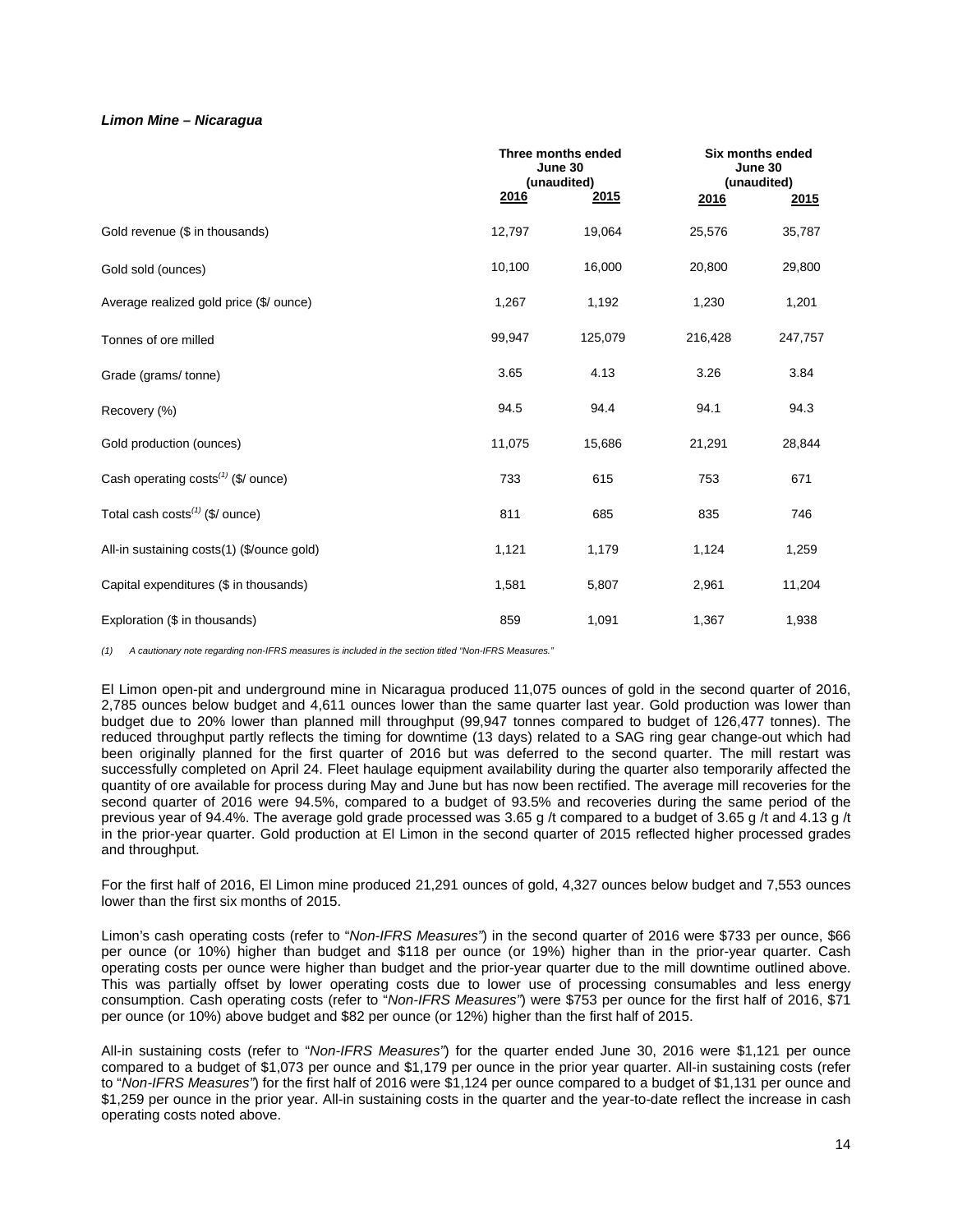Capital expenditures in the second quarter of 2016 totalled \$1.6 million which consisted mainly of \$0.7 million of underground development and \$0.3 million for a pumping project. Year-to-date capital expenditures totalled \$3.0 million, consisting mainly of \$1.7 million of underground development and \$0.3 million for a pumping project.

With the higher grade areas now accessible and improvements in haulage, the Company expects that El Limon, which represents approximately 10% of B2Gold's 2016 consolidated gold production, will be able to meet its 2016 guidance. El Limon mine is projected to produce approximately 50,000 to 60,000 ounces of gold in 2016 at cash operating costs of approximately \$610 to \$650 per ounce. Gold production in the mine plan is weighted to the second half of the year, reflecting improving grades in July through December, 2016.

# *Fekola Project - Mali*

In the second quarter of 2016, B2Gold's construction team continued to develop the Fekola project in Mali which remains on schedule and on budget to commence production in late 2017. Significant activities during the quarter included:

- Working on the spillway at the water dam;
- Diversion ditch and settlement pond completed on the west side of the pit;
- Removal of material from the pit for construction of the RoM Pad;
- Concrete pouring in the mill area has commenced (mill, tanks, reclaim tunnel, crusher);
- Structural steel has started arriving at site;
- Power plant construction has commenced;
- Detailed engineering and ordering of long lead items remain on schedule; and
- Increased workforce to approximately 800 employees and contractors.

Capital expenditures in three and six months ended June 30, 2016 totaled \$51.0 million and \$97.4 million, respectively versus a construction budget of \$44.4 million and \$106.3 million, respectively. Expenditures on the Fekola project to date are \$226.8 million including \$37.9 million of preconstruction expenditures compared with a budget to date of \$221.4 million. The variance was mainly due to the timing of payments for some key pieces of equipment. The project remains on schedule and on budget.

In addition to the on-site progress, the B2Gold project team continues to work on final design, procurement, and planning. Most major construction packages have been ordered and the project engineering team (Lycopodium) remains on schedule to issue all construction drawings on a schedule necessary to complete the project on time.

The Company is in the process of organizing a wholly-owned subsidiary company in Mali (the "Exploitation Company"). In conjunction with the negotiation of a related shareholder's agreement, the mining licence for the Fekola Project currently held by the Company's wholly owned subsidiary, Songhoi, will be transferred to the Exploitation Company and the Government of Mali will take a free carried 10% equity interest in the Exploitation Company. The Malian Mining Code also allows the Government of Mali the option to purchase (at market terms) an additional 10% interest in the Exploitation Company. The Government of Mali has expressed an interest in exercising its option to purchase the additional 10% interest and negotiations are on-going. Both parties have engaged an independent external valuator to prepare a valuation of the additional 10% interest in the Exploitation Company so that a final purchase price can be determined. If the Government of Mali elects to proceed as anticipated, the ownership of the Exploitation Company will be 80% held by the Company and 20% held by the Government of Mali. The Company has also begun the process of negotiating a new Mining Convention with the Government of Mali which will govern the procedural and economic parameters pursuant to which the Company will operate the Fekola Project. Creation of the Exploitation Company is underway and the Company expects to finalise ownership interests in the Exploitation Company in the second half of 2016. At that point the Fekola Project mining licence will also be transferred into the Exploitation Company in accordance with Malian Law. Negotiation of the Mining Convention is required to be completed prior to commencement of production. However, the Company expects to complete its Convention negotiations by the end of 2016.

On June 11, 2015, the Company announced robust results from the optimized feasibility study at the Fekola project (the "Feasibility Study"). According to the Feasibility Study, the current average annual gold production for the first seven years will be approximately 350,000 ounces per year at average cash operating costs of \$418 per ounce (based on lowgrade stockpiling in the initial years of operation) and for the life of mine plan approximately 276,000 ounces per year at average cash operating costs of \$552 per ounce.

The Fekola property also has excellent exploration potential. During the first quarter of 2016, the Company increased its 2016 exploration budget for Mali by \$4.5 million from \$6.9 million to \$11.4 million. B2Gold is approximately half-way through a 98,500 metre diamond, reverse circulation, auger and aircore drill program to follow up on the successful 2015 program.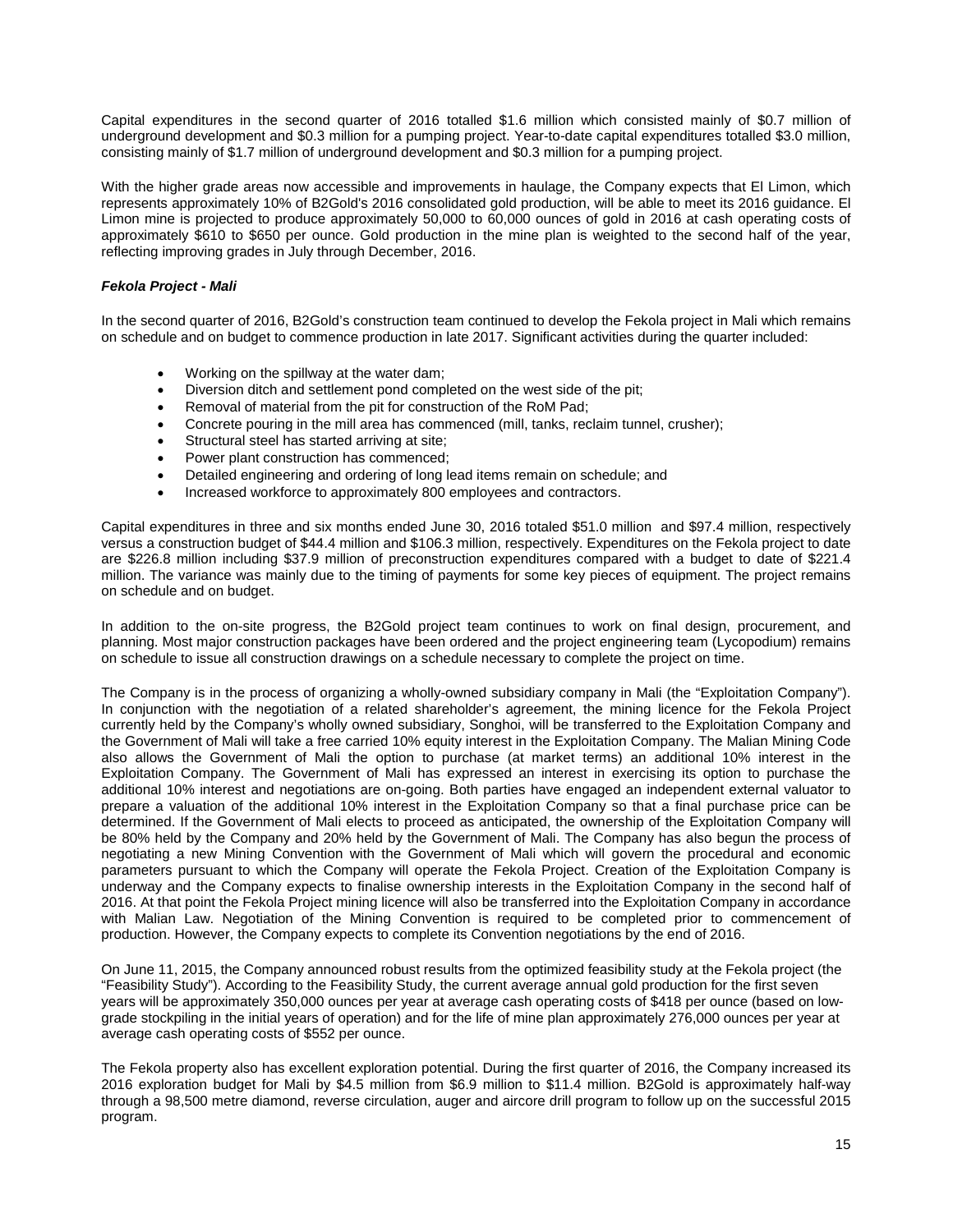On June 29, 2016, the Company announced an exploration update for its Fekola project. Based on the positive drill results to date (at both near surface and underground below the main Fekola Pit) and exploration potential, the Company is constructing the Fekola mine with a +25% design factor. This means that the capacity for throughput of ore at Fekola could reach up to 5 million tonnes per year in the initial years of production, beyond the optimized feasibility study's estimated throughput of 4 million tonnes per year, for relatively low additional capital cost. On August 2, 2016, the Company decided to proceed with the expansion and approved an \$18 million expansion budget for additional items including a pebble crusher and one additional generator. With this additional capital investment the Fekola mill expansion is expected to be completed in late 2017 and commissioned in conjunction with the main plant commissioning. This mill capacity increase from 4 million tonnes per year to 5 million tonnes per year could potentially increase annual production by up to 20% (subject to mine planning), surpassing initial projections of approximately 350,000 ounces of gold per year.

# *Kiaka Project – Burkina Faso*

An environmental and social impact assessment ("ESIA") was completed and submitted to the regulatory agencies in February 2014 and a permitting study to advance the Kiaka Project to an exploitation licence was completed and submitted to the Ministry of Mines and Energy in Burkina Faso in March 2014. The two permitting applications were based on processing 6 million tonnes per annum of higher grade ore at the plant while the lower grade ore is stockpiled, and uses a smaller pit that resulted in an improved ore to waste ratio. The Company completed the public consultation process and other requirements and formal approval of the ESIA was granted on April 15, 2015. Final review of the mining licence was completed, the formal application was submitted on July 15, 2015 and the Council of Ministers from the transitional government approved the mining licence on November 25, 2015. Since the national elections on November 29, 2015, a new Council of Ministers has been appointed. A second review of the mining licence has been completed and the licence was re-approved on April 20, 2016.

The Company has incorporated a new exploitation company, Kiaka SA, by way of a shareholders meeting held on January 20, 2016. The shareholding of Kiaka SA is held 9% by GAMS-Mining F&I LTD, 10% by the State of Burkina Faso and 81% by the Company (indirectly through its subsidiary, Kiaka Gold SARL).

Burkina Faso has adopted a new Mining Code which was approved on July 16, 2015. The impact that this new Mining Code will have on the Kiaka Project is currently under review and is being discussed with the new administration. The new Mining Code became effective on October 29, 2015 when it was formally published. The new Mining Code includes increases in the corporate income tax rate, an additional 1% tax for a Local Development Fund and a preferred dividend for the State. These changes are negative for the Kiaka Project and other development projects in Burkina Faso.

The transition leadership in Burkina Faso has stepped down as national elections were held in Burkina Faso on November 29, 2015, and a new cabinet was appointed on January 13, 2016. The administration is led by Roch Marc Christian Kobore, the new President, Minister of Defense and Veterans' Affairs.

The Company continues to evaluate its timeline for updating the Kiaka feasibility study. An updated study will include key items such as optimizing the plant throughput rate, new cost estimates based on current economic conditions, alternative sources of electrical power and exploration success near Kiaka. During the second quarter of 2016, the Company approved an additional budget of \$7.5 million for updated feasibility study work to be undertaken during the remainder of 2016. The Company is currently targeting mid-2017 for completion of the updated Kiaka study, subject to further delineation of the size of the deposit.

On June 29, 2016, the Company announced positive exploration drill results at the new Toega prospects near the Kiaka deposit. These indicate the presence of new, potentially higher-grade gold zones. Preliminary internal studies indicate that combining the potential higher-grade ore from the Toega zones with ore from the lower-grade Kiaka deposit could have a very positive effect on the economics of the project. The Company has increased the exploration budget for the areas around the Kiaka deposit by \$3 million to a total of \$5.6 million on the strength of these results. The additional funds will be used to further explore and conduct infill drilling at the new higher-grade gold zones along with completing detailed metallurgical sampling and testing and base line permitting work.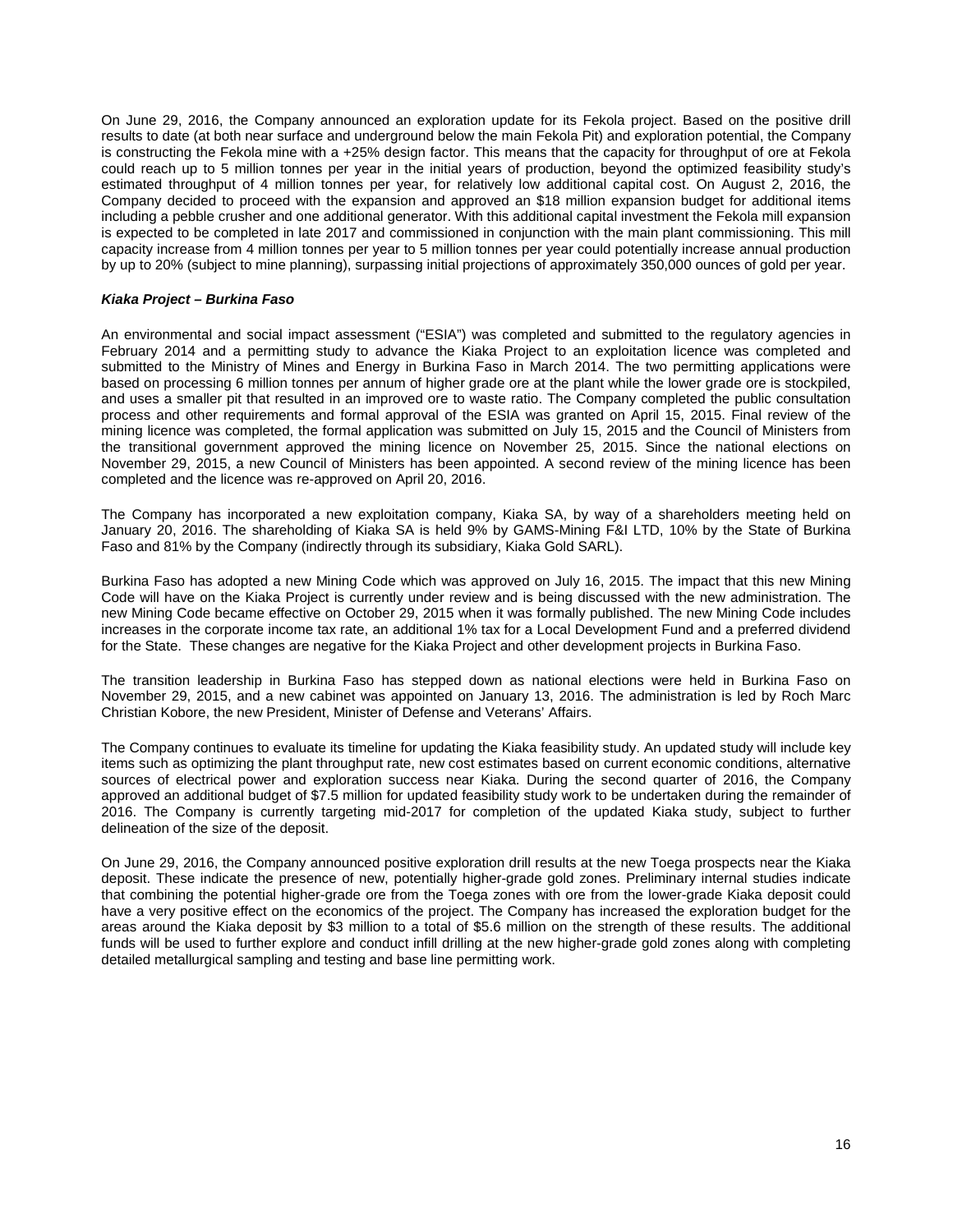# **LIQUIDITY AND CAPITAL RESOURCES**

As at June 30, 2016 the Company had cash and cash equivalents of \$99.8 million compared to cash and cash equivalents of \$85.1 million at December 31, 2015. Working capital at June 30, 2015 was \$105.9 million compared to working capital of \$104.7 million at December 31, 2015.

Cash flow from operating activities was \$67.6 million (\$0.07 per share) in the second quarter of 2016 compared to \$34.3 million (\$0.04 per share) in the second quarter of 2015. This increase was mainly due to a \$28.3 million increase in revenue and a \$10.0 million reduction in production costs partially offset by a \$4.8 million negative change in non-cash working capital and a \$2.3 million increase in income tax expense during the quarter. For the six months ended June 30, 2016, cash flow from operating activities was \$239.2 million (\$0.26 per share) in the first half of 2016 compared to \$93.0 million (\$0.10 per share) for same period of 2015, an increase of \$146.2 million. This increase was mainly due to \$120 million of proceeds received from the Prepaid Sales transactions, a \$33.7 million increase in revenue and a \$26.1 million reduction in production costs partially offset by a \$25.9 million negative change in non-cash working capital and an \$8.9 million increase in income tax expense during the period. The main changes in working capital related to a \$16.5 million increase in inventory due to higher bullion inventory balances at the Masbate and La Libertad mines, a higher stockpile balance at Masbate and an \$8.5 million reduction in accounts payable due to the timing of payments at the Fekola project.

On May 20, 2015 and as amended March 11, 2016, the Company signed a credit agreement with a syndicate of international banks for a new revolving credit facility for an aggregate amount of \$350 million. The new revolving credit facility also allows for an accordion feature whereby, upon receipt of additional binding commitments, the facility may be increased to \$450 million any time prior to the maturity date.

The term for the new revolving credit facility is four years, maturing on May 20, 2019, except that it shall become due on July 1, 2018 in the event that greater than 25% of initial aggregate principal amount of the Company's 3.25% convertible senior subordinated notes with a maturity date prior to August 1, 2019 are then outstanding. The new revolving credit facility will bear interest on a sliding scale of between Libor plus 2.25% to 3.25% based on the Company's consolidated net leverage ratio. Commitment fees for the undrawn portion of the facility will also be on a similar sliding scale basis of between 0.5% and 0.925%.

The Company has provided security on the new revolving credit facility in the form of a general security agreement from the Company granting a security interest over the Company's assets and pledges creating a charge over the shares of certain of the Company's direct and indirect subsidiaries. In connection with the new revolving credit facility, the Company must also maintain certain net tangible worth and ratios for leverage and interest coverage. As at June 30, 2016, the Company was in compliance with these debt covenants.

In March 2016, the Company entered into a series of Prepaid Sales transactions totalling \$120 million with its revolving credit facility bank syndicate. The Prepaid Sales transactions, in the form of metal sales forward contracts, allow the Company to deliver pre-determined volumes of gold on agreed future delivery dates in exchange for an upfront cash prepayment. The Prepaid Sales transactions have a term of 33 months commencing March 2016, and settlement will be in the form of physical deliveries of approximately 103,300 ounces of unallocated gold from any of the Company's mines in 24 equal monthly instalments during 2017 and 2018 (estimated to represent approximately 9% and 5%, respectively, of the forecast production in these years).

On March 14, 2016, the Company signed a commitment letter to enter into a Euro equivalent of \$80.9 million term Equipment Facility with Caterpillar Financial SARL, as Mandated Lead Arranger, and Caterpillar Financial Services Corporation, as original lender. The aggregate principal amount of up to Euro equivalent of \$80.9 million is to be made available to the Company's majority-owned subsidiary, Fekola SA to finance equipment at the Company's Fekola Project in Mali. The Equipment Facility shall be available for a period commencing on the closing date of The Equipment Facility and ending on the earlier of the day when the Equipment Facility is fully drawn and 30 months from the closing date. The Equipment Facility may be drawn in installments of not less than Euro 5 million, and each such installment shall be treated as a separate equipment loan.

Each equipment loan is repayable in 20 equal quarterly installments. The final repayment date shall be five years from the first disbursement under each equipment loan. The Equipment Facility has an interest rate of EURIBOR plus a margin of 3.85% on equipment loans advanced and a commitment fee of 1.15% per annum on the undrawn balance of The Equipment Facility for the first 24 months of the availability period and 0.5% thereafter, each payable quarterly. Completion and funding under the Facility are subject to normal conditions precedent, including the preparation and execution of definitive documentation, due diligence and receipt of any necessary regulatory approvals.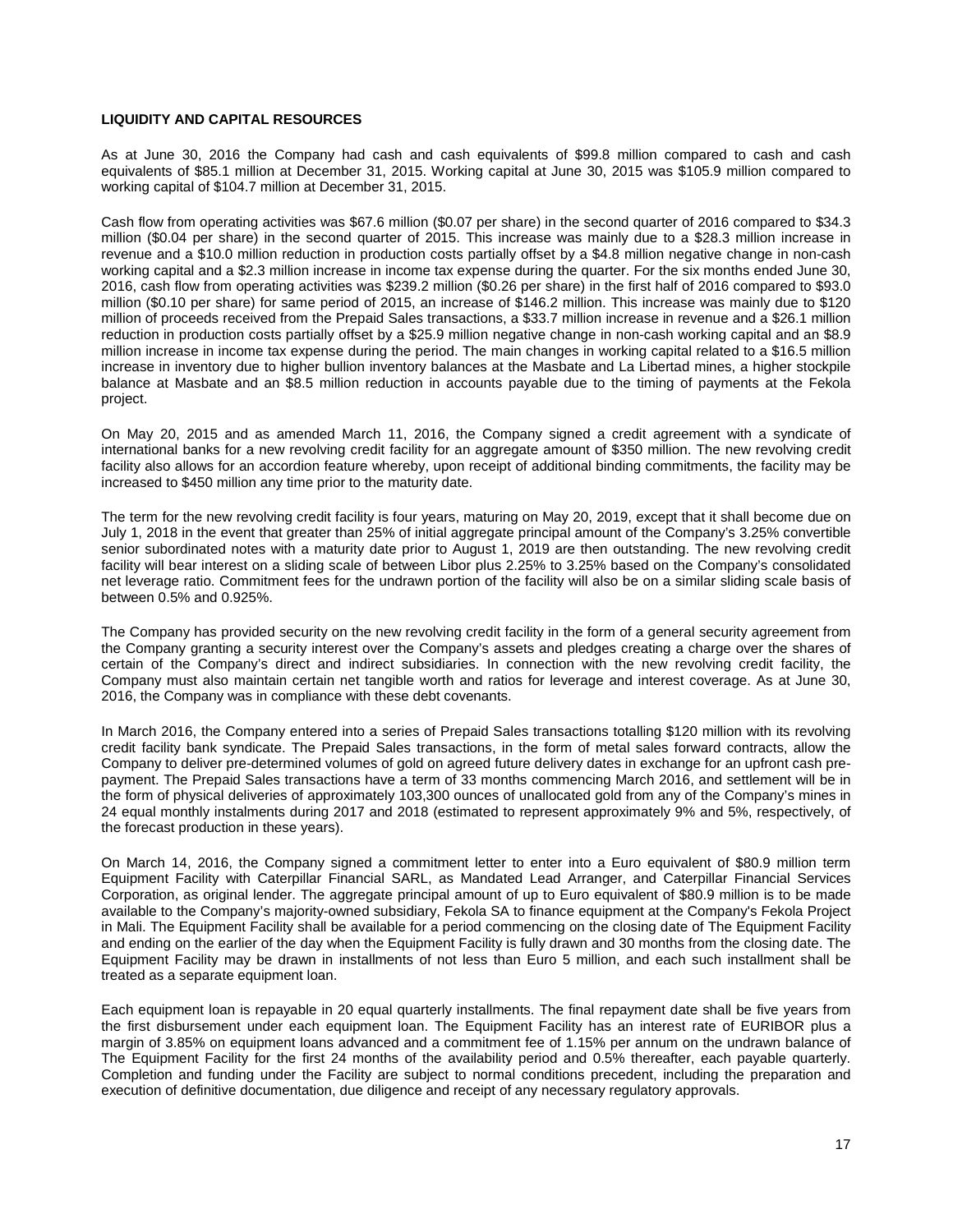In addition, the Equipment Loan Facility, entered into on December 4, 2013 between B2Gold Namibia Minerals (Proprietary) Limited ("The Borrower"), a subsidiary of The Company, and Caterpillar Financial SARL as Mandated Lead Arranger, and Caterpillar Financial Services Corporation, as original lender. During the six months ended June 30, 2016, the term over which loans may be advanced under the facility was extended to December 31, 2016 and an additional \$4.5 million was made available for drawdown. This will allow The Borrower to finance additional equipment at the Company's Otjikoto Project in Namibia.

The Company believes that closing these agreements, coupled with strong operating cash flows from the its existing mine operations will provide adequate resources both to maintain operations and fund the construction of the Fekola Project through completion (forecast to be late 2017) based on current assumptions, including the completion of the term Equipment Facility and current gold prices.

For the three and six months ended June 30, 2016, resource property expenditures totalled \$82.5 million and \$171.4 million, respectively with the most significant components being the Fekola Project with expenditures of \$51.0 million and \$97.4 million, respectively, the Otjikoto Mine with capital expenditures of \$7.6 million and \$26.3 million, respectively, the Masbate Mine with capital expenditures of \$8.8 million and \$17.4 million, respectively and the Libertad Mine with capital expenditures of \$2.9 million and \$11.7 million, respectively.

As at June 30, 2016, and in addition to those commitments disclosed elsewhere in the MD&A, the Company had commitments, for payments of \$77.0 million for Fekola project equipment and development costs. Of this \$59.8 million is expected to be incurred in 2016 and \$17.2 million in 2017.

### *Gold commitments*

As at June 30, 2016, the following gold forward contracts with respect to the Otjikoto Project were outstanding. These contracts were excluded from the scope of IAS 39 and accounted for as executory contracts because they were entered into and continue to be held for the purpose of delivery in accordance with the Company's expected production schedule. No fair value gains and losses on these commodity contracts are recorded in the financial statements.

|                                          | 2016   | 2017   | 2018   | total  |
|------------------------------------------|--------|--------|--------|--------|
|                                          |        |        |        |        |
| Gold forward contracts:<br><b>Ounces</b> | 4.500  | 9,000  | 7,500  | 21,000 |
| Average price per ounce (rand)           | 16,020 | 16,020 | 16.020 | 16,020 |

# *Derivative financial instruments*

#### *Gold forwards*

As at June 30, 2016, the following gold forward contracts which are recorded at fair value through the statement of operations with respect to the Otjikoto Mine were outstanding (by maturity dates):

|                                          | 2016   | 2017   | 2018   | <b>Total</b> |
|------------------------------------------|--------|--------|--------|--------------|
| Gold forward contracts:<br><b>Ounces</b> | 17,958 | 35,916 | 35,916 | 89,790       |
| Average price per ounce (rand)           | 15,044 | 15,044 | 15,044 | 15,044       |

The unrealized fair value of these contracts at June 30, 2016 was \$(36.1) million.

#### *Forward contracts – fuel oil, gas oil, diesel*

During the six months ended June 30, 2016, the Company entered into additional series of forward contracts for the purchase of 15,347,000 litres of fuel oil and 3,016,000 litres of gas oil with settlements scheduled between August 2016 and May 2018. These derivative instruments were not designated as hedges by the Company and are being recorded at their fair value at the end of each reporting period with changes in fair value recorded in the statement of operations.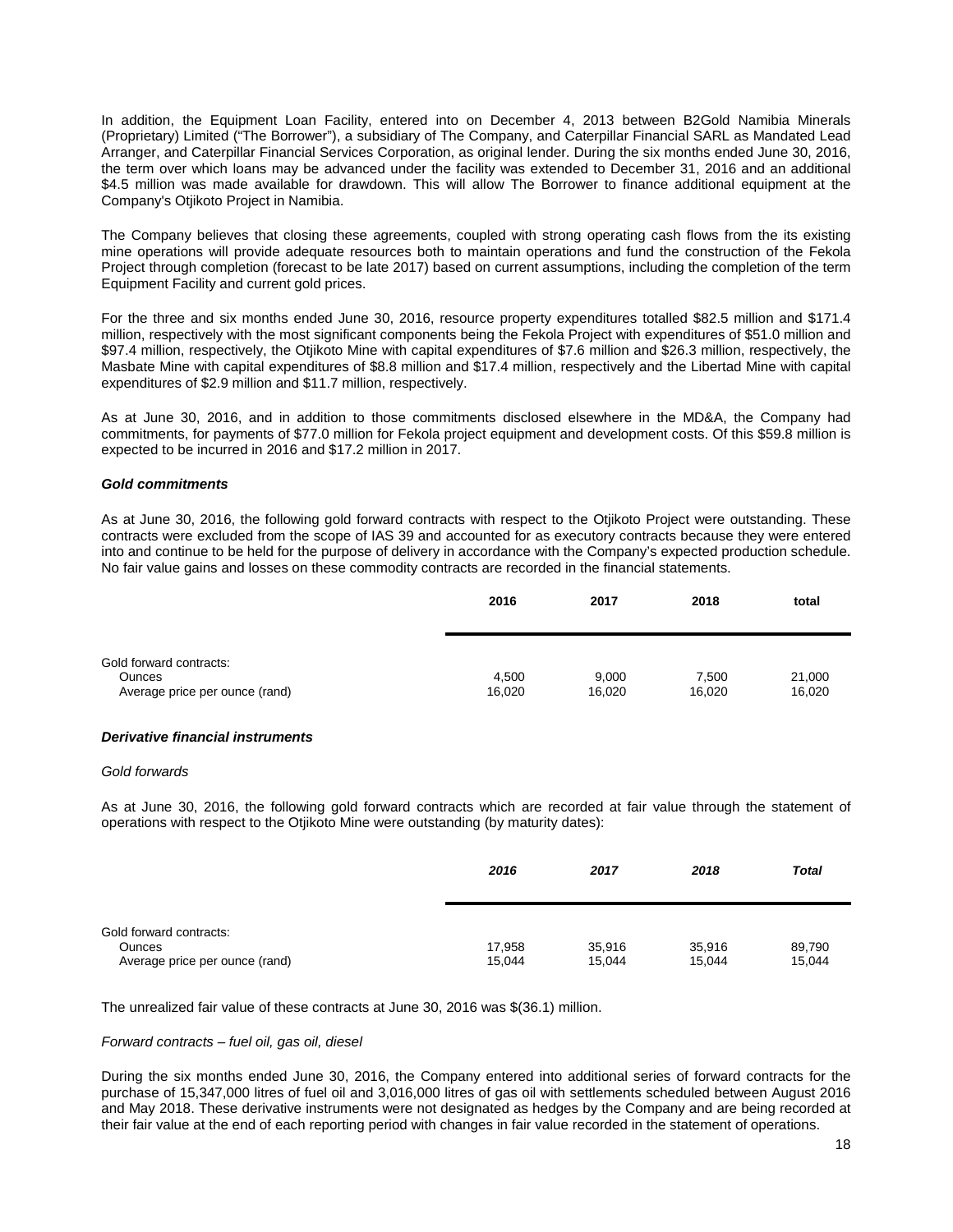The following is a summary, by maturity dates, of the Company's forward contracts outstanding as at June 30, 2016:

|                                                                   | 2016                 | 2017                 | 2018                           | <b>Total</b>         |  |
|-------------------------------------------------------------------|----------------------|----------------------|--------------------------------|----------------------|--|
| Forward – fuel oil:<br>Litres (thousands)<br>Average strike price | \$<br>15,074<br>0.28 | \$<br>24,602<br>0.28 | \$<br>4,477<br>0.27            | \$<br>44,153<br>0.28 |  |
| Forward – gas oil:<br>Litres (thousands)<br>Average strike price  | \$<br>7,670<br>0.42  | \$<br>5,982<br>0.40  | \$<br>280<br>0.44              | \$<br>13,932<br>0.41 |  |
| Forward - diesel:<br>Litres (thousand)<br>Average strike price    | \$<br>4,238<br>0.46  | \$<br>706<br>0.46    | \$<br>$\overline{\phantom{a}}$ | \$<br>4,944<br>0.46  |  |

The unrealized fair value of these contracts at June 30, 2016 was \$(1.6) million.

#### *Interest rate swaps*

During the three months ended June 30, 2016, the Company entered into a series of interest swaps with a notional amount of \$100 million with settlements scheduled between September 2016 and May 2019. Under these contracts, the Company pays a floating rate equal to the 3 month United States dollar LIBOR rate and receives a fixed rate of 1.04%. These derivative instruments were not designated as hedges by the Company and are being recorded at their fair value at the end of each reporting period with changes in fair value recorded in the statement of operations. The unrealized fair value of these contracts at June 30, 2016 was \$(0.7) million.

# *Operating activities*

Cash flow from operating activities was \$67.6 million (\$0.07 per share) in the second quarter of 2016 compared to \$34.3 million (\$0.04 per share) in the second quarter of 2015. This increase was mainly due to a \$28.3 million increase in revenue and a \$10.0 million reduction in production costs partially offset by a \$4.8 million negative change in non-cash working capital and a \$2.3 million increase in income tax expense during the quarter.

Cash flow from operating activities was \$239.2 million (\$0.26 per share) in the first half of 2016 compared to \$93.0 million (\$0.10 per share) for the same period of 2015, an increase of \$146.2 million. This increase was mainly due to \$120 million of proceeds received from the Prepaid Sales transactions, a \$33.7 million increase in revenue and a \$26.1 million reduction in production costs partially offset by a \$25.9 million negative change in non-cash working capital and an \$8.9 million increase in income tax expense during the quarter. The main changes in working capital related to a \$16.5 million increase in inventory due to higher bullion inventory balances at the Masbate and La Libertad mines, a higher stockpile balance at Masbate and an \$8.5 million reduction in accounts payable due to the timing of payments at the Fekola project.

# *Financing activities*

The Company's net cash from financing activities for the three and six months ended June 30, 2016 was a net cash inflow of \$6.3 million and a net cash outflow of \$47.9 million, respectively.

During the second quarter of 2016, the Company drew down \$9.8 million on its Otjikoto equipment loan facility and made repayments of \$2.0 million on the same facility.

During the first half of 2016, the Company made drawdowns of \$50.0 million on its current revolving credit facility and \$11.0 million on its Otiikoto equipment loan facility. This was offset by repayments on the current revolving credit facility of \$100.0 million and the Otjikoto equipment loan facility of \$3.8 million.

During the three and six months ended June 30, 2016, the Company received proceeds from the exercise of stock options of \$6.8 million and \$6.8 million, respectively.

During the three and six months ended June 30, 2016, the Company made interest and commitment fee payments of \$6.7 million and \$9.8 million, respectively.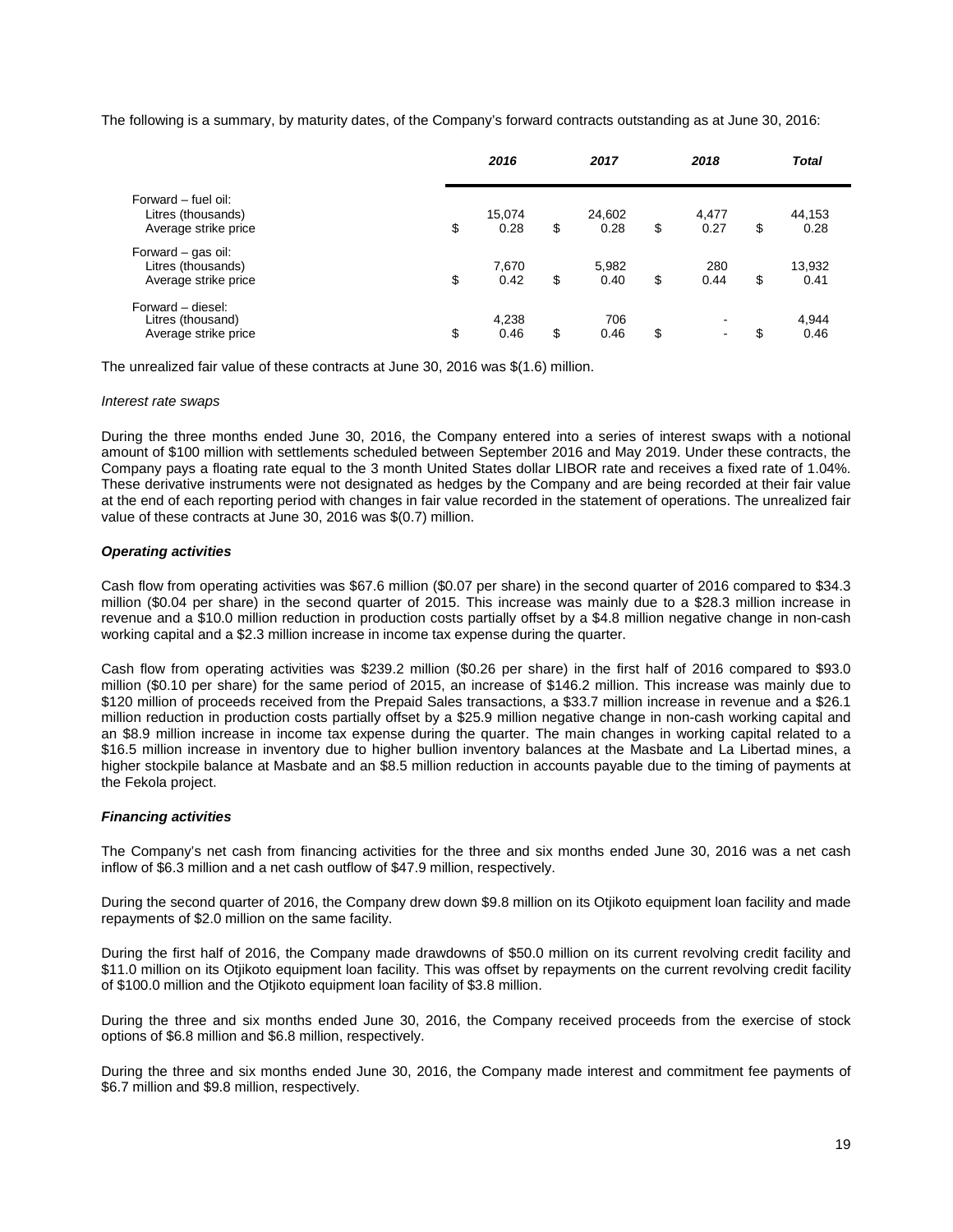#### *Investing activities*

During the three months ended June 30, 2016, capital expenditures on sustaining capital, pre-stripping and development at the Otjikoto mine (see "Otjikoto Mine" section) totalled \$7.6 million (Q2 2015 - \$6.0 million), the Masbate mine (see "Masbate Mine" section) totalled \$8.8 million (Q2 2015 - \$11.9 million), the Libertad mine (see "La Libertad Mine" section) totalled \$2.9 million (Q2 2015 - \$5.3 million), and the Limon mine (see "Limon Mine" section) totalled \$1.6 million (Q2 2015 - \$5.8 million). Capital expenditures at the Fekola Project for the second quarter of 2016 were \$51.0 million and included site earthworks, power plant construction and acquisition of equipment.

Expenditures on the Fekola project to date are \$226.8 million including \$37.9 million of preconstruction expenditures compared with a budget to date of \$221.4 million. The variance was mainly due to the timing of payments for some key pieces of equipment. The project remains on schedule and on budget.

### *Exploration*

Resource property expenditures on exploration are disclosed in the table below.

|                                                                                                                                                                                                                  | For the three<br>months ended<br>June 30, 2016                                | For the three<br>months ended<br>June 30, 2015<br>s                                   | For the six<br>months ended<br>June 30, 2016                                      | For the six<br>months ended<br>June 30, 2015                                             |
|------------------------------------------------------------------------------------------------------------------------------------------------------------------------------------------------------------------|-------------------------------------------------------------------------------|---------------------------------------------------------------------------------------|-----------------------------------------------------------------------------------|------------------------------------------------------------------------------------------|
| Masbate Mine, exploration<br>Libertad Mine, exploration<br>Limon Mine, exploration<br>Otjikoto Mine, exploration<br>Fekola Project, exploration<br>Kiaka Project, exploration<br>Primavera, exploration<br>Other | (1,212)<br>(1,003)<br>(859)<br>(359)<br>(362)<br>(1,461)<br>(104)<br>(2, 440) | (1, 179)<br>(1, 146)<br>(1,091)<br>(1, 166)<br>(20,398)<br>(1, 561)<br>(149)<br>(672) | (1,678)<br>(1,729)<br>(1, 367)<br>(650)<br>(1,286)<br>(2,077)<br>(381)<br>(3,665) | (2, 382)<br>(2, 195)<br>(1,938)<br>(1,968)<br>(38, 879)<br>(2, 210)<br>(566)<br>(1, 487) |
|                                                                                                                                                                                                                  | (7,800)                                                                       | (27, 362)                                                                             | (12, 833)                                                                         | (51, 625)                                                                                |

#### *Fekola Project*

Highlights of the new drill results include 15.50 metres at 8.49 g/t (grams per tonne) gold from a diamond drill hole north of the Fekola deposit; 26 metres at 5.44 g/t gold from reverse circulation drilling in a new zone of saprolite-hosted gold mineralization in the Fekola area. The significance of the highlighted and previous positive drill results (released on January 20<sup>th</sup> this year) at the Fekola project is that they demonstrate the potential for the area to host additional zones of open-pittable gold mineralization similar to the Fekola deposit, as well as significant zones of saprolite-hosted gold mineralization.

In addition to exploration near the Fekola deposit, the Company is also conducting a Fekola regional exploration program. Drilling is ongoing at the new saprolite-hosted gold zones as well as additional targets in the Fekola area. Moreover, internal studies are currently underway to determine whether the new discoveries contain sufficient resources to supplement the Fekola project or if they constitute a viable, standalone gold project. The widespread occurrence of gold in saprolite is viewed as a positive indication of the potential for underlying bedrock-hosted gold mineralization.

The Fekola property also has excellent exploration potential. B2Gold has commenced a 98,500 metre diamond, reverse circulation, auger and aircore drill program to follow up on the successful 2015 program. During the first quarter, the Company increased its 2016 exploration budget for Mali by \$4.5 million. The total budget for 2016 exploration in Mali will now be \$11.4 million.

# *Kiaka Project*

On June 29, 2016, the Company announced positive exploration drill results at the new Toega prospects near the Kiaka deposit. These indicate the presence of new, potentially higher-grade gold zones. Preliminary internal studies indicate that combining the potential higher-grade ore from the Toega zones with ore from the lower-grade Kiaka deposit could have a very positive effect on the economics of the project. The Company has increased the exploration budget for the areas around the Kiaka deposit by \$3 million to a total of \$5.6 million on the strength of these results. The additional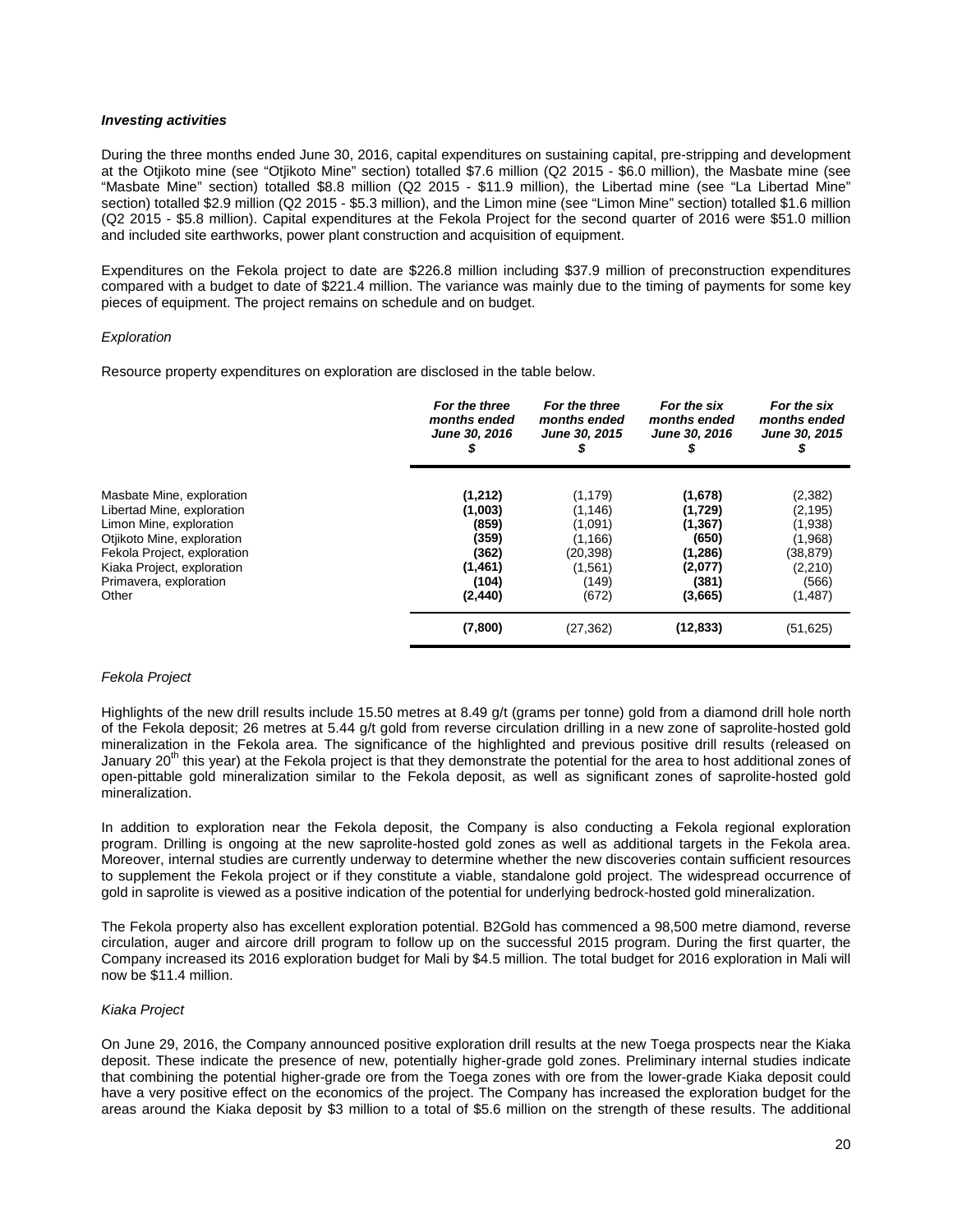funds will be used to further explore and conduct infill drilling at the new higher-grade gold zones along with completing detailed metallurgical sampling and testing and base line permitting work.

### *Otjikoto Mine*

The total exploration budget for Namibia including the Otjikoto mine in 2016 is \$4.7 million, which includes 10,700 meters of drilling to infill the down plunge extension of the Wolfshag resource. In addition, it is expected that drilling will commence to test the newly acquired interest in the Ondundu project, located 190 kilometres southwest of the Otjikoto mine.

#### *Masbate Mine*

The Masbate exploration budget for 2016 is approximately \$4.9 million and is expected to consist of 18,000 metres of drilling to continue to test the Pajo and Montana SE zones. At the same time an aggressive surface exploration program comprising geological target generation and follow up prospecting, geochemical sampling and trenching is also planned for 2016.

### *La Libertad Mine*

Libertad's exploration budget for 2016 is approximately \$5 million for a total of 9,050 metres of planned diamond drilling. The program is largely comprised of brownfields (near mine) drilling, including Jabali Antenna East infill drilling, Mojon underground potential and other targets.

### *El Limon Mine*

El Limon's exploration budget for 2016 is approximately \$4.1 million for a total of 8,300 metres of planned diamond drilling. The program is largely comprised of brownfields (near mine) drilling, including further #8 shaft infill drilling, Atravesada infill drilling and some blue-sky potential to the west side of the property.

# **CRITICAL ACCOUNTING ESTIMATES**

Full disclosure of the Company's accounting policies and significant accounting judgments and estimation uncertainties in accordance with IFRS can be found in Note 5 of its audited consolidated financial statements as at December 31, 2015. Management considers the following estimates to be the most critical in understanding the judgments involved in preparing the Company's interim consolidated financial statements and the uncertainties that could impact its results of operations, financial condition and cash flows:

- Ore reserve and resource estimates;
- Value of value-added tax receivables; and
- Uncertain tax positions.

#### *Ore reserve and resource estimates*

Ore reserves are estimates of the amount of ore that can be economically and legally extracted from the Company's mining properties. The Company estimates its ore reserves and mineral resources based on information compiled by appropriately qualified persons relating to the geological data on the size, depth and shape of the ore body, and requires complex geological judgments to interpret the data. The estimation of recoverable reserves is based upon factors such as estimates of foreign exchange rates, commodity prices, future capital requirements, metallurgical recoveries, permitting and production costs along with geological assumptions and judgments made in estimating the size, and grade of the ore body. Changes in the reserve or resource estimates may impact the carrying value of mining interests, mine restoration provisions, recognition of deferred tax assets, and depreciation and amortization charges.

#### *Value-added tax receivables*

The Company incurs indirect taxes, including value-added tax, on purchases of goods and services at its operating mines and development projects. Indirect tax balances are recorded at their estimated recoverable amounts within current or long-term assets, net of provisions, and reflect the Company's best estimate of their recoverability under existing tax rules in the respective jurisdictions in which they arise. Management's assessment of recoverability involves judgments regarding balance sheet classification and the probable outcomes of claimed deductions and/or disputes. The provisions and balance sheet classifications made to date may be subject to change and such change may be material.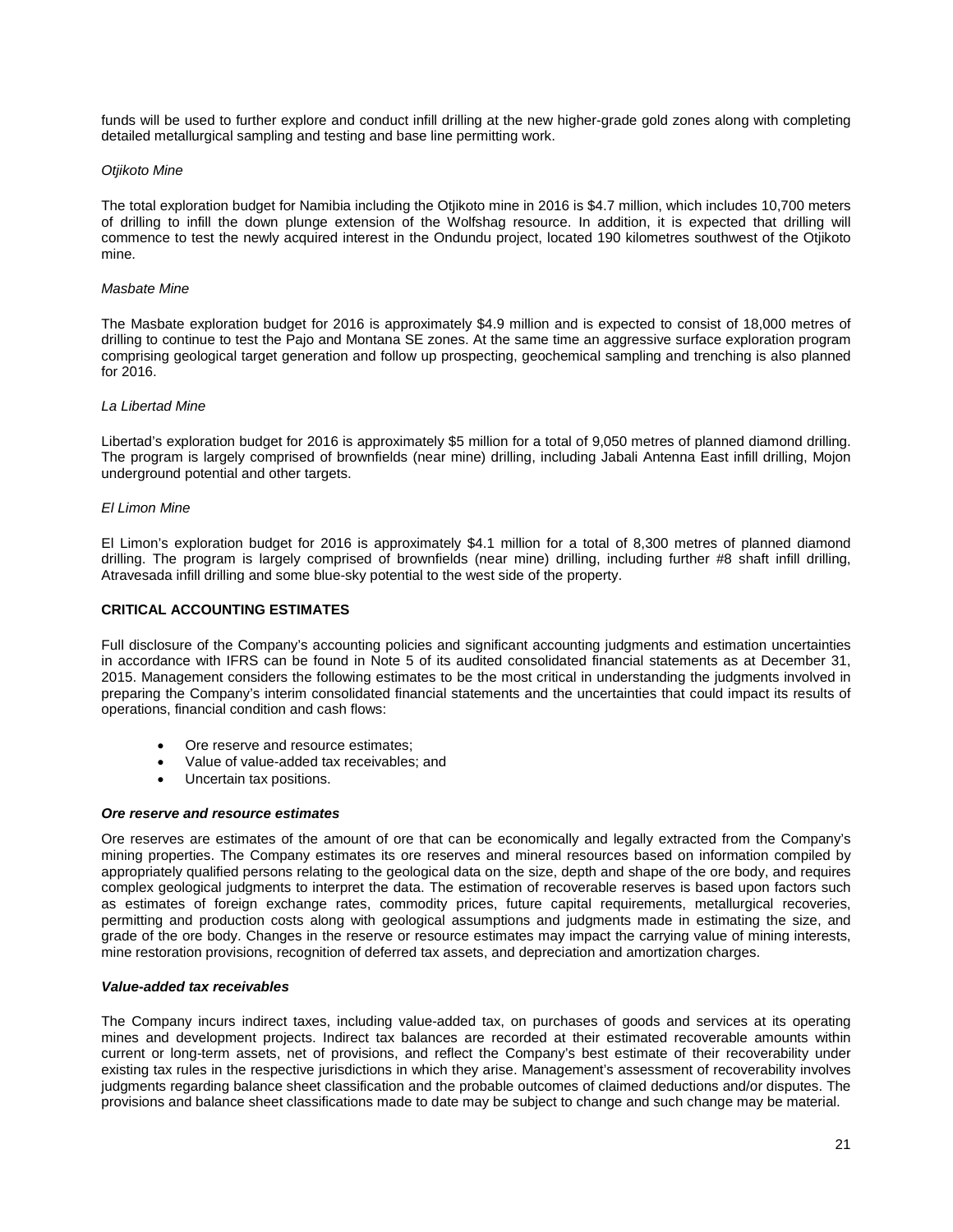### *Uncertain tax positions*

The Company is periodically subject to income tax audits at its operating mine locations. At June 30, 2016, the Company had a provision totalling \$0.8 million outstanding (December 31, 2015 - \$4.0 million) representing its best estimate of the outcome of current assessments. The provisions made to date may be subject to change and such change may be material.

### **RISKS AND UNCERTAINTIES**

The exploration and development of natural resources are highly speculative in nature and are subject to significant risks. For details of these risks, please refer to the risk factors set forth in the Company's AIF which could materially affect the Company's future operating results and could cause actual events to differ materially from those described in forward-looking statements relating to the Company. Additional risks and uncertainties not presently known to the Company or that the Company currently considers immaterial may also impair the business, operations and future prospects of the Company. If any of the risks actually occur, the business of the Company may be harmed and its financial condition and results of operations may suffer significantly.

# **INTERNAL CONTROL OVER FINANCIAL REPORTING**

The Company's management, with the participation of the Company's Chief Executive Officer and Chief Financial Officer, are responsible for establishing and maintaining adequate internal control over financial reporting. The Company's internal control over financial reporting is a process designed to provide reasonable assurance regarding the reliability of financial reporting and the preparation of financial statements for external purposes in accordance with IFRS. Any system of internal control over financial reporting, no matter how well designed, has inherent limitations. As a result, even those systems determined to be effective can only provide reasonable assurance regarding the preparation of financial statements.

The Company's management has determined that there has been no change in the Company's internal control over financial reporting during the three months ended June 30, 2016, that has materially affected, or is reasonably likely to materially affect, the Company's internal control over financial reporting.

# **NON-IFRS MEASURES**

#### *Cash operating costs per gold ounce and total cash costs per gold ounce*

''Cash operating costs per gold ounce'' and "total cash costs per gold ounce" are common financial performance measures in the gold mining industry but with no standard meaning under IFRS. Management believes that, in addition to conventional measures prepared in accordance with IFRS, certain investors use this information to evaluate our performance and ability to generate cash flow. Accordingly, it is intended to provide additional information and should not be considered in isolation or as a substitute for measures of performance prepared in accordance with IFRS. The measure, along with sales, is considered to be a key indicator of a Company's ability to generate earnings and cash flow from its mining operations.

Cash cost figures are calculated in accordance with a standard developed by The Gold Institute, which was a worldwide association of suppliers of gold and gold products and included leading North American gold producers. The Gold Institute ceased operations in 2002, but the standard is the accepted standard of reporting cash cost of production in North America. Adoption of the standard is voluntary and the cost measures presented may not be comparable to other similarly titled measures of other companies. Other companies may calculate these measures differently. Cash operating costs and total cash costs per ounce are derived from amounts included in the statement of operations and include mine site operating costs such as mining, processing, smelting, refining, transportation costs, royalties and production taxes, less silver by-product credits. The table below shows a reconciliation of cash operating costs per ounce and total cash costs per ounce to production costs: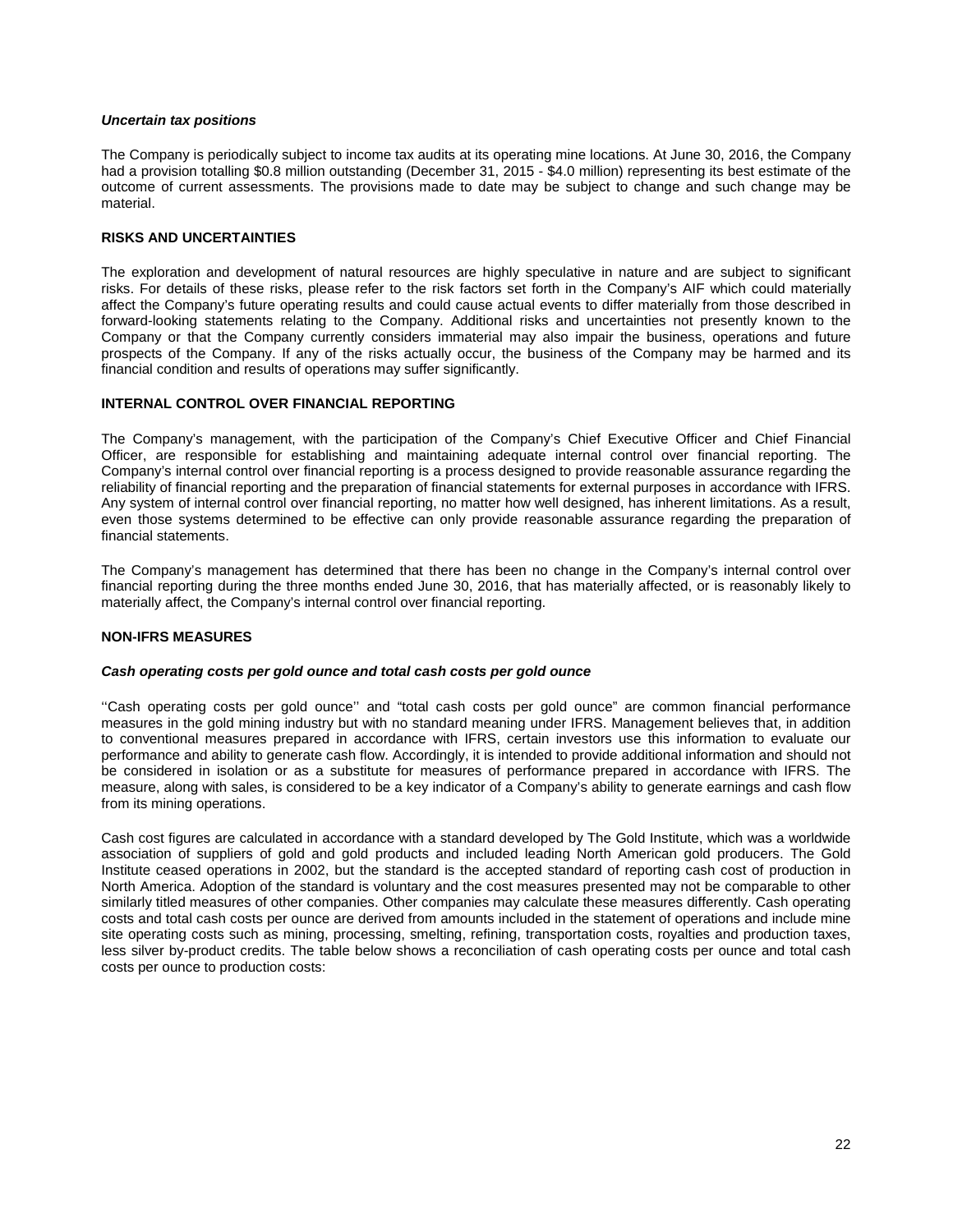# *Consolidated*

|                                                                                                                 | Three months ended<br>June 30<br>(unaudited) |                 | Six months ended<br>June 30<br>(unaudited) |                               |
|-----------------------------------------------------------------------------------------------------------------|----------------------------------------------|-----------------|--------------------------------------------|-------------------------------|
|                                                                                                                 | <u>2016</u><br>(000's)                       | 2015<br>(000's) | <u>2016</u><br>\$<br>(000's)               | $2015^{(1)}$<br>\$<br>(000's) |
| Production costs per consolidated financial statements<br>Inventory sales adjustment                            | 66,146<br>699                                | 76,096<br>6,237 | 127,790<br>2,838                           | 153,919<br>(3,523)            |
| <b>Cash operating costs</b>                                                                                     | 66,845                                       | 82,333          | 130,628                                    | 150,396                       |
| Royalties and production taxes per consolidated financial<br>statements                                         | 5,565                                        | 5,761           | 11,421                                     | 10,756                        |
| <b>Total cash costs</b>                                                                                         | 72,410                                       | 88,094          | 142,049                                    | 161,152                       |
| Gold production (in ounces)                                                                                     | 135,242                                      | 121,566         | 263,086                                    | 218,610                       |
| Cash operating costs per ounce (\$/ounce)                                                                       | 494                                          | 677             | 497                                        | 688                           |
| Total cash costs per ounce (\$/ounce)<br>Includes the results from the Otjikoto mine from March 1, 2015.<br>(1) | 535                                          | 725             | 540                                        | 737                           |

# *Otjikoto Mine*

|                                                                             | Three months ended<br>June 30<br>(unaudited) |                              | Six months<br>ended<br>June 30<br>(unaudited) | <b>Four months</b><br>ended<br>June 30<br>(unaudited) |  |
|-----------------------------------------------------------------------------|----------------------------------------------|------------------------------|-----------------------------------------------|-------------------------------------------------------|--|
|                                                                             | 2016<br>\$<br>(000's)                        | <u>2015</u><br>\$<br>(000's) | 2016<br>\$<br>(000's)                         | $2015^{(1)}$<br>\$<br>(000's)                         |  |
| Production costs<br>Inventory sales adjustment                              | 12,920<br>1,058                              | 18,332<br>(410)              | 27,296<br>294                                 | 25,164<br>(1,366)                                     |  |
| Cash operating costs<br>Royalties and production taxes                      | 13,978<br>1,227                              | 17,922<br>1,387              | 27,590<br>2,564                               | 23,798<br>1,852                                       |  |
| Total cash costs                                                            | 15,205                                       | 19,309                       | 30,154                                        | 25,650                                                |  |
| Gold production (in ounces)                                                 | 36,172                                       | 36,963                       | 71,875                                        | 49,282                                                |  |
| Cash operating costs per ounce (\$/ounce)                                   | 386                                          | 485                          | 384                                           | 483                                                   |  |
| Total cash costs per ounce (\$/ounce)<br>Post-commercial production.<br>(1) | 420                                          | 522                          | 420                                           | 520                                                   |  |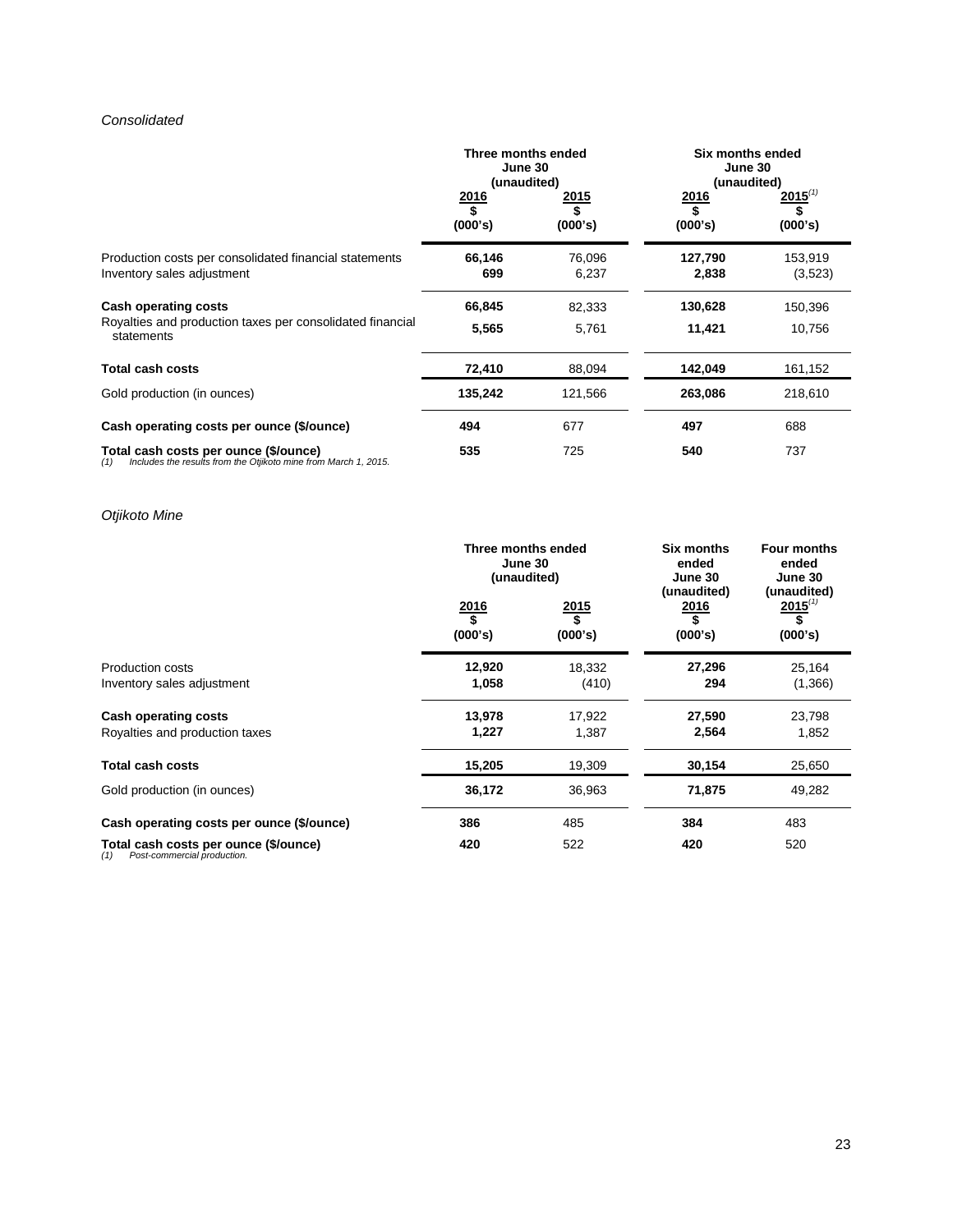# *Masbate Mine*

|                                                               | Three months ended<br>June 30<br>(unaudited) |                         | Six months ended<br>June 30<br>(unaudited) |                       |
|---------------------------------------------------------------|----------------------------------------------|-------------------------|--------------------------------------------|-----------------------|
|                                                               | 2016<br>(000's)                              | <u> 2015</u><br>(000's) | 2016<br>\$<br>(000's)                      | 2015<br>\$<br>(000's) |
| Production costs<br>Inventory sales adjustment                | 23,386<br>(738)                              | 25,793<br>6,463         | 44,631<br>2,078                            | 63,189<br>244         |
| <b>Cash operating costs</b><br>Royalties and production taxes | 22,648<br>2,662                              | 32,256<br>2,574         | 46,709<br>5,564                            | 63,433<br>5,374       |
| <b>Total cash costs</b>                                       | 25,310                                       | 34,830                  | 52,273                                     | 68,807                |
| Gold production (in ounces)                                   | 57,188                                       | 41,236                  | 109,915                                    | 87,477                |
| Cash operating costs per ounce (\$/ounce)                     | 396                                          | 782                     | 425                                        | 725                   |
| Total cash costs per ounce (\$/ounce)                         | 443                                          | 844                     | 476                                        | 786                   |

*La Libertad Mine*

|                                           | Three months ended<br>June 30<br>(unaudited) |                       |                       | Six months ended<br>June 30<br>(unaudited) |  |
|-------------------------------------------|----------------------------------------------|-----------------------|-----------------------|--------------------------------------------|--|
|                                           | 2016<br>\$<br>(000's)                        | 2015<br>\$<br>(000's) | 2016<br>\$<br>(000's) | 2015<br>\$<br>(000's)                      |  |
| <b>Production costs</b>                   | 21,953                                       | 21,980                | 39,092                | 45,321                                     |  |
| Inventory sales adjustment                | 146                                          | 527                   | 1,202                 | (1,514)                                    |  |
| <b>Cash operating costs</b>               | 22,099                                       | 22,507                | 40,294                | 43,807                                     |  |
| Royalties and production taxes            | 814                                          | 708                   | 1,559                 | 1,384                                      |  |
| <b>Total cash costs</b>                   | 22,913                                       | 23,215                | 41,853                | 45,191                                     |  |
| Gold production (in ounces)               | 30,807                                       | 27,681                | 60,005                | 53,007                                     |  |
| Cash operating costs per ounce (\$/ounce) | 717                                          | 813                   | 672                   | 826                                        |  |
| Total cash costs per ounce (\$/ounce)     | 744                                          | 839                   | 697                   | 853                                        |  |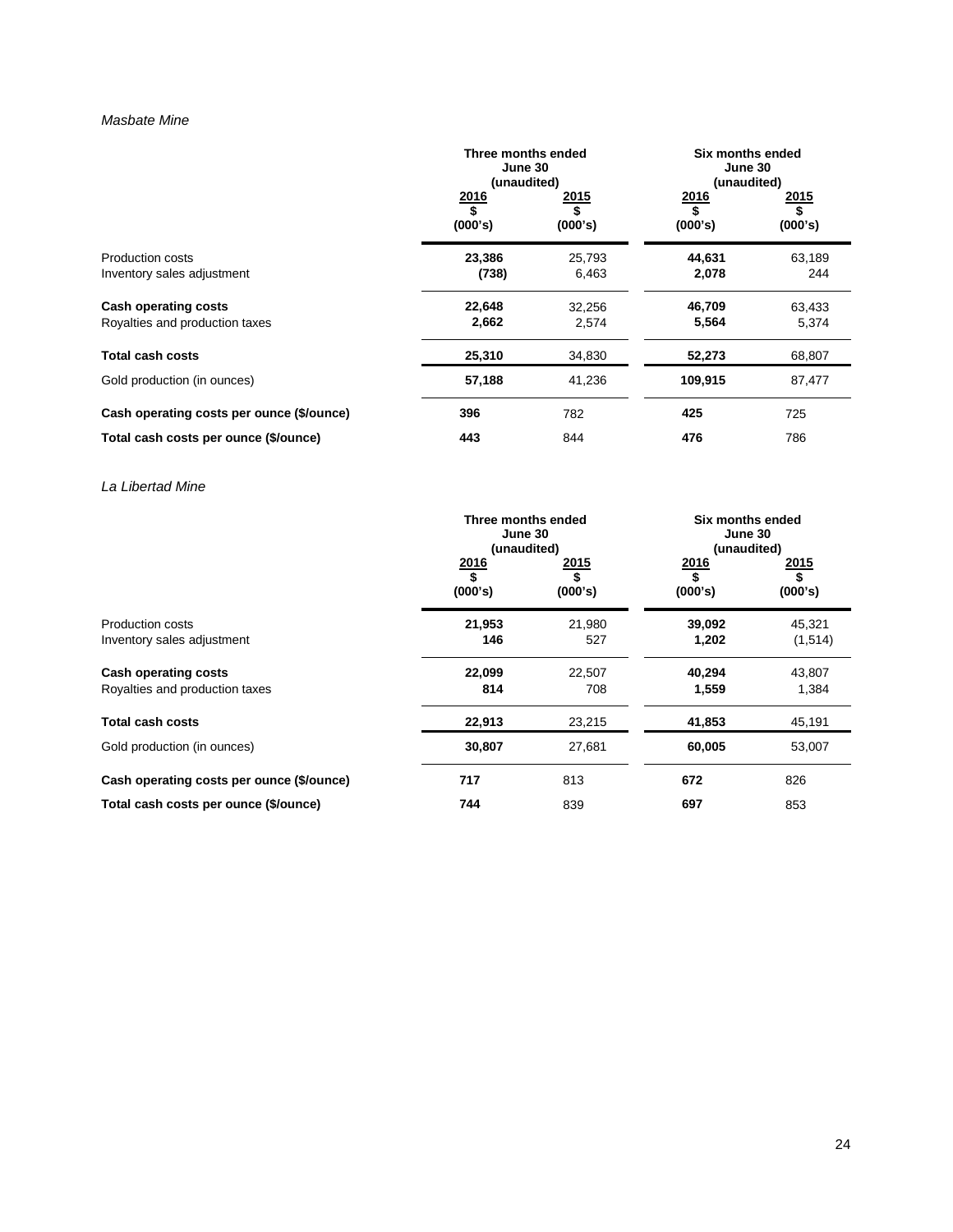# *El Limon Mine*

|                                                               | Three months ended<br>June 30<br>(unaudited) |                       | Six months ended<br>June 30<br>(unaudited) |                       |
|---------------------------------------------------------------|----------------------------------------------|-----------------------|--------------------------------------------|-----------------------|
|                                                               | <u>2016</u><br>\$<br>(000's)                 | 2015<br>\$<br>(000's) | 2016<br>\$<br>(000's)                      | 2015<br>\$<br>(000's) |
| Production costs<br>Inventory sales adjustment                | 7,887<br>232                                 | 9,991<br>(343)        | 16,771<br>(737)                            | 20,245<br>(887)       |
| <b>Cash operating costs</b><br>Royalties and production taxes | 8,119<br>862                                 | 9,648<br>1,092        | 16,034<br>1,734                            | 19,358<br>2,146       |
| <b>Total cash costs</b>                                       | 8,981                                        | 10,740                | 17,768                                     | 21,504                |
| Gold production (in ounces)                                   | 11,075                                       | 15,686                | 21,291                                     | 28,844                |
| Cash operating costs per ounce (\$/ounce)                     | 733                                          | 615                   | 753                                        | 671                   |
| Total cash costs per ounce (\$/ounce)                         | 811                                          | 685                   | 835                                        | 746                   |

### *All-in sustaining costs per gold ounce*

In June 2013, the World Gold Council, a non-regulatory association of the world's leading gold mining companies established to promote the use of gold to industry, consumers and investors, provided guidance for the calculation of the measure "All-in sustaining costs per gold ounce", which has no standard meaning under IFRS. These standards became effective January 1, 2014. Management believes that the all-in sustaining costs per gold ounce measure provides additional insight into the costs of producing gold by capturing all of the expenditures required for the discovery, development and sustaining of gold production and allows the Company to assess its ability to support capital expenditures to sustain future production from the generation of operating cash flows. Management believes that, in addition to conventional measures prepared in accordance with IFRS, certain investors use this information to evaluate our performance and ability to generate cash flow. Accordingly, it is intended to provide additional information and should not be considered in isolation or as a substitute for measures of performance prepared in accordance with IFRS. Adoption of the standard is voluntary and the cost measures presented may not be comparable to other similarly titled measures of other companies. Other companies may calculate these measures differently.

B2Gold defines all-in sustaining costs per ounce as the sum of cash operating costs, royalty and production taxes, capital expenditures and exploration costs that are sustaining in nature, corporate general and administrative costs, share-based payment expenses related to RSUs, community relations expenditures, and reclamation liability accretion, all divided by the total gold ounces produced to arrive at a per ounce figure.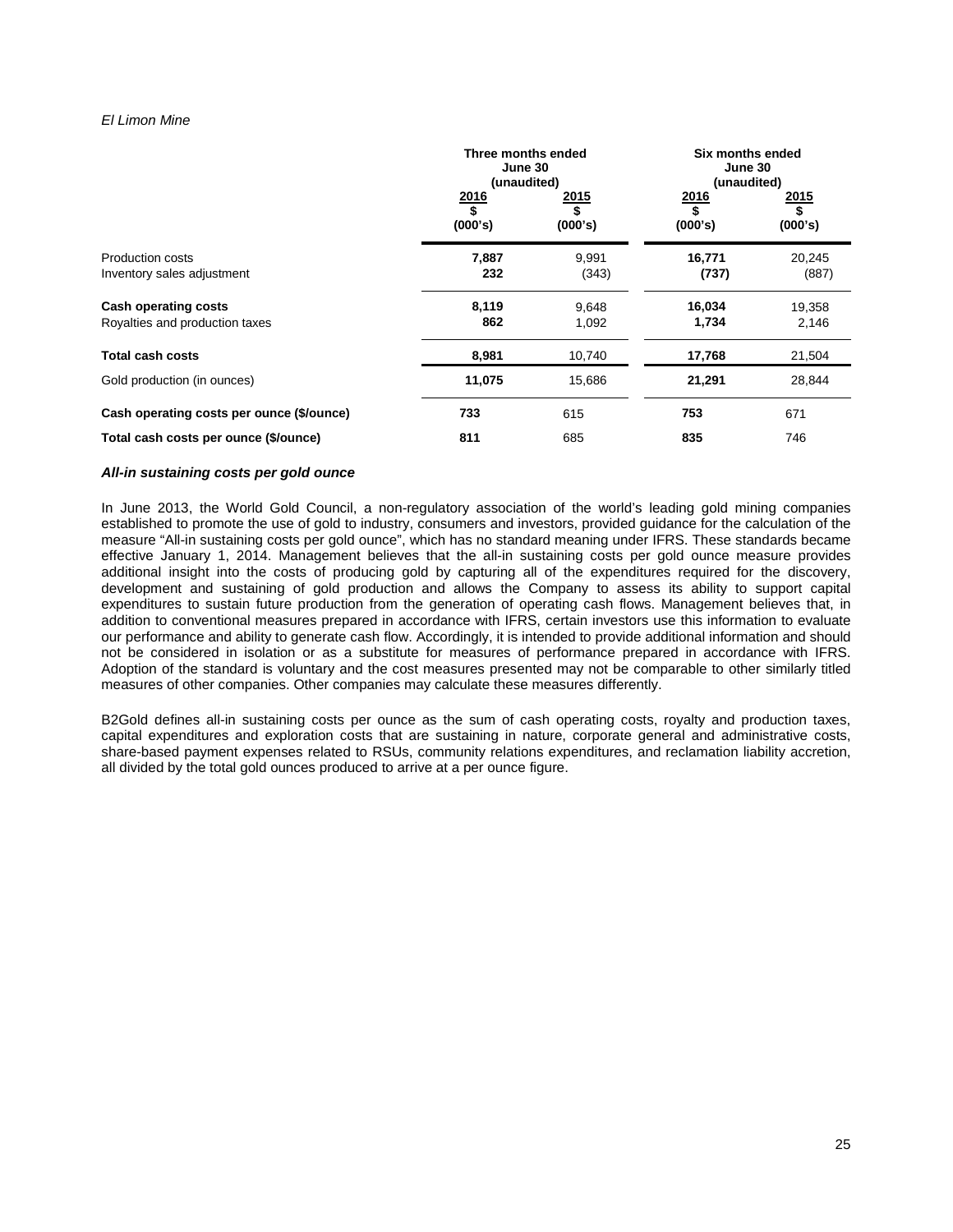The table below shows a reconciliation of all-in sustaining costs per ounce to production costs as extracted from the unaudited condensed interim consolidated financial statements:

|                                                                                      | Three months ended<br>June 30<br>(unaudited)<br>2015<br>2016 |                 | Six months ended<br>June 30<br>(unaudited)<br>$2015^{(1)}$<br><u> 2016</u> |                    |
|--------------------------------------------------------------------------------------|--------------------------------------------------------------|-----------------|----------------------------------------------------------------------------|--------------------|
|                                                                                      | \$<br>(000's)                                                | \$<br>(000's)   | \$<br>(000's)                                                              | (000's)            |
| Production costs per consolidated financial statements<br>Inventory sales adjustment | 66,146<br>698                                                | 76,096<br>6,237 | 127,790<br>2,837                                                           | 153,919<br>(3,523) |
| <b>Cash operating costs</b>                                                          | 66,844                                                       | 82,333          | 130,627                                                                    | 150,396            |
| Royalties and production taxes per consolidated financial<br>statements              | 5,565                                                        | 5,761           | 11,421                                                                     | 10,756             |
| Corporate administration                                                             | 8,174                                                        | 10,352          | 15,662                                                                     | 20,060             |
| Share-based payments $-$ RSUs <sup>(2)</sup>                                         | 792                                                          | 914             | 2,841                                                                      | 3,073              |
| Community relations                                                                  | 958                                                          | 1,089           | 1,845                                                                      | 1,938              |
| Reclamation liability accretion <sup>(3)</sup>                                       | 262                                                          | 352             | 581                                                                        | 702                |
| Realized losses on fuel derivative contracts                                         | 1,332                                                        | 453             | 3,300                                                                      | 1,007              |
| Sustaining capital expenditures $(4)$                                                | 11,564                                                       | 22,582          | 39,013                                                                     | 37,904             |
| Sustaining exploration                                                               | 3,433                                                        | 4,582           | 5,424                                                                      | 8,483              |
| Total all-in sustaining costs                                                        | 98,924                                                       | 128,418         | 210,714                                                                    | 234,319            |
| Gold production (in ounces)                                                          | 135,242                                                      | 121,566         | 263,086                                                                    | 218,610            |
| All-in sustaining cost per ounce (\$/ounce)                                          | 731                                                          | 1,056           | 801                                                                        | 1,072              |

*(2) Includes the results from the Otjikoto mine from March 1, 2015.*

*(3) Included as a component of Share-based payments on the statement of operations.* 

*(4) Excludes reclamation accretion relating to Kiaka and Fekola.*

*(5) Refer to Sustaining Capital Expenditures reconciliation below.*

The table below shows a reconciliation of the sustaining capital expenditures and exploration to operating mine capital expenditures as extracted from the unaudited condensed interim consolidated financial statements:

|                                                                                         | Three months ended<br>June 30<br>(unaudited) |                         | Six months ended<br>June 30<br>(unaudited) |                         |
|-----------------------------------------------------------------------------------------|----------------------------------------------|-------------------------|--------------------------------------------|-------------------------|
|                                                                                         | 2016<br>$\overline{\mathbf{s}}$<br>(000's)   | <u> 2015</u><br>(000's) | 2016<br>\$<br>(000's)                      | <u> 2015</u><br>(000's) |
| Consolidated operating mine capital expenditures                                        | 20,955                                       | 29,097                  | 58,337                                     | 58,285                  |
| Otjikoto mine construction, expansion and pre-production<br>costs net of sales proceeds |                                              | (5,699)                 |                                            | (19, 225)               |
| Jabali underground development                                                          | (50)                                         | (816)                   | (162)                                      | (1, 156)                |
| Masbate plant expansion                                                                 | (5,301)                                      |                         | (9,719)                                    |                         |
| Otjikoto prestripping                                                                   | (4,040)                                      |                         | (9, 443)                                   |                         |
| <b>Sustaining capital expenditures</b>                                                  | 11,564                                       | 22,582                  | 39,013                                     | 37.904                  |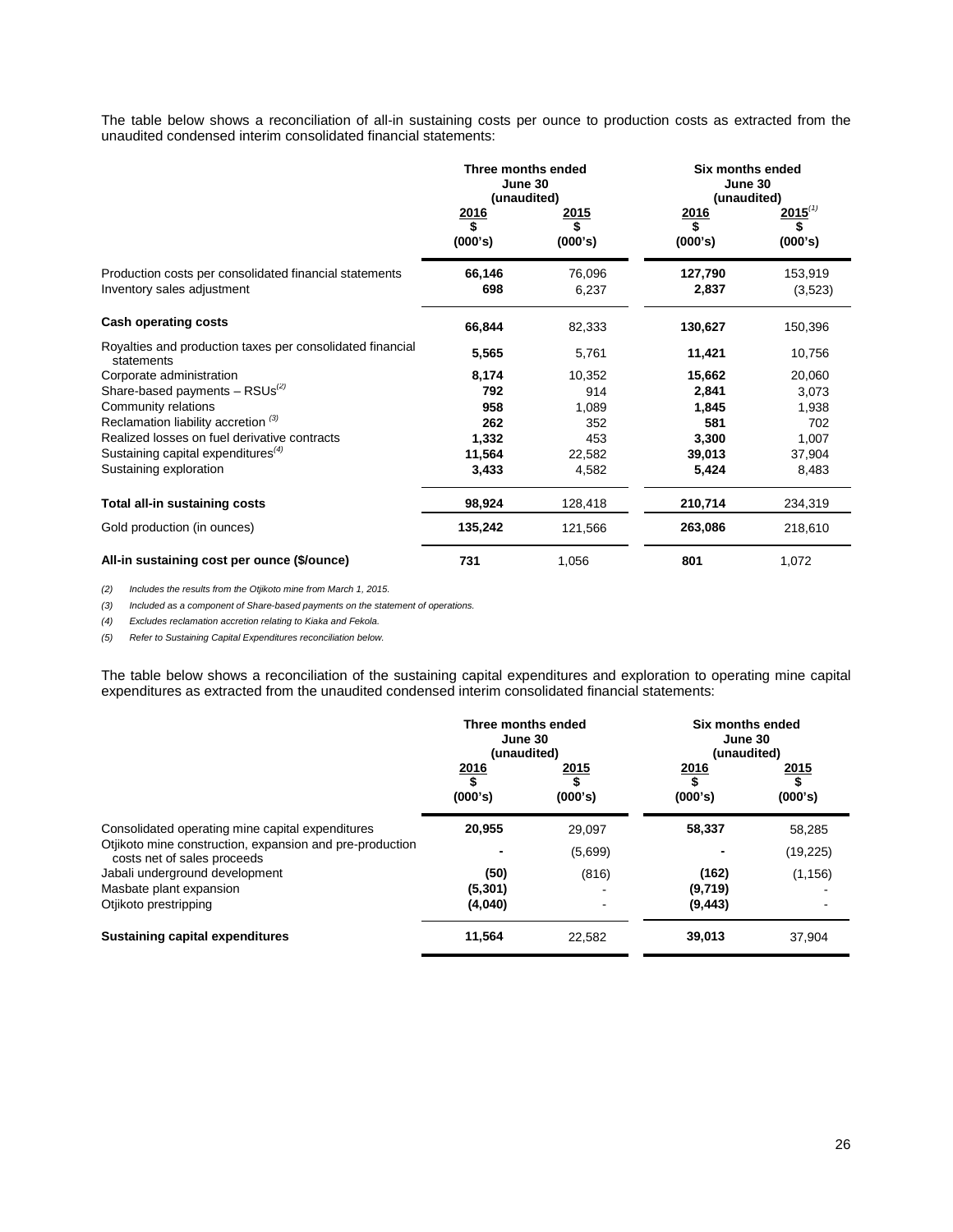# *Otjikoto Mine*

|                                                | Three months ended<br>June 30<br>(unaudited) |                              | Six months<br>ended<br>June 30              | <b>Four months</b><br>ended<br>June 30                |
|------------------------------------------------|----------------------------------------------|------------------------------|---------------------------------------------|-------------------------------------------------------|
|                                                | <u> 2016</u><br>\$<br>(000's)                | <u>2015</u><br>\$<br>(000's) | (unaudited)<br><u>2016</u><br>\$<br>(000's) | (unaudited)<br>$2015$ <sup>(1)</sup><br>\$<br>(000's) |
| Production costs                               | 12,920                                       | 18,332                       | 27,296                                      | 25,164                                                |
| Inventory sales adjustment                     | 1,058                                        | (410)                        | 294                                         | (1,366)                                               |
| <b>Cash operating costs</b>                    | 13,978                                       | 17,922                       | 27,590                                      | 23,798                                                |
| Royalties and production taxes                 | 1,227                                        | 1,387                        | 2,564                                       | 1,852                                                 |
| Corporate administration                       | 982                                          | 1,459                        | 1,849                                       | 1,848                                                 |
| Share-based payments $-$ RSUs <sup>(2)</sup>   | 89                                           | 104                          | 145                                         | 179                                                   |
| Community relations                            | 117                                          | 109                          | 155                                         | 126                                                   |
| Reclamation liability accretion                | 55                                           | 126                          | 121                                         | 252                                                   |
| Realized losses on fuel derivative contracts   | 234                                          |                              | 480                                         |                                                       |
| Sustaining capital expenditures <sup>(3)</sup> | 3,578                                        | 308                          | 16,883                                      | 308                                                   |
| Sustaining exploration                         | 359                                          | 1,166                        | 650                                         | 1,968                                                 |
| Total all-in sustaining costs                  | 20,619                                       | 22,581                       | 50,437                                      | 30,331                                                |
| Gold production (in ounces)                    | 36,172                                       | 36,963                       | 71,875                                      | 49,282                                                |
| All-in sustaining cost per ounce (\$/ounce)    | 570                                          | 611                          | 702                                         | 615                                                   |

*(1) Includes the results from the Otjikoto mine from March 1, 2015.*

*(2) Included as a component of Share-based payments on the statement of operations.* 

*(3) Refer to Sustaining Capital Expenditures reconciliation below.*

The table below shows a reconciliation of the Otjikoto mine sustaining capital expenditures and exploration to the amounts recorded in the unaudited condensed interim consolidated financial statements:

|                                                                                                                                | Three months ended<br>June 30<br>(unaudited) |                       | Six months<br>ended<br>June 30<br>(unaudited) | Four months<br>ended<br>June 30<br>(unaudited) |
|--------------------------------------------------------------------------------------------------------------------------------|----------------------------------------------|-----------------------|-----------------------------------------------|------------------------------------------------|
|                                                                                                                                | 2016<br>\$<br>(000's)                        | 2015<br>\$<br>(000's) | 2016<br>\$<br>(000's)                         | $\frac{2015^{(1)}}{\$}$<br>(000's)             |
| Operating mine capital expenditures<br>Otjikoto mine construction, expansion and pre-production<br>costs net of sales proceeds | 7.618                                        | 6,007<br>(5,699)      | 26,326                                        | 19.553<br>(19, 225)                            |
| Push-back 2 prestripping                                                                                                       | (4,040)                                      |                       | (9, 443)                                      |                                                |
| Sustaining capital expenditures                                                                                                | 3,578                                        | 308                   | 16,883                                        | 308                                            |

*(1) Includes the results from the Otjikoto mine from March 1, 2015.*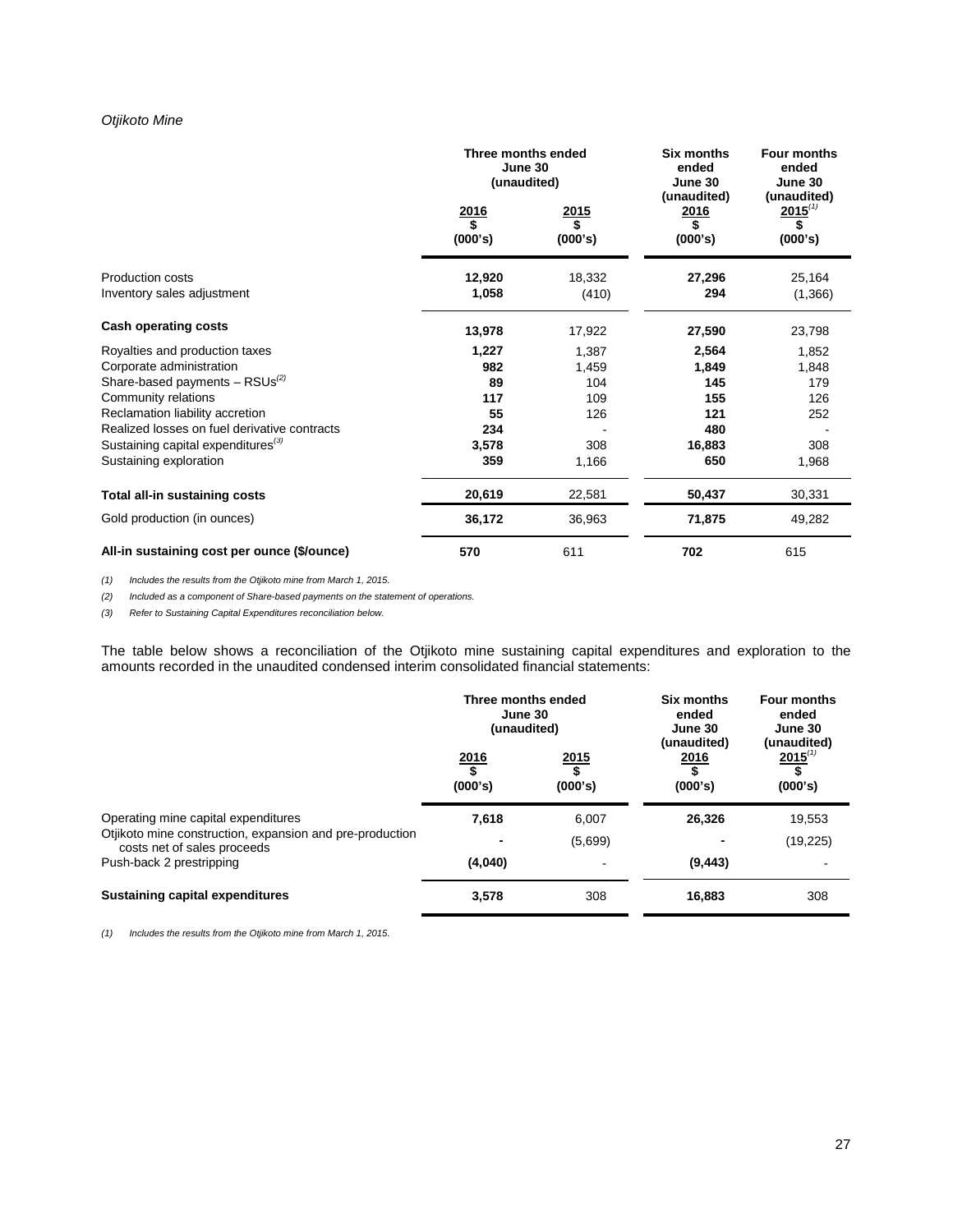### *Masbate Mine*

|                                                       | Three months ended<br>June 30<br>(unaudited) |                        |                               | <b>Six months ended</b><br>June 30<br>(unaudited) |  |
|-------------------------------------------------------|----------------------------------------------|------------------------|-------------------------------|---------------------------------------------------|--|
|                                                       | 2016<br>\$<br>(000's)                        | <u>2015</u><br>(000's) | <u> 2016</u><br>\$<br>(000's) | <u> 2015</u><br>(000's)                           |  |
| <b>Production costs</b><br>Inventory sales adjustment | 23,386<br>(738)                              | 25,793<br>6,463        | 44,631<br>2,078               | 63,189<br>244                                     |  |
| Cash operating costs                                  | 22,648                                       | 32,256                 | 46,709                        | 63,433                                            |  |
| Royalties and production taxes                        | 2,662                                        | 2,574                  | 5,564                         | 5,374                                             |  |
| Corporate administration                              | 784                                          | 961                    | 1,469                         | 1,618                                             |  |
| Share-based payments $-$ RSUs <sup>(1)</sup>          |                                              | 18                     |                               | 37                                                |  |
| Reclamation liability accretion                       | 120                                          | 108                    | 251                           | 216                                               |  |
| Realized losses on fuel derivative contracts          | 810                                          | 395                    | 2,090                         | 863                                               |  |
| Sustaining capital expenditures <sup>(2)</sup>        | 3,535                                        | 11,940                 | 7,631                         | 16,066                                            |  |
| Sustaining exploration                                | 1,212                                        | 1,179                  | 1,678                         | 2,382                                             |  |
| Total all-in sustaining costs                         | 31,771                                       | 49,431                 | 65,392                        | 89,989                                            |  |
| Gold production (in ounces)                           | 57,188                                       | 41,236                 | 109,915                       | 87,477                                            |  |
| All-in sustaining cost per ounce (\$/ounce)           | 556                                          | 1,199                  | 595                           | 1,029                                             |  |

*(1) Included as a component of Share-based payments on the statement of operations.*

*(2) Refer to Sustaining Capital Expenditures reconciliation below.* 

The table below shows a reconciliation of the Masbate mine sustaining capital expenditures and exploration to the amounts recorded in the unaudited condensed interim consolidated financial statements:

|                                        | Three months ended<br>June 30<br>(unaudited) |                | Six months ended<br>June 30<br>(unaudited) |             |
|----------------------------------------|----------------------------------------------|----------------|--------------------------------------------|-------------|
|                                        | 2016                                         | 2015           | 2016                                       | <u>2015</u> |
|                                        | (000's)                                      | (000's)        | (000's)                                    | (000's)     |
| Operating mine capital expenditures    | 8,836                                        | 11.940         | 17,350                                     | 16,066      |
| Masbate plant expansion                | (5,301)                                      | $\blacksquare$ | (9,719)                                    |             |
| <b>Sustaining capital expenditures</b> | 3,535                                        | 11.940         | 7,631                                      | 16,066      |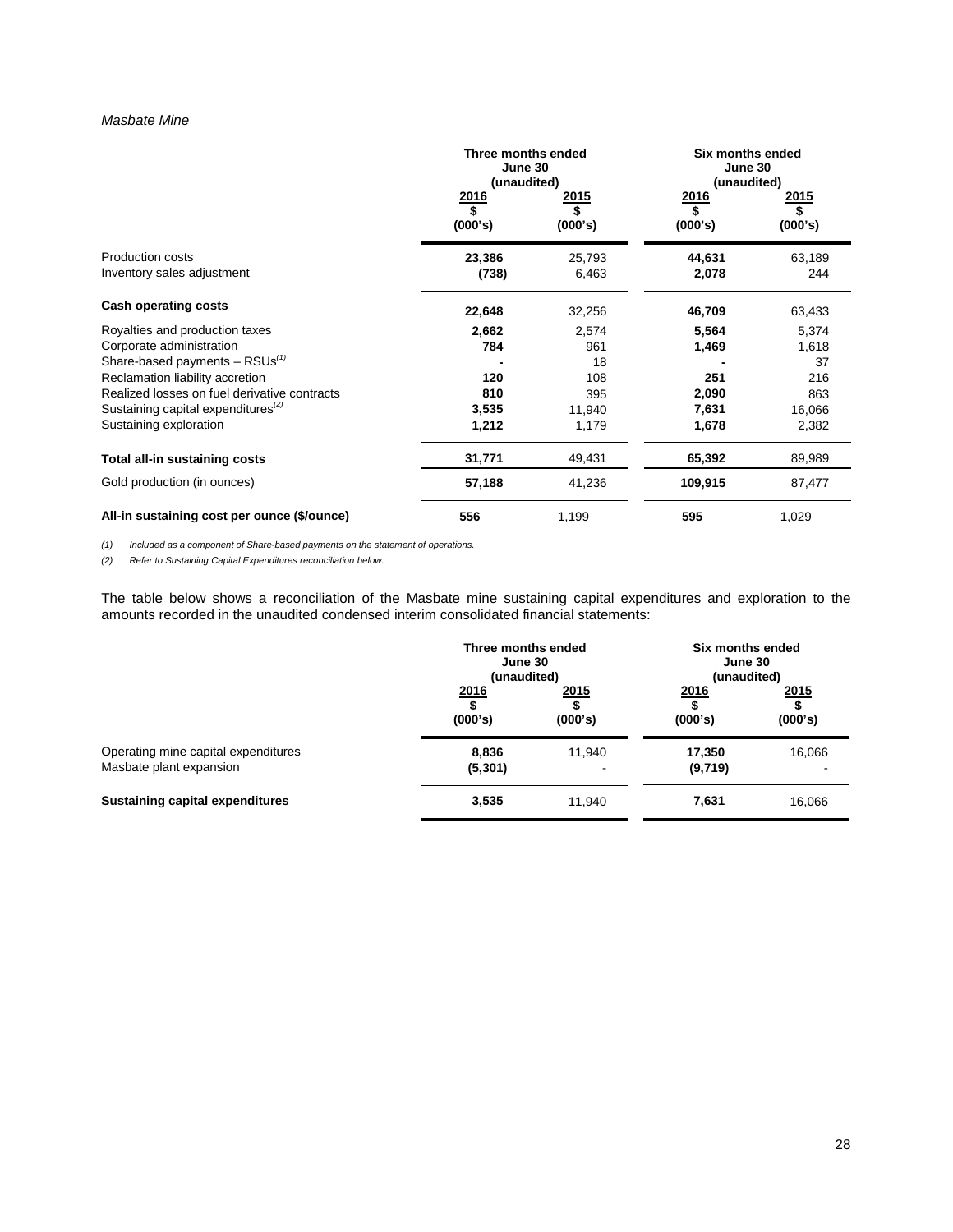# *La Libertad Mine*

|                                                       | Three months ended<br>June 30<br>(unaudited) |                       |                               | Six months ended<br>June 30<br>(unaudited) |  |
|-------------------------------------------------------|----------------------------------------------|-----------------------|-------------------------------|--------------------------------------------|--|
|                                                       | <u> 2016</u><br>\$<br>(000's)                | 2015<br>\$<br>(000's) | <u> 2016</u><br>\$<br>(000's) | 2015<br>\$<br>(000's)                      |  |
| <b>Production costs</b><br>Inventory sales adjustment | 21,953<br>147                                | 21,980<br>527         | 39,092<br>1,202               | 45,321<br>(1,514)                          |  |
| <b>Cash operating costs</b>                           | 22,099                                       | 22,507                | 40,294                        | 43,807                                     |  |
| Royalties and production taxes                        | 814                                          | 708                   | 1,559                         | 1,384                                      |  |
| Corporate administration                              | 1,304                                        | 1,248                 | 2,323                         | 2,468                                      |  |
| Share-based payments $-$ RSUs <sup>(1)</sup>          |                                              |                       |                               | 12                                         |  |
| Community relations                                   | 613                                          | 748                   | 1,219                         | 1,293                                      |  |
| Reclamation liability accretion                       | 38                                           | 47                    | 92                            | 93                                         |  |
| Realized losses on fuel derivative contracts          | 288                                          | 58                    | 730                           | 144                                        |  |
| Sustaining capital expenditures <sup>(2)</sup>        | 2,870                                        | 4,527                 | 11,538                        | 10,326                                     |  |
| Sustaining exploration                                | 1,003                                        | 1,146                 | 1,729                         | 2,195                                      |  |
| Total all-in sustaining costs                         | 29,029                                       | 30,990                | 59,484                        | 61,721                                     |  |
| Gold production (in ounces)                           | 30,807                                       | 27,681                | 60,005                        | 53,007                                     |  |
| All-in sustaining cost per ounce (\$/ounce)           | 942                                          | 1,120                 | 991                           | 1,164                                      |  |

*(1) Included as a component of Share-based payments on the statement of operations.*

*(2) Refer to Sustaining Capital Expenditures reconciliation below.* 

The table below shows a reconciliation of the La Libertad mine sustaining capital expenditures and exploration to the amounts recorded in the unaudited condensed interim consolidated financial statements:

|                                        | Three months ended<br>June 30<br>(unaudited) |         | Six months ended<br>June 30<br>(unaudited) |          |
|----------------------------------------|----------------------------------------------|---------|--------------------------------------------|----------|
|                                        | 2016                                         | 2015    | <u>2016</u>                                | 2015     |
|                                        | (000's)                                      | (000's) | (000's)                                    | (000's)  |
| Operating mine capital expenditures    | 2,920                                        | 5,343   | 11,700                                     | 11,482   |
| Jabali underground development         | (50)                                         | (816)   | (162)                                      | (1, 156) |
| <b>Sustaining capital expenditures</b> | 2,870                                        | 4.527   | 11,538                                     | 10,326   |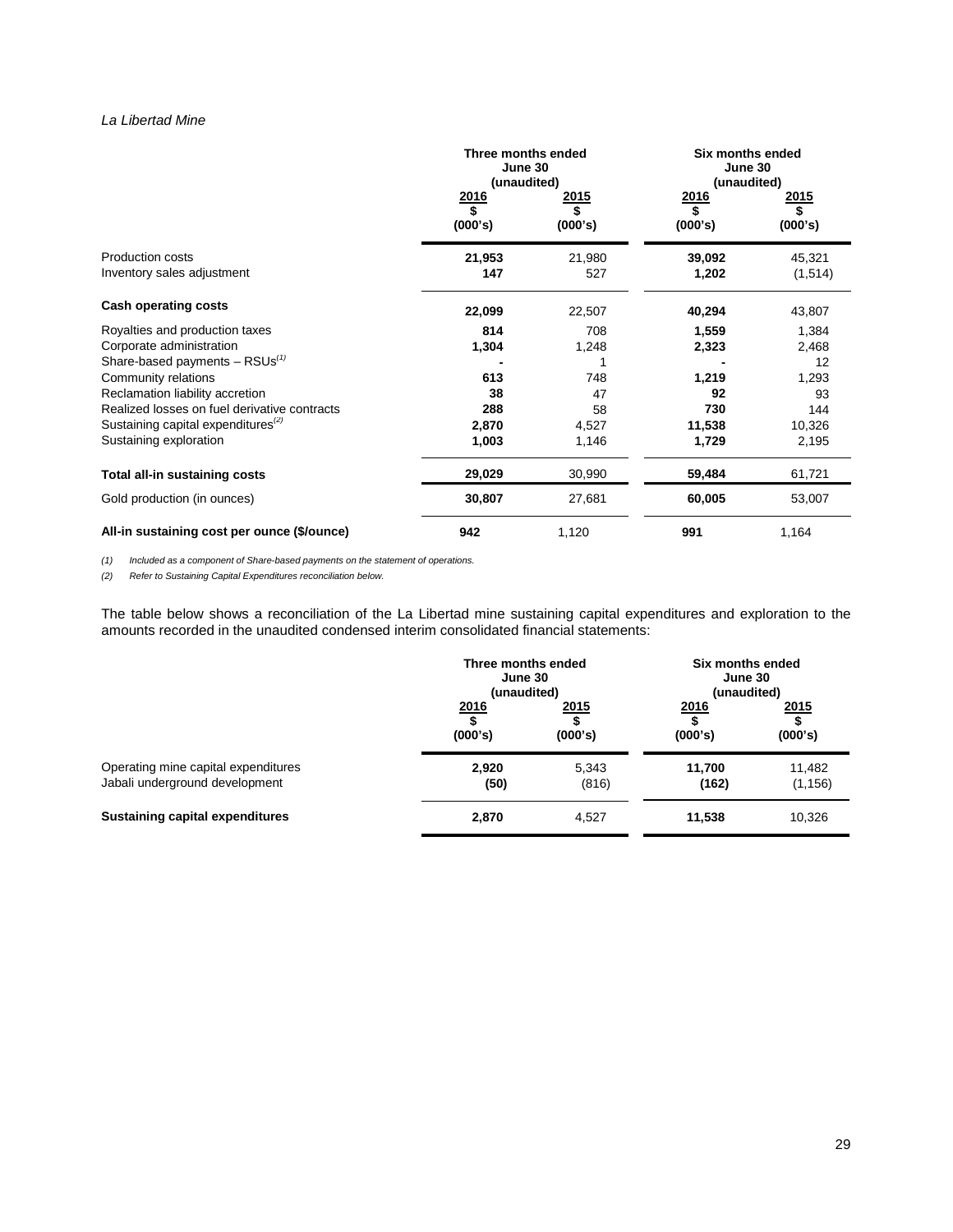# *El Limon Mine*

|                                                       | Three months ended<br>June 30<br>(unaudited) |                       | <b>Six months ended</b><br>June 30<br>(unaudited) |                       |
|-------------------------------------------------------|----------------------------------------------|-----------------------|---------------------------------------------------|-----------------------|
|                                                       | 2016<br>\$<br>(000's)                        | 2015<br>\$<br>(000's) | 2016<br>\$<br>(000's)                             | 2015<br>\$<br>(000's) |
| <b>Production costs</b><br>Inventory sales adjustment | 7,887<br>232                                 | 9,991<br>(343)        | 16,771<br>(737)                                   | 20,245<br>(887)       |
| <b>Cash operating costs</b>                           | 8,119                                        | 9,648                 | 16,034                                            | 19,358                |
| Royalties and production taxes                        | 862                                          | 1,092                 | 1,734                                             | 2,146                 |
| Corporate administration                              | 720                                          | 545                   | 1,244                                             | 1,013                 |
| Share-based payments $-$ RSUs <sup>(1)</sup>          |                                              |                       |                                                   | 6                     |
| Community relations                                   | 228                                          | 232                   | 471                                               | 519                   |
| Reclamation liability accretion                       | 49                                           | 71                    | 117                                               | 141                   |
| Sustaining capital expenditures                       | 1,581                                        | 5,807                 | 2,961                                             | 11,204                |
| Sustaining exploration                                | 859                                          | 1,091                 | 1,367                                             | 1,938                 |
| Total all-in sustaining costs                         | 12,418                                       | 18,486                | 23,928                                            | 36,325                |
| Gold production (in ounces)                           | 11,075                                       | 15,686                | 21,291                                            | 28,844                |
| All-in sustaining cost per ounce (\$/ounce)           | 1,121                                        | 1,179                 | 1,124                                             | 1,259                 |

*(1) Included as a component of Share-based payments on the statement of operations.*

All capital and exploration expenditures at El Limon mine are considered to be sustaining expenditures.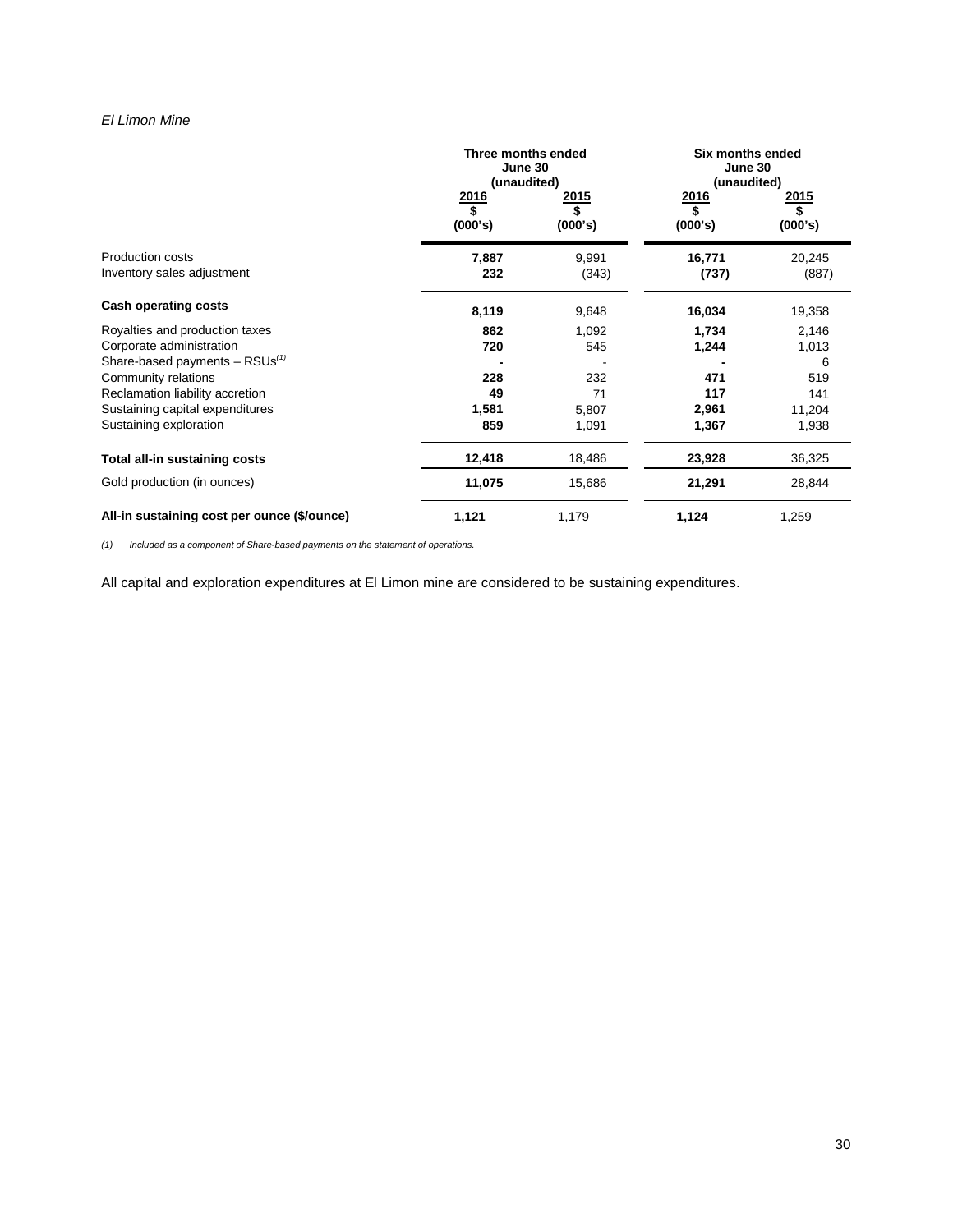# *Adjusted net income*

Management believes that the presentation of adjusted net income is appropriate to provide additional information to investors regarding items that we do not expect to continue at the same level in the future or that management does not believe to be a reflection of the Company's ongoing operating performance. Management further believes that its presentation of this non-IFRS financial measure provides information that is useful to investors because it is an important indicator of the strength of our operations and the performance of our core business. Accordingly, it is intended to provide additional information and should not be considered in isolation as a substitute for measures of performance prepared in accordance with IFRS. Other companies may calculate this measure differently.

A reconciliation of net income to adjusted net income is set out in the table below:

|                                                                              | Three months ended<br>June 30<br>(unaudited) |                       | Six months ended<br>June 30<br>(unaudited) |                                |
|------------------------------------------------------------------------------|----------------------------------------------|-----------------------|--------------------------------------------|--------------------------------|
|                                                                              | <u> 2016 </u><br>\$<br>(000's)               | 2015<br>\$<br>(000's) | <u> 2016</u><br>\$<br>(000's)              | <u> 2015 </u><br>\$<br>(000's) |
| Consolidated net loss for the period<br>Adjustments:                         | (11,806)                                     | (22, 784)             | (5, 155)                                   | (16, 443)                      |
| Gain on sale of Bellavista property                                          |                                              |                       |                                            | (2, 192)                       |
| Loss on fair value of convertible notes                                      | 37,434                                       | 8,364                 | 43,393                                     | 6,671                          |
| Write-off of mineral property interests                                      | 3,867                                        |                       | 3,867                                      |                                |
| Share-based payments                                                         | 2,087                                        | 3,647                 | 7,472                                      | 9,135                          |
| Write-down of long-term investments                                          | 182                                          | 517                   | 182                                        | 1,855                          |
| Non-recurring non-cash interest and financing expense                        |                                              | 5,521                 |                                            | 5,521                          |
| Unrealized losses on derivative instruments                                  | 650                                          | 5,727                 | 10,100                                     | 5,820                          |
| Deferred income tax recovery                                                 | (3, 437)                                     | (2,383)               | (12,010)                                   | (850)                          |
| Adjusted net (loss) income                                                   | 28,977                                       | (1, 391)              | 47,849                                     | 9,517                          |
| Basic weighted average number of common shares<br>outstanding (in thousands) | 930,235                                      | 923,035               | 928,690                                    | 920,022                        |
| Adjusted consolidated net earnings per share-basic<br>(\$/share)             | 0.03                                         | 0.00                  | 0.05                                       | 0.01                           |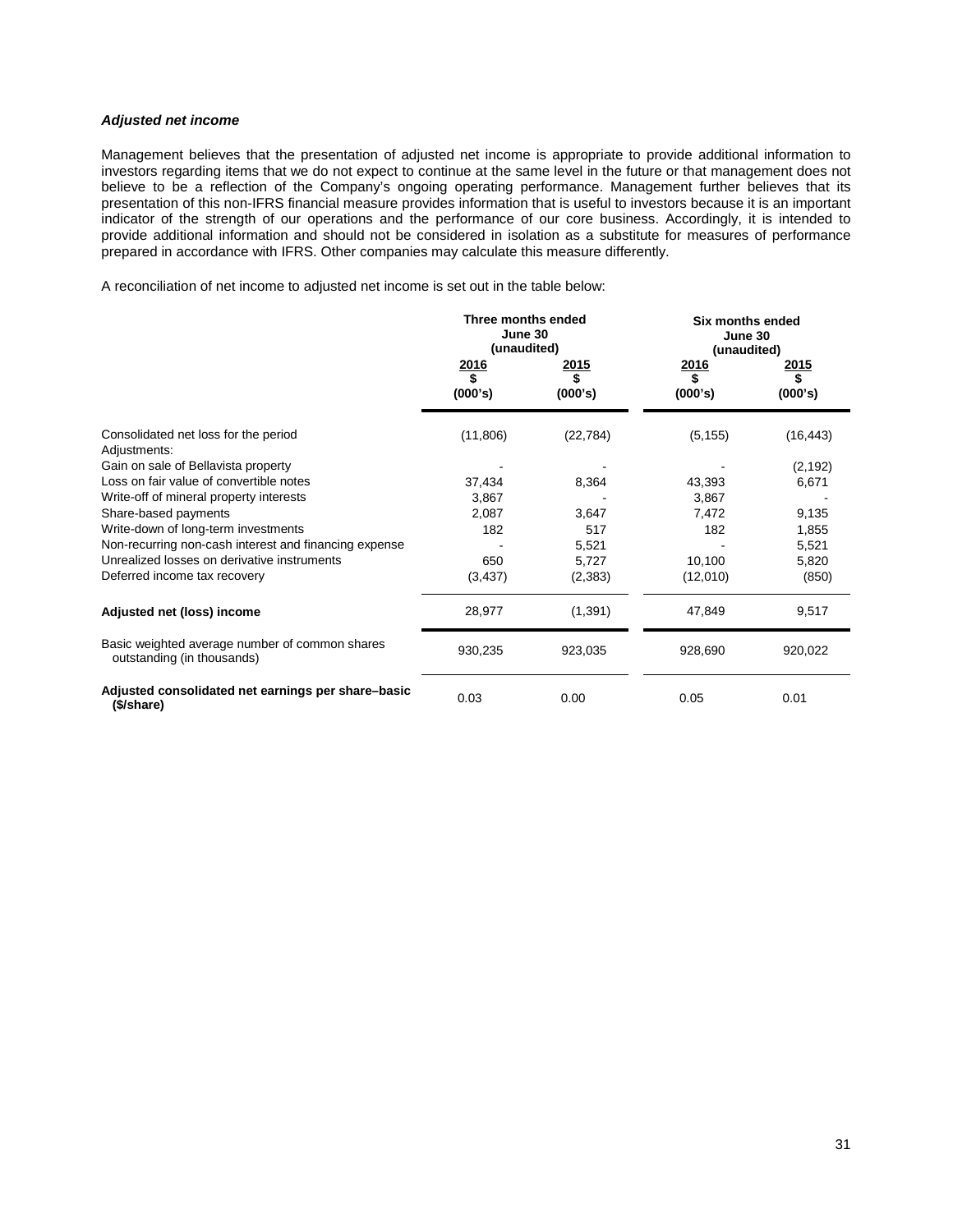# **SUMMARY OF UNAUDITED QUARTERLY RESULTS**

|                                                           | Q2        | $Q_1$   | $Q_4$     | <u>Q3</u> | Q2        | $Q_1$        | <u>Q4</u>  | Q <sub>3</sub> |
|-----------------------------------------------------------|-----------|---------|-----------|-----------|-----------|--------------|------------|----------------|
|                                                           | 2016      | 2016    | 2015      | 2015      | 2015      | $2015^{(3)}$ | 2014       | 2014           |
| Gold revenue (\$ in thousands)                            | 164,803   | 144,252 | 139,008   | 139,250   | 136,506   | 138,892      | 122,422    | 114,924        |
| Gold sold (ounces)                                        | 130,829   | 120,899 | 127,482   | 124,481   | 114,423   | 114,799      | 102,612    | 91,282         |
| Average realized gold price<br>(\$/ounce)                 | 1,260     | 1,193   | 1,090     | 1,119     | 1,193     | 1,210        | 1,193      | 1,259          |
| Gold produced (ounces)                                    | 135,242   | 127,844 | 131,469   | 124,371   | 121,566   | 97,044       | 111,804    | 90,192         |
| Cash operating costs <sup>(1)</sup><br>(\$/ounce gold)    | 494       | 499     | 527       | 584       | 677       | 701          | 646        | 732            |
| Total cash costs (1) (\$/ounce gold)                      | 535       | 545     | 580       | 627       | 725       | 753          | 686        | 772            |
| Net (loss) income for the period<br>(\$ in thousands)     | (11, 806) | 6,651   | (115,085) | (13, 585) | (22, 784) | 6,341        | (356, 750) | (274, 128)     |
| Earnings (loss) per share $^{(2)}$ -<br>basic $(\$)$      | (0.01)    | 0.01    | (0.13)    | (0.02)    | (0.02)    | 0.01         | (0.39)     | (0.39)         |
| Earnings (loss) per share $(2)$ -<br>diluted $(\$)$       | (0.01)    | 0.01    | (0.13)    | (0.02)    | (0.02)    | 0.00         | (0.39)     | (0.39)         |
| Cash flows from operating activities<br>(\$ in thousands) | 67,604    | 171,553 | 48,513    | 33,911    | 34,315    | 58,663       | 41,090     | 33,723         |

*(1) A cautionary note regarding non-IFRS measures is included in the section titled "Non-IFRS Measures."* 

*(2) Attributable to the shareholders of the Company.*

*(3) Starting March 1, 2015, the table includes results from the Otjikoto Mine which reached commercial production February 28, 2015.*

Quarterly gold revenue increased in the first half of 2016 due to the strong operating performance combined with the increase in the average realized gold price. Quarterly cash flows from operating activities for the first quarter of 2016 include \$120 million in proceeds from the Company's Prepaid Sales transactions.

Quarterly gold revenue increased significantly from 2014 levels in all four quarters of 2015 due to the start of commercial production at the Company's new Otjikoto mine which contributed to higher ounces sold. The Otjikoto mine reached commercial production on February 28, 2015. The net loss in the fourth quarter of 2015 reflects the \$108.0 million impairment charge relating to the Company's El Limon and La Libertad mines and investment in Gramalote joint venture.

The net loss in the third and fourth quarters of 2014 reflect the \$298.4 million impairment charge relating to the Company's goodwill and investment in Gramalote joint venture and a \$436.0 million impairment charge, net of deferred income tax recoveries of \$130.8 million, relating to the Masbate mine's long-lived assets, respectively.

# **OUTLOOK**

B2Gold is projecting another record year for gold production in 2016. Consolidated gold production in 2016 is expected to be in the range of 510,000 to 550,000 ounces. Gold production for the year is scheduled to be weighted to the second half of the year, mainly due to higher forecast grades at the Otjikoto, Libertad and Limon mines. Based on the Company's solid operational performance in the first half of 2016, its full-year consolidated cash operating costs for fiscal 2016 are expected to be at the lower end of the Company's guidance range of \$560 to \$595 per ounce, compared to \$616 per ounce in 2015. The Company's consolidated all-in sustaining costs are also expected to be at the lower end of the fiscal 2016 guidance range of \$895 to \$925 per ounce, compared to \$947 per ounce in 2015.The improvement in consolidated cash operating and all in sustaining costs against both budget and prior year reflects lower fuel costs at all sites and better than budgeted production at the Masbate Mine. In the second quarter, the Masbate Mine had better than budgeted throughput, grades and recoveries. Cash operating costs also benefited from a weaker Namibian dollar than budgeted. Due to the anticipated timing of budgeted capital expenditures, all-in sustaining costs per gold ounce are expected to be higher in the first half of 2016 than in the second-half.

In March 2016, the Company put several new funding measures in place. A total of \$120 million was received from Prepaid Sales arrangements and the Company signed a commitment letter for an \$81 million Equipment Facility with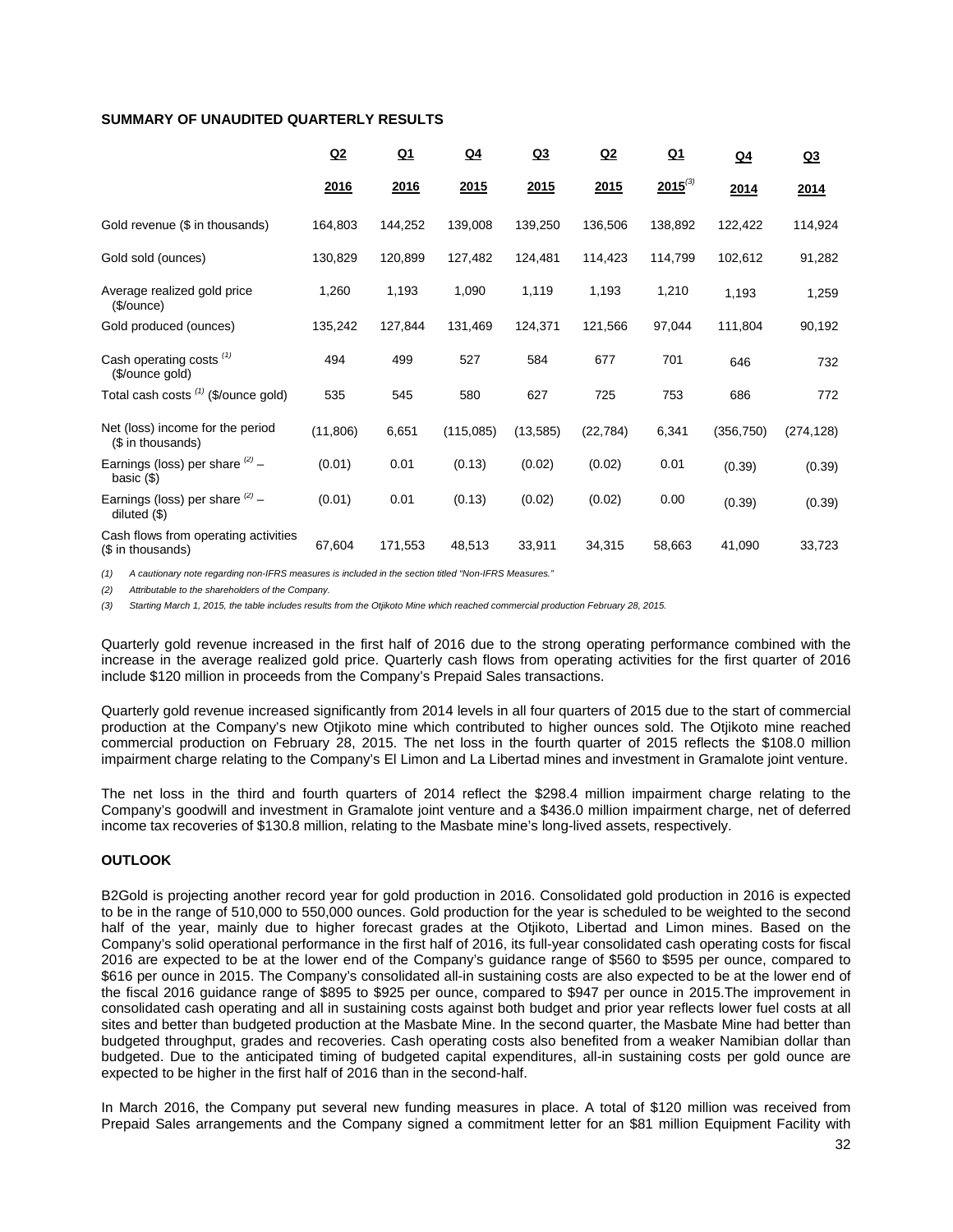Caterpillar Financial SARL. In addition, higher realized gold prices and better operating cost performance from the Company's mines continue to significantly improve operating cash flows. In the second quarter of 2016, operating cash flows from the Company's mining operations totalled \$67.6 million, almost doubling from the prior year quarter. The Company expects that the combination of the new funding measures and continued strong performance from operations will provide sufficient liquidity and resources to maintain operations and ensure that, based on current assumptions, construction of the Fekola Project is fully funded through to completion (forecast to be late 2017).

The core activities of the Company remain its current mining operations and the construction of its Fekola Project. In addition to its development of Fekola, the Company is also focused on maintaining strategic development expenditures on core projects such as the Masbate mine process plant upgrade. These core project investments should continue to contribute to the Company's overall operating cost improvements, operational efficiencies and production growth profile. Sustainable organic growth also requires a continued focus on exploration, including both brownfield exploration at the Company's existing projects and additional greenfield opportunities. The most significant areas of exploration focus for the Company are in West Africa. As part of the 2016 budget, the Company originally allocated \$30 million for exploration activities. Since the beginning of 2016, the Company has committed additional funds totalling approximately \$15m to pursue additional greenfield exploration targets in both Mali and Burkina Faso and to update the Kiaka Feasibility study.

The Company's ability to secure funding for the construction of the Fekola Project on attractive terms without a dilutive equity financing, combined with a strong growth in the Company's production profile, clearly demonstrates that its cost effective growth strategy is working. It is this strategy that continues to strengthen the Company via accretive acquisitions, exploration success and the demonstrated ability to reduce operating costs. The Company's Otjikoto Mine was a key contributor towards the Company's overall production growth profile in 2015, and is projected to be the Company's lowest cost producing mine in 2016. The Fekola Project is currently in construction and scheduled to commence production in late 2017. The Company has recently approved an \$18 million budget for the expansion of the Fekola mill from 4 million tonnes per year to 5 million tonnes per year which is expected to be brought on-line in late 2017 in conjunction with the main plant commissioning. Fekola is expected to be another low-cost mine and should enable the Company to significantly increase its production base while at the same time reduce its consolidated cash operating costs per gold ounce and all-in sustaining costs per gold ounce. The Company also has a well-established track record of exploration success and the strategic allocation of funds to pursuing exploration targets is also expected to be a primary contributor to the Company's ongoing growth profile.

Based on current assumptions and updates to the Company's long-term mine plans, the Company is projecting gold production in 2016 of between 510,000 to 550,000 ounces, 540,000 to 580,000 ounces in 2017 and significantly increasing to between 900,000 to 950,000 ounces in 2018 with the planned first full year of production from the Fekola Project.

# **OUTSTANDING SHARE DATA**

At August 3, 2016, 939,400,188 common shares were outstanding. In addition, there were approximately 55.6 million stock options outstanding with exercise prices ranging between Cdn.\$0.84 to Cdn.\$12.67 per share and approximately 1.3 million RSUs outstanding.

# **CAUTION ON FORWARD-LOOKING INFORMATION**

This Management's Discussion and Analysis includes certain "forward-looking information" and "forward-looking statements" (collectively "forward-looking statements") within the meaning of applicable Canadian and United States securities legislation, including projections of future financial and operational performance; statements with respect to future events or future performance; production estimates and guidance, including the Company's projected gold production of between 510,000 to 550,000 ounces in 2016 and production being weighted towards the second half of 2016; anticipated revenue; projected operating and production costs and guidance; estimates of capital expenditures and planned investments; and statements regarding anticipated exploration, development, construction, production, permitting and other activities of the Company, including: negotiating and finalizing the Mining Convention and Shareholder Agreement for the Exploitation Company with the Government of Mali and the ownership of the Exploitation Company by the end of 2016; the Government of Mali's potential exercise of an option to acquire an additional 10% of the Exploitation Company; the development and production from the Fekola Project by late 2017 and the Fekola Project being on schedule, on budget and fully funded; the Fekola mine being a low cost mine and reducing the Company's consolidated operating costs; the potential throughput at Fekola of up to five million tonnes per year in the initial years of production, the estimated capital expenditures required to reach such throughput and the potential to increase estimated production at Fekola; completion of a life of mine plan and engineering study for the Otjikoto Mine incorporating the Wolfshag zone; updating the Kiaka Project feasibility study; the projections included in existing technical reports, economic assessments and feasibility studies, including the Feasibility Study for the Fekola Project; the potential for expansion of production capacity, including the expansion of gold production at the Otjikoto Mine and anticipated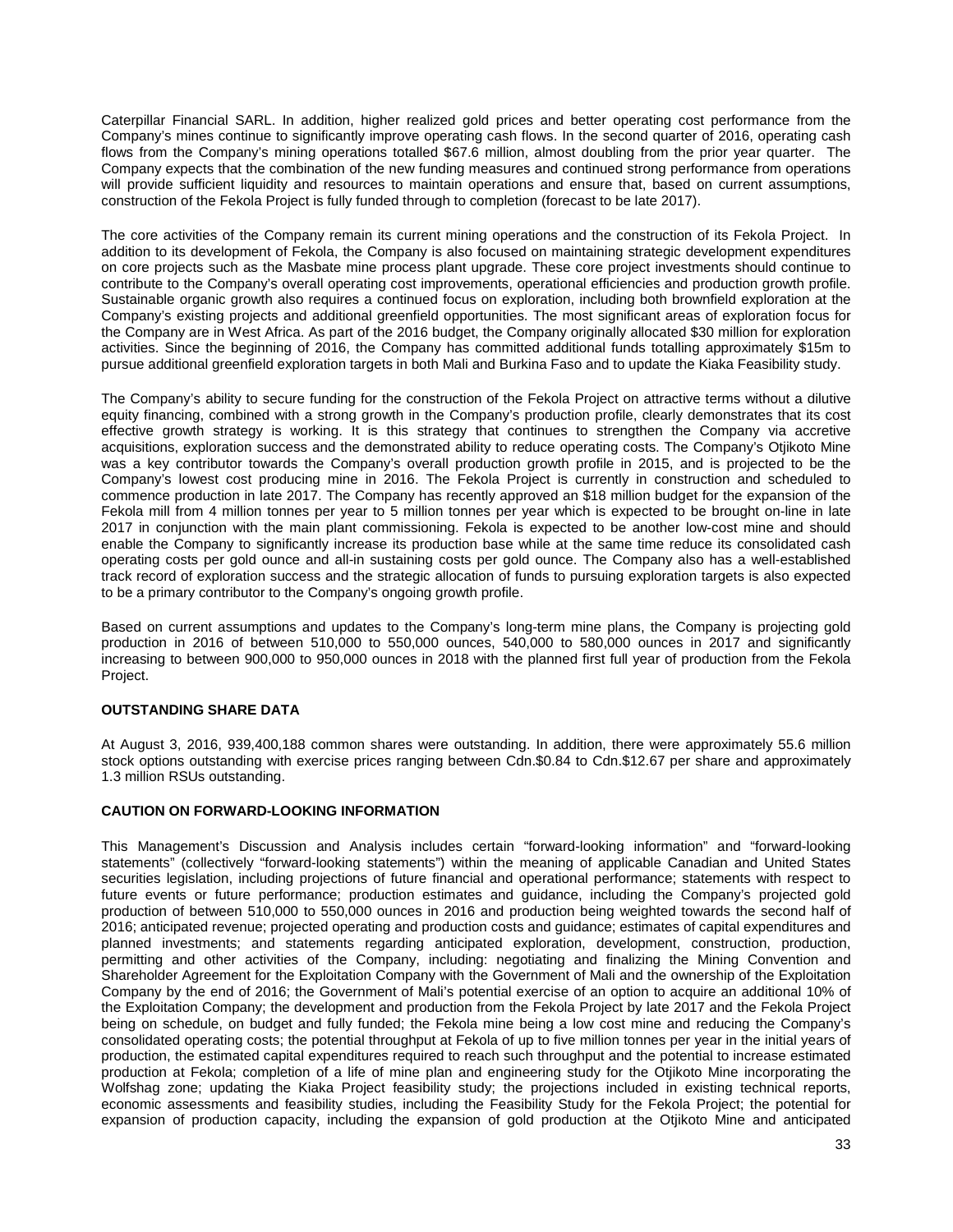production from the adjacent Wolfshag zone in late 2016 accessing higher grades and increasing production at Otjikoto in 2017 and beyond; completion of the planned upgrade of the Masbate plant by the end of the third quarter in 2016; the completion of permitting and resettlement activities in respect of the Jabali Antenna Pit; production from the Jabali Antenna Pit in late 2016; production shortfalls as a result of delays in accessing ore at Jabali being fully offset; mill feed at Masbate in the second half of 2016 continuing higher percentage of higher grade ore; planned exploration and exploration budgets, including the planned exploration at Fekola and Kiaka and the results thereof and the potential identification of new mineralization or discoveries there and the effect of adding mineralization from the Toega prospect on the economics of the Kiaka project; the extension of the Company's income tax holiday for the Masbate Mine; the delivery of ounces under the Prepaid Sales arrangements; the adequacy of capital for continued operations; the satisfaction of conditions precedent and completion of funding under the Equipment Facility with Caterpillar; and estimates regarding the outcome of tax audits. Estimates of mineral resources and reserves are also forward looking statements because they constitute projections, based on certain estimates and assumptions, regarding the amount of minerals that may be encountered in the future and/or the anticipated economics of production, should a production decision be made. All statements in this Management's Discussion and Analysis that address events or developments that we expect to occur in the future are forward-looking statements. Forward-looking statements are statements that are not historical facts and are generally, although not always, identified by words such as "expect", "plan", "anticipate", "project", "target", "potential", "schedule", "forecast", "budget", "estimate", "intend" or "believe" and similar expressions or their negative connotations, or that events or conditions "will", "would", "may", "could", "should" or "might" occur. All such forward-looking statements are based on the opinions and estimates of management as of the date such statements are made. Forward-looking statements necessarily involve assumptions, risks and uncertainties, certain of which are beyond B2Gold's control, including risks associated with the volatility of metal prices; risks and dangers inherent in exploration, development and mining activities; uncertainty of reserve and resource estimates; risks related to hedging activities; the ability to obtain and maintain any necessary permits, consents or authorizations required for mining activities; risks related to environmental regulations or hazards and compliance with complex regulations associated with mining activities; the ability to replace mineral reserves and identify acquisition opportunities; unknown liabilities of companies acquired by B2Gold; fluctuations in exchange rates; availability of financing and financing risks; risks related to operations in foreign countries and compliance with foreign laws, risks related to remote operations and the availability adequate infrastructure, fluctuations in price and availability of energy and other inputs necessary for mining operations; shortages or cost increases in necessary equipment, supplies and labour; regulatory, political and country risks; risks related to reliance upon contractors, third parties and joint venture partners; challenges to title or surface rights; dependence on key personnel; the risk of an uninsurable or uninsured loss; litigation risk; changes in tax laws; community support for our operations including risks related to strikes and the halting of such operations from time to time; risks related to failures of information systems or information security threats; as well as other factors identified and as described in more detail under the heading "Risk Factors" in B2Gold's most recent Annual Information Form and B2Gold's other filings with Canadian securities regulators and the U.S. Securities and Exchange Commission (the "SEC"), which may be viewed at [www.sedar.com](http://www.sedar.com/) and [www.sec.gov,](http://www.sec.gov/) respectively. The list is not exhaustive of the factors that may affect the Company's forward-looking statements. There can be no assurance that such statements will prove to be accurate, and actual results, performance or achievements could differ materially from those expressed in, or implied by, these forward-looking statements. Accordingly, no assurance can be given that any events anticipated by the forward-looking statements will transpire or occur, or if any of them do, what benefits or liabilities B2Gold will derive therefrom. The Company's forward looking statements reflect current expectations regarding future events and operating performance and speak only as of the date hereof and the Company does not assume any obligation to update forwardlooking statements if circumstances or management's beliefs, expectations or opinions should change other than as required by applicable law. For the reasons set forth above, undue reliance should not be placed on forward-looking statements.

# **CAUTIONARY STATEMENT REGARDING MINERAL RESERVE AND RESOURCE ESTIMATES**

This Management's Discussion and Analysis has been prepared in accordance with the requirements of the securities laws in effect in Canada, which differ from the requirements of U.S. securities laws. All mineral resource and reserve estimates included in documents referenced in this Management's Discussion and Analysis have been prepared in accordance with National Instrument 43-101 Standards of Disclosure for Mineral Projects ("NI 43-101"). NI 43-101 is a rule developed by the Canadian Securities Administrators that establishes standards for all public disclosure an issuer makes of scientific and technical information concerning mineral projects. These standards differ significantly from the mineral reserve disclosure requirements of the SEC set out in Industry Guide 7. Consequently, reserve and resource information contained in documents referenced in this Management's Discussion and Analysis is not comparable to similar information that would generally be disclosed by U.S. companies in accordance with the rules of the SEC.

In particular, the SEC's Industry Guide 7 applies different standards in order to classify mineralization as a reserve. As a result, the definitions of proven and probable reserves used in NI 43-101 differ from the definitions in SEC Industry Guide 7. Under SEC standards, mineralization may not be classified as a "reserve" unless the determination has been made that the mineralization could be economically and legally produced or extracted at the time the reserve determination is made. Among other things, all necessary permits would be required to be in hand or issuance imminent in order to